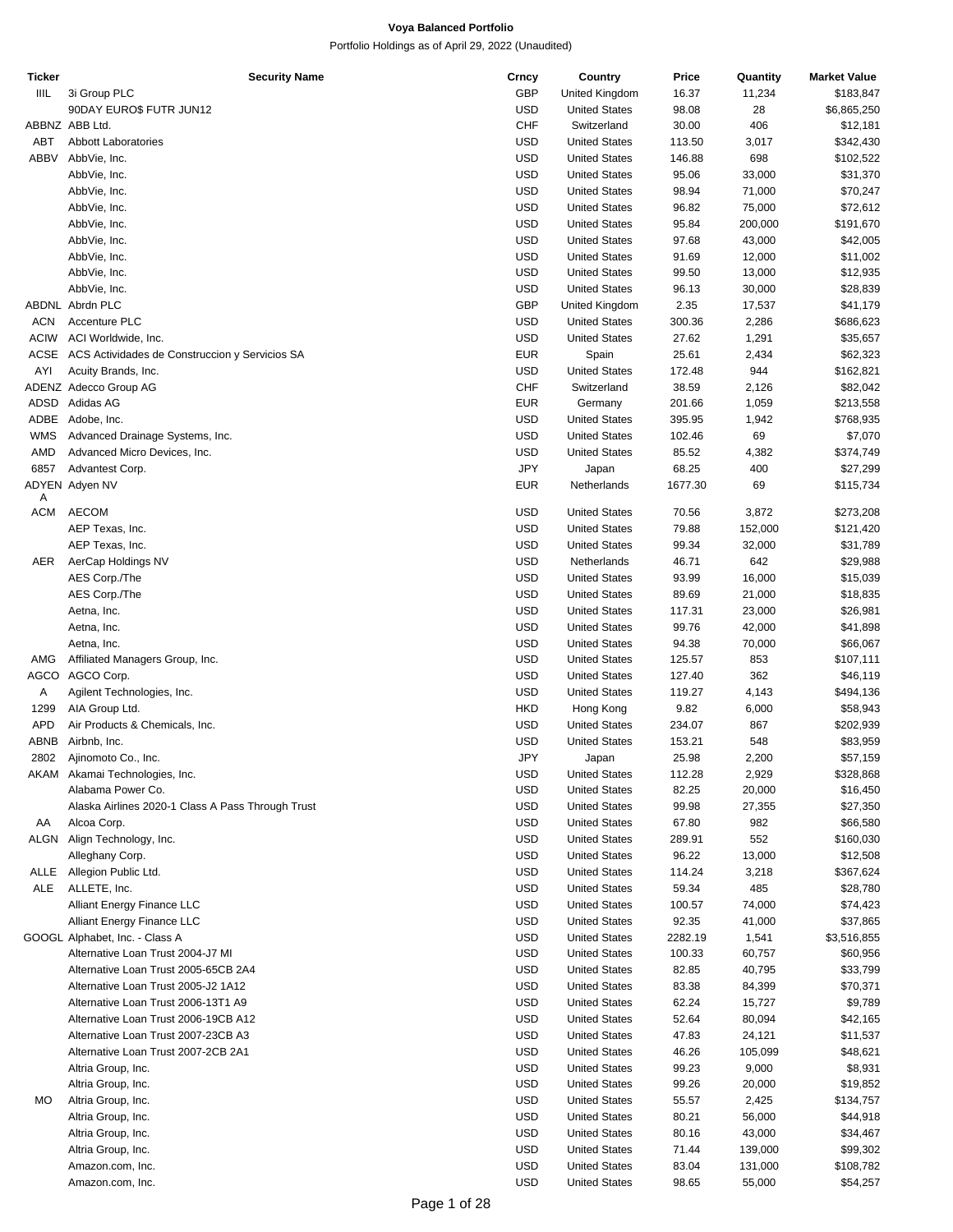| <b>Ticker</b> | <b>Security Name</b>                                          | Crncy      | Country              | Price   | Quantity | <b>Market Value</b> |
|---------------|---------------------------------------------------------------|------------|----------------------|---------|----------|---------------------|
|               | Amazon.com, Inc.                                              | USD        | <b>United States</b> | 98.17   | 55,000   | \$53,994            |
|               | Amazon.com, Inc.                                              | <b>USD</b> | <b>United States</b> | 96.02   | 25,000   | \$24,005            |
|               | Amazon.com, Inc.                                              | <b>USD</b> | <b>United States</b> | 95.67   | 25,000   | \$23,918            |
|               |                                                               | <b>USD</b> |                      |         |          |                     |
|               | AMZN Amazon.com, Inc.                                         |            | <b>United States</b> | 2485.63 | 1,027    | \$2,552,742         |
| DOX.          | Amdocs Ltd.                                                   | <b>USD</b> | <b>United States</b> | 79.69   | 4,002    | \$318,919           |
| AMED          | Amedisys, Inc.                                                | <b>USD</b> | <b>United States</b> | 127.65  | 255      | \$32,551            |
|               | American Airlines 2015-2 Class AA Pass Through Trust          | USD        | <b>United States</b> | 95.70   | 3,579    | \$3,425             |
|               | American Airlines 2017-1 Class A Pass Through Trust           | <b>USD</b> | <b>United States</b> | 90.38   | 9,848    | \$8,900             |
|               | American Airlines 2017-2 Class A Pass Through Trust           | <b>USD</b> | <b>United States</b> | 90.54   | 96,372   | \$87,255            |
|               | American Airlines 2017-2 Class AA Pass Through Trust          | USD        | <b>United States</b> | 93.12   | 3,918    | \$3,648             |
|               | American Campus Communities Operating Partnership L.P.        | USD        | <b>United States</b> | 93.06   |          |                     |
|               |                                                               |            |                      |         | 54,000   | \$50,252            |
| ACC           | American Campus Communities, Inc.                             | <b>USD</b> | <b>United States</b> | 64.67   | 855      | \$55,293            |
| AEO           | American Eagle Outfitters, Inc.                               | <b>USD</b> | <b>United States</b> | 15.11   | 1,617    | \$24,433            |
|               | American Electric Power Co., Inc.                             | USD        | <b>United States</b> | 89.66   | 30,000   | \$26,899            |
|               | American Homes 4 Rent L.P.                                    | <b>USD</b> | <b>United States</b> | 91.10   | 30,000   | \$27,330            |
|               | American Homes 4 Rent L.P.                                    | <b>USD</b> | <b>United States</b> | 86.48   | 25,000   | \$21,620            |
|               | American Homes 4 Rent L.P.                                    | <b>USD</b> | <b>United States</b> | 82.76   | 223,000  | \$184,564           |
|               |                                                               |            |                      |         |          |                     |
|               | American International Group, Inc.                            | USD        | <b>United States</b> | 99.59   | 29,000   | \$28,881            |
|               | American International Group, Inc.                            | <b>USD</b> | <b>United States</b> | 99.95   | 17,000   | \$16,991            |
|               | American Tower Corp.                                          | <b>USD</b> | <b>United States</b> | 96.42   | 27,000   | \$26,034            |
|               | American Transmission Systems, Inc.                           | <b>USD</b> | <b>United States</b> | 87.09   | 35,000   | \$30,483            |
|               | American Transmission Systems, Inc.                           | USD        | <b>United States</b> | 102.36  | 28,000   | \$28,662            |
|               | Americredit Automobile Receivables Trust 2018-2 D             | USD        | <b>United States</b> | 100.83  | 100,000  | \$100,827           |
|               | Americredit Automobile Receivables Trust 2019-1 D             | <b>USD</b> | <b>United States</b> | 100.45  | 100,000  | \$100,445           |
|               |                                                               |            |                      |         |          |                     |
|               | AMMC CLO 16 Ltd. 2015-16A CR2                                 | <b>USD</b> | <b>United States</b> | 99.20   | 250,000  | \$248,004           |
| ALD           | Ampol Ltd.                                                    | <b>AUD</b> | Australia            | 23.51   | 8,106    | \$190,582           |
|               | Analog Devices, Inc.                                          | USD        | <b>United States</b> | 81.02   | 17,000   | \$13,773            |
|               | Anglo American Capital PLC                                    | <b>USD</b> | United Kingdom       | 105.04  | 12,000   | \$12,605            |
|               | Anglo American Capital PLC                                    | <b>USD</b> | United Kingdom       | 99.51   | 10,000   | \$9,951             |
| AALL          | Anglo American PLC                                            | <b>GBP</b> | United Kingdom       | 44.29   | 3,974    | \$176,012           |
|               |                                                               |            |                      |         |          |                     |
|               | Anheuser-Busch Cos LLC / Anheuser-Busch InBev Worldwide, Inc. | USD        | <b>United States</b> | 99.09   | 97,000   | \$96,116            |
|               | Anheuser-Busch Cos LLC / Anheuser-Busch InBev Worldwide, Inc. | <b>USD</b> | <b>United States</b> | 98.72   | 175,000  | \$172,754           |
|               | Anheuser-Busch InBev Worldwide, Inc.                          | <b>USD</b> | <b>United States</b> | 106.50  | 15,000   | \$15,975            |
|               | Antares Holdings L.P.                                         | USD        | <b>United States</b> | 85.75   | 27,000   | \$23,153            |
|               | Antares Holdings L.P.                                         | <b>USD</b> | <b>United States</b> | 89.93   | 8,000    | \$7,194             |
|               | Anthem, Inc.                                                  | <b>USD</b> | <b>United States</b> | 98.52   | 28,000   | \$27,585            |
|               | Anthem, Inc.                                                  | <b>USD</b> | <b>United States</b> | 97.71   | 42,000   | \$41,037            |
|               |                                                               |            |                      |         |          |                     |
|               | ANTM Anthem, Inc.                                             | USD        | <b>United States</b> | 501.93  | 1,687    | \$846,756           |
|               | Anthem, Inc.                                                  | USD        | <b>United States</b> | 100.18  | 25,000   | \$25,046            |
| AOS           | AO Smith Corp.                                                | <b>USD</b> | <b>United States</b> | 58.43   | 3,066    | \$179,146           |
| <b>AON</b>    | Aon PLC                                                       | <b>USD</b> | <b>United States</b> | 287.99  | 1,666    | \$479,791           |
|               | MAERB AP Moller - Maersk A/S - Class B                        | <b>DKK</b> | Denmark              | 2894.23 | 48       | \$138,923           |
| С             |                                                               |            |                      |         |          |                     |
| APA           | APA Corp.                                                     | <b>USD</b> | <b>United States</b> | 40.93   | 356      | \$14,571            |
|               | Appalachian Power Co.                                         | USD        | <b>United States</b> | 87.59   | 23,000   | \$20,145            |
|               | Appalachian Power Co.                                         | <b>USD</b> | <b>United States</b> | 83.73   | 14,000   | \$11,723            |
|               |                                                               | <b>USD</b> | <b>United States</b> | 75.92   | 115,000  | \$87,307            |
|               | Apple, Inc.                                                   |            |                      |         |          |                     |
|               | Apple, Inc.                                                   | USD        | <b>United States</b> | 73.31   | 110,000  | \$80,638            |
|               | Apple, Inc.                                                   | <b>USD</b> | <b>United States</b> | 75.35   | 25,000   | \$18,837            |
|               | Apple, Inc.                                                   | <b>USD</b> | <b>United States</b> | 106.40  | 15,000   | \$15,960            |
|               | AAPL Apple, Inc.                                              | USD        | <b>United States</b> | 157.65  | 37,635   | \$5,933,158         |
|               | Apple, Inc.                                                   | USD        | <b>United States</b> | 92.41   | 70,000   | \$64,684            |
|               | AMAT Applied Materials, Inc.                                  | USD        | <b>United States</b> | 110.35  | 4,376    | \$482,892           |
|               |                                                               |            |                      |         |          |                     |
| DLPH          | Aptiv PLC                                                     | USD        | United Kingdom       | 106.40  | 1,322    | \$140,661           |
|               | Aqua Finance Trust 2020-AA A                                  | <b>USD</b> | <b>United States</b> | 96.77   | 47,711   | \$46,168            |
|               | Arbor Multifamily Mortgage Securities Trust 2021-MF2 E        | <b>USD</b> | <b>United States</b> | 73.15   | 500,000  | \$365,771           |
| MTA           | ArcelorMittal SA                                              | <b>EUR</b> | Netherlands          | 29.16   | 2,202    | \$64,205            |
| ADM           | Archer-Daniels-Midland Co.                                    | USD        | <b>United States</b> | 89.56   | 4,819    | \$431,590           |
|               | AREIT 2021-CRE5 D Trust                                       | USD        | <b>United States</b> | 98.54   | 500,000  | \$492,676           |
|               |                                                               |            |                      |         |          |                     |
|               | ARES XLIV CLO Ltd. 2017-44A A2R                               | USD        | <b>United States</b> | 99.76   | 400,000  | \$399,024           |
|               | Argentina Peso                                                | <b>ARS</b> | Argentina            | 115.32  | 0        | \$0                 |
|               | Argentine Republic Government International Bond              | USD        | Argentina            | 31.65   | 145,500  | \$46,052            |
|               | Argentine Republic Government International Bond              | USD        | Argentina            | 32.30   | 8,843    | \$2,856             |
| ALL           | Aristocrat Leisure Ltd.                                       | <b>AUD</b> | Australia            | 23.20   | 4,247    | \$98,540            |
| AKEP          | Arkema SA                                                     | <b>EUR</b> | France               | 113.94  | 668      | \$76,115            |
| ARW           | Arrow Electronics, Inc.                                       | USD        | <b>United States</b> | 117.86  | 2,567    | \$302,547           |
|               |                                                               |            | <b>United States</b> |         |          |                     |
|               | Arroyo Mortgage Trust 2022-1 A3                               | USD        |                      | 89.58   | 600,000  | \$537,467           |
| 3407          | Asahi Kasei Corp.                                             | <b>JPY</b> | Japan                | 8.20    | 1,600    | \$13,128            |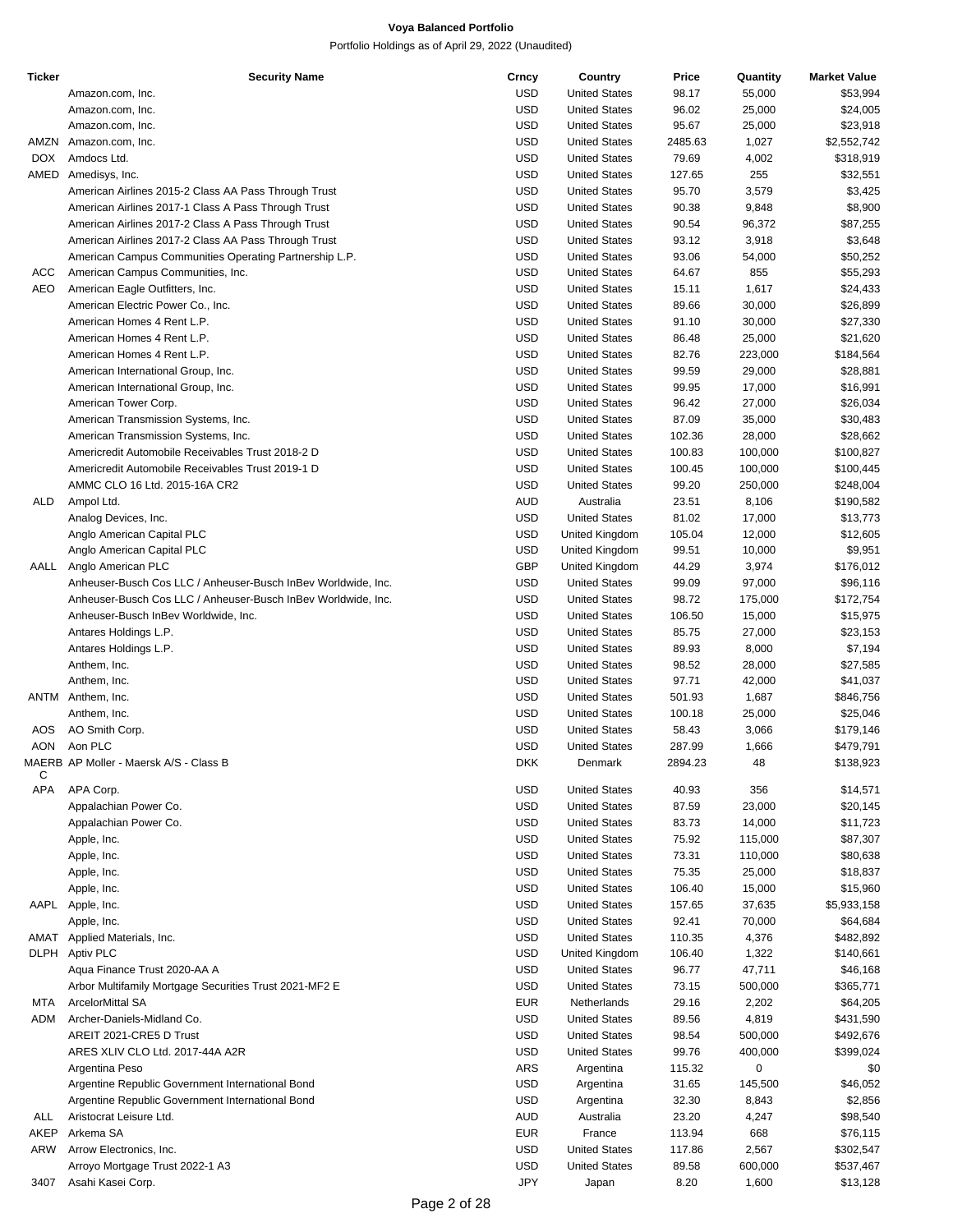| <b>Ticker</b> | <b>Security Name</b>                                      | Crncy      | Country              | Price   | Quantity  | <b>Market Value</b> |
|---------------|-----------------------------------------------------------|------------|----------------------|---------|-----------|---------------------|
|               | ASGN ASGN, Inc.                                           | <b>USD</b> | <b>United States</b> | 113.45  | 740       | \$83,953            |
| ASH           | Ashland Global Holdings, Inc.                             | <b>USD</b> | <b>United States</b> | 104.97  | 77        | \$8,083             |
|               | ASMA ASM International NV                                 | <b>EUR</b> | Netherlands          | 300.49  | 453       | \$136,123           |
|               | ASMLA ASML Holding NV                                     | <b>EUR</b> | Netherlands          | 567.54  | 556       | \$315,552           |
|               |                                                           | <b>SEK</b> | Sweden               |         | 704       |                     |
|               | ASSABS Assa Abloy AB                                      |            |                      | 25.27   |           | \$17,792            |
|               | Assurant, Inc.                                            | <b>USD</b> | <b>United States</b> | 92.78   | 54,000    | \$50,099            |
|               | Assurant, Inc.                                            | <b>USD</b> | <b>United States</b> | 81.54   | 36,000    | \$29,355            |
| 4503          | Astellas Pharma, Inc.                                     | JPY        | Japan                | 15.23   | 4,000     | \$60,903            |
|               | Astrazeneca Finance LLC                                   | <b>USD</b> | <b>United States</b> | 89.24   | 23,000    | \$20,525            |
|               | AZNL AstraZeneca PLC                                      | <b>GBP</b> | United Kingdom       | 133.44  | 2,010     | \$268,217           |
| Τ             | AT&T, Inc.                                                | <b>USD</b> | <b>United States</b> | 18.86   | 13,240    | \$249,706           |
|               | AT&T, Inc.                                                | <b>USD</b> | <b>United States</b> | 98.69   | 16,000    | \$15,790            |
|               |                                                           |            |                      |         |           |                     |
|               | AT&T, Inc.                                                | <b>USD</b> | <b>United States</b> | 77.51   | 51,000    | \$39,531            |
|               | AT&T, Inc.                                                | <b>USD</b> | <b>United States</b> | 75.93   | 145,000   | \$110,093           |
|               | AT&T, Inc.                                                | <b>USD</b> | <b>United States</b> | 83.24   | 120,000   | \$99,891            |
|               | AT&T, Inc.                                                | <b>USD</b> | <b>United States</b> | 77.56   | 20,000    | \$15,512            |
|               | AT&T, Inc.                                                | <b>USD</b> | <b>United States</b> | 83.10   | 53,000    | \$44,042            |
|               | AT&T, Inc.                                                | <b>USD</b> | <b>United States</b> | 77.31   | 95,000    | \$73,441            |
|               | Athene Global Funding                                     | <b>USD</b> | <b>United States</b> |         |           |                     |
|               |                                                           |            |                      | 94.19   | 25,000    | \$23,547            |
| S             | ATCOA Atlas Copco AB - A Shares                           | <b>SEK</b> | Sweden               | 45.34   | 2,371     | \$107,494           |
| AZJ           | Aurizon Holdings Ltd.                                     | <b>AUD</b> | Australia            | 2.82    | 53,846    | \$152,067           |
| ANZ           | Australia & New Zealand Banking Group Ltd.                | <b>AUD</b> | Australia            | 19.03   | 1,155     | \$21,979            |
|               | Australian Dollar                                         | <b>AUD</b> | Australia            | 1.42    | (1)       | $($ \$1)            |
|               | AUTOL Auto Trader Group PLC                               | <b>GBP</b> | United Kingdom       | 7.89    | 2,855     | \$22,532            |
|               |                                                           |            |                      |         |           |                     |
| <b>ADP</b>    | Automatic Data Processing, Inc.                           | <b>USD</b> | <b>United States</b> | 218.18  | 1,997     | \$435,705           |
| AN            | Autonation, Inc.                                          | <b>USD</b> | <b>United States</b> | 115.91  | 2,757     | \$319,564           |
| <b>AZO</b>    | Autozone, Inc.                                            | <b>USD</b> | <b>United States</b> | 1955.47 | 243       | \$475,179           |
|               | Avangrid, Inc.                                            | <b>USD</b> | <b>United States</b> | 98.29   | 55,000    | \$54,060            |
|               | <b>Aviation Capital Group LLC</b>                         | <b>USD</b> | <b>United States</b> | 101.62  | 32,000    | \$32,517            |
|               | <b>Aviation Capital Group LLC</b>                         | <b>USD</b> | <b>United States</b> | 99.80   | 8,000     | \$7,984             |
|               | <b>Aviation Capital Group LLC</b>                         | <b>USD</b> | <b>United States</b> | 87.64   | 21,000    | \$18,404            |
|               |                                                           | <b>USD</b> |                      |         |           |                     |
|               | <b>Aviation Capital Group LLC</b>                         |            | <b>United States</b> | 99.86   | 6,000     | \$5,992             |
| AVNT          | Avient Corp.                                              | <b>USD</b> | <b>United States</b> | 49.24   | 610       | \$30,036            |
| CAR           | Avis Budget Group, Inc.                                   | <b>USD</b> | <b>United States</b> | 267.67  | 255       | \$68,256            |
| AVT           | Avnet, Inc.                                               | <b>USD</b> | <b>United States</b> | 43.66   | 10,199    | \$445,288           |
|               | Avolon Holdings Funding Ltd.                              | <b>USD</b> | Ireland              | 94.03   | 9,000     | \$8,463             |
|               | Avolon Holdings Funding Ltd.                              | <b>USD</b> | Cayman Islands       | 96.01   | 40,000    | \$38,404            |
|               | Avolon Holdings Funding Ltd.                              | <b>USD</b> | Ireland              | 89.66   | 14,000    | \$12,553            |
|               |                                                           | <b>USD</b> |                      |         |           |                     |
|               | Avolon Holdings Funding Ltd.                              |            | Ireland              | 86.18   | 16,000    | \$13,788            |
|               | Avolon Holdings Funding Ltd.                              | <b>USD</b> | Cayman Islands       | 86.15   | 25,000    | \$21,538            |
| <b>CSP</b>    | AXA S.A.                                                  | <b>EUR</b> | France               | 26.46   | 10,023    | \$265,159           |
| AXTA          | Axalta Coating Systems Ltd.                               | USD        | <b>United States</b> | 25.37   | 587       | \$14,892            |
| AXS           | Axis Capital Holdings Ltd.                                | <b>USD</b> | <b>United States</b> | 57.33   | 1,099     | \$63,006            |
| AXON          | Axon Enterprise, Inc.                                     | <b>USD</b> | <b>United States</b> | 112.20  | 193       | \$21,655            |
| <b>BKR</b>    | Baker Hughes Co.                                          | <b>USD</b> | <b>United States</b> | 31.02   | 11,022    | \$341,902           |
|               |                                                           |            |                      |         |           |                     |
|               | Baker Hughes Holdings LLC / Baker Hughes Co-Obligor, Inc. | <b>USD</b> | <b>United States</b> | 92.75   | 18,000    | \$16,694            |
|               | Baltimore Gas and Electric Co.                            | <b>USD</b> | <b>United States</b> | 86.12   | 30,000    | \$25,835            |
|               | BAMLL Commercial Mortgage Securities Trust 2015-200P F    | <b>USD</b> | <b>United States</b> | 93.20   | 100,000   | \$93,204            |
|               | BBVAE Banco Bilbao Vizcaya Argentaria SA                  | <b>EUR</b> | Spain                | 5.25    | 16,741    | \$87,844            |
|               | <b>Banco Santander SA</b>                                 | <b>USD</b> | Spain                | 95.71   | 200,000   | \$191,415           |
|               | BANK 2017-BNK8 XB                                         | <b>USD</b> | <b>United States</b> | 0.89    | 3,000,000 | \$26,668            |
|               | <b>BANK 2019-BNK16 XA</b>                                 | <b>USD</b> | <b>United States</b> | 4.94    | 965,414   | \$47,653            |
|               |                                                           |            |                      |         |           |                     |
|               | <b>BANK 2019-BNK21 XA</b>                                 | <b>USD</b> | <b>United States</b> | 4.94    | 3,777,195 | \$186,448           |
|               | Bank of America Corp.                                     | <b>USD</b> | <b>United States</b> | 90.04   | 13,000    | \$11,705            |
|               | Bank of America Corp.                                     | <b>USD</b> | <b>United States</b> | 91.65   | 40,000    | \$36,661            |
|               | Bank of America Corp.                                     | <b>USD</b> | <b>United States</b> | 96.26   | 60,000    | \$57,758            |
|               | Bank of America Corp.                                     | <b>USD</b> | <b>United States</b> | 98.22   | 75,000    | \$73,661            |
|               | Bank of America Corp.                                     | <b>USD</b> | <b>United States</b> | 96.88   | 18,000    | \$17,438            |
|               | Bank of America Corp.                                     | <b>USD</b> | <b>United States</b> | 99.61   | 20,000    | \$19,923            |
|               |                                                           |            |                      |         |           |                     |
|               | Bank of America Corp.                                     | <b>USD</b> | <b>United States</b> | 98.48   | 103,000   | \$101,434           |
|               | Bank of America Corp.                                     | <b>USD</b> | <b>United States</b> | 101.50  | 79,000    | \$80,185            |
| BAC           | Bank of America Corp.                                     | <b>USD</b> | <b>United States</b> | 35.68   | 5,419     | \$193,350           |
|               | Bank of America Corp.                                     | <b>USD</b> | <b>United States</b> | 75.02   | 53,000    | \$39,760            |
|               | Bank of America Corp.                                     | <b>USD</b> | <b>United States</b> | 93.18   | 63,000    | \$58,702            |
|               | Bank of America Corp.                                     | <b>USD</b> | <b>United States</b> | 90.29   | 36,000    | \$32,505            |
|               | Bank of America Corp.                                     | <b>USD</b> | <b>United States</b> | 81.84   | 62,000    | \$50,738            |
|               |                                                           |            |                      |         |           |                     |
|               | Bank of America Corp.                                     | <b>USD</b> | <b>United States</b> | 89.84   | 248,000   | \$222,807           |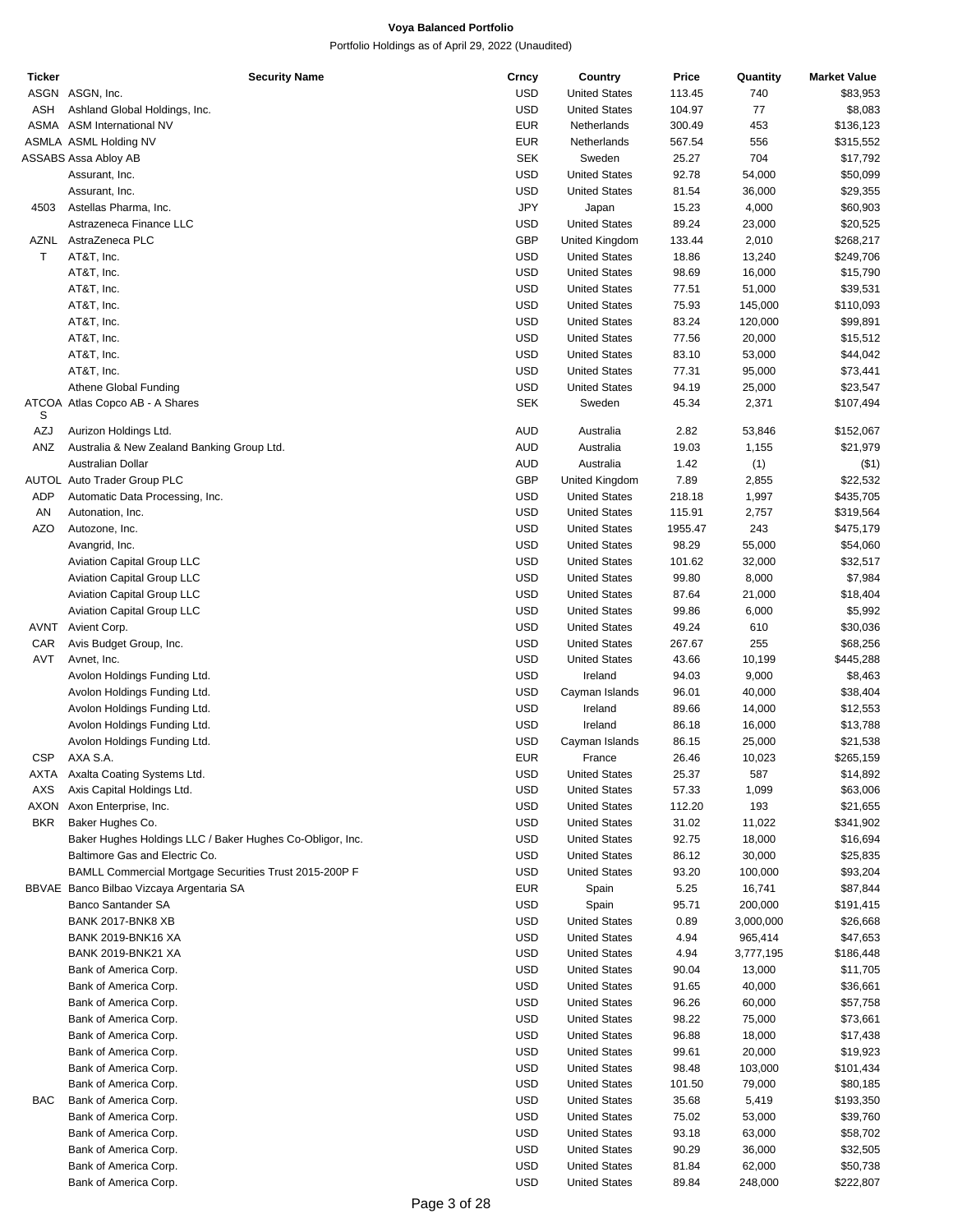| <b>Ticker</b> | <b>Security Name</b>                                 | Crncy      | Country              | Price  | Quantity  | <b>Market Value</b> |
|---------------|------------------------------------------------------|------------|----------------------|--------|-----------|---------------------|
|               | Bank of America Corp.                                | <b>USD</b> | <b>United States</b> | 85.92  | 364,000   | \$312,743           |
|               | Bank of America Corp.                                | <b>USD</b> | <b>United States</b> | 87.00  | 49,000    | \$42,632            |
|               | Bank of America Corp.                                | <b>USD</b> | <b>United States</b> | 84.60  | 45,000    | \$38,072            |
|               | Bank of America Corp.                                | <b>USD</b> | <b>United States</b> | 89.11  | 143,000   | \$127,429           |
|               | Bank of America Corp.                                | <b>USD</b> | <b>United States</b> | 100.25 | 153,000   | \$153,383           |
|               | Bank of America Corp.                                | <b>USD</b> | <b>United States</b> | 99.65  | 174,000   | \$173,388           |
|               | <b>Bank of Montreal</b>                              | <b>USD</b> | Canada               | 94.81  | 50,000    | \$47,407            |
|               | Bank of New York Institutional Cash Reserves Deposit | <b>USD</b> | <b>United States</b> | 1.00   | 1,046,879 | \$1,046,879         |
|               | Bank of Nova Scotia/The                              | <b>USD</b> | Canada               | 95.41  | 21,000    | \$20,037            |
|               |                                                      |            |                      |        |           |                     |
|               | Bank of Nova Scotia/The                              | <b>USD</b> | Canada               | 96.47  | 25,000    | \$24,117            |
|               | Bank of Nova Scotia/The                              | <b>USD</b> | Canada               | 94.91  | 151,000   | \$143,313           |
|               | Bank of Nova Scotia/The                              | <b>USD</b> | Canada               | 91.31  | 23,000    | \$21,001            |
|               | Bank of Nova Scotia/The                              | <b>USD</b> | Canada               | 98.37  | 34,000    | \$33,444            |
| OZK           | Bank OZK                                             | <b>USD</b> | <b>United States</b> | 38.42  | 1,668     | \$64,085            |
|               | <b>BARCL Barclays PLC</b>                            | GBP        | United Kingdom       | 1.84   | 98,854    | \$181,708           |
|               | BARDV C2.48 03MAY22                                  | <b>USD</b> | <b>United States</b> | 0.01   | (302,000) | (\$40)              |
|               | BARDV P2.48 03MAY22                                  | <b>USD</b> | <b>United States</b> | 2.07   | (302,000) | (\$6,249)           |
|               | <b>BDEVL</b> Barratt Developments PLC                | GBP        | United Kingdom       | 6.12   | 4,903     | \$29,997            |
|               | BASD BASF SE                                         | <b>EUR</b> | Germany              | 52.66  | 2,883     | \$151,828           |
|               | <b>BAT Capital Corp.</b>                             | <b>USD</b> | <b>United States</b> | 85.56  | 102,000   | \$87,272            |
|               | <b>BAT Capital Corp.</b>                             | <b>USD</b> | <b>United States</b> | 82.18  | 17,000    | \$13,970            |
|               | <b>BAT Capital Corp.</b>                             | <b>USD</b> | <b>United States</b> | 74.84  | 17,000    | \$12,723            |
|               | <b>BAT Capital Corp.</b>                             | <b>USD</b> | <b>United States</b> | 85.26  | 35,000    | \$29,841            |
|               | <b>BAT International Finance PLC</b>                 | <b>USD</b> | United Kingdom       | 96.44  | 61,000    | \$58,829            |
|               | Baxter International, Inc.                           | <b>USD</b> | <b>United States</b> | 91.05  | 20,000    | \$18,209            |
|               | Baxter International, Inc.                           | <b>USD</b> | <b>United States</b> |        |           |                     |
|               |                                                      |            |                      | 89.14  | 40,000    | \$35,656            |
|               | BBCCRE Trust 2015-GTP XA                             | <b>USD</b> | <b>United States</b> | 1.87   | 2,180,000 | \$40,686            |
|               | Beacon Container Finance II LLC 2021-1A A            | <b>USD</b> | <b>United States</b> | 91.55  | 95,000    | \$86,973            |
|               | Bear Stearns ALT-A Trust 2005-7 21A1                 | <b>USD</b> | <b>United States</b> | 89.84  | 25,077    | \$22,529            |
|               | Bear Stearns Mortgage Funding Trust 2006-AR5 2A1     | <b>USD</b> | <b>United States</b> | 92.73  | 41,612    | \$38,587            |
|               | Becton Dickinson and Co.                             | <b>USD</b> | <b>United States</b> | 99.59  | 7,000     | \$6,971             |
| <b>BEID</b>   | <b>Beiersdorf AG</b>                                 | <b>EUR</b> | Germany              | 100.44 | 1,319     | \$132,481           |
|               | Bellemeade Re 2022-1 M1C Ltd.                        | <b>USD</b> | Bermuda              | 97.33  | 500,000   | \$486,635           |
| <b>BRBR</b>   | BellRing Brands, Inc.                                | <b>USD</b> | <b>United States</b> | 21.43  | 4,466     | \$95,706            |
|               | Benchmark 2019-B9 XA Mortgage Trust                  | <b>USD</b> | <b>United States</b> | 5.63   | 987,168   | \$55,578            |
|               | Benefit Street Partners CLO IV Ltd. 2014-IVA BRRR    | <b>USD</b> | <b>United States</b> | 97.33  | 250,000   | \$243,336           |
|               | Benefit Street Partners Clo XXII Ltd. 2020-22A AR    | <b>USD</b> | <b>United States</b> | 99.89  | 500,000   | \$499,437           |
|               | Berkshire Hathaway Energy Co.                        | <b>USD</b> | <b>United States</b> | 98.15  | 42,000    | \$41,224            |
|               | Berkshire Hathaway Finance Corp.                     | <b>USD</b> | <b>United States</b> | 89.18  | 21,000    | \$18,727            |
|               | Berkshire Hathaway Finance Corp.                     | <b>USD</b> | <b>United States</b> | 76.05  | 11,000    | \$8,366             |
|               | Berkshire Hathaway Finance Corp.                     | <b>USD</b> | <b>United States</b> | 96.97  | 29,000    | \$28,121            |
|               | BRK/B Berkshire Hathaway, Inc. Class B               | <b>USD</b> | <b>United States</b> | 322.83 | 3,047     | \$983,663           |
|               |                                                      | <b>USD</b> | <b>United States</b> | 88.74  | 40,000    |                     |
|               | Berry Global, Inc.                                   |            |                      |        |           | \$35,498            |
|               | Berry Global, Inc.                                   | <b>USD</b> | <b>United States</b> | 95.48  | 27,000    | \$25,779            |
| BHP           | BHP Group Ltd.                                       | AUD        | Australia            | 33.42  | 10,171    | \$339,868           |
|               | Bio-Rad Laboratories, Inc.                           | <b>USD</b> | <b>United States</b> | 95.80  | 19,000    | \$18,203            |
| TECH          | Bio-Techne Corp.                                     | <b>USD</b> | <b>United States</b> | 379.69 | 32        | \$12,150            |
| <b>BIIB</b>   | Biogen, Inc.                                         | <b>USD</b> | <b>United States</b> | 207.44 | 715       | \$148,320           |
| BJ.           | BJ's Wholesale Club Holdings, Inc.                   | USD        | <b>United States</b> | 64.35  | 563       | \$36,229            |
|               | Black Hills Corp.                                    | <b>USD</b> | <b>United States</b> | 91.25  | 15,000    | \$13,688            |
|               | Black Hills Corp.                                    | <b>USD</b> | <b>United States</b> | 96.78  | 8,000     | \$7,743             |
|               | Black Hills Corp.                                    | <b>USD</b> | <b>United States</b> | 101.26 | 40,000    | \$40,506            |
| BKH           | Black Hills Corp.                                    | <b>USD</b> | <b>United States</b> | 73.24  | 105       | \$7,690             |
|               | Black Hills Corp.                                    | <b>USD</b> | <b>United States</b> | 87.01  | 25,000    | \$21,751            |
| <b>BLK</b>    | Blackrock, Inc.                                      | <b>USD</b> | <b>United States</b> | 624.68 | 914       | \$570,958           |
|               | Blackstone Holdings Finance Co. LLC                  | <b>USD</b> | <b>United States</b> | 86.00  | 21,000    | \$18,059            |
|               | Blackstone Holdings Finance Co. LLC                  | <b>USD</b> | <b>United States</b> | 81.49  | 37,000    | \$30,150            |
|               | Blackstone Holdings Finance Co. LLC                  | <b>USD</b> | <b>United States</b> | 71.69  | 41,000    | \$29,391            |
|               |                                                      |            |                      |        |           |                     |
|               | Blackstone Holdings Finance Co. LLC                  | <b>USD</b> | <b>United States</b> | 76.32  | 59,000    | \$45,031            |
|               | <b>Blackstone Private Credit Fund</b>                | <b>USD</b> | <b>United States</b> | 89.76  | 41,000    | \$36,802            |
|               | <b>Blackstone Private Credit Fund</b>                | USD        | <b>United States</b> | 87.78  | 30,000    | \$26,335            |
|               | BlueMountain CLO 2014-2A A2R2 Ltd.                   | <b>USD</b> | <b>United States</b> | 99.11  | 500,000   | \$495,526           |
|               | BlueMountain CLO Ltd. 2021-28A C                     | <b>USD</b> | <b>United States</b> | 97.27  | 250,000   | \$243,163           |
|               | BlueMountain CLO XXX Ltd. 2020-30A CR                | <b>USD</b> | <b>United States</b> | 99.45  | 455,000   | \$452,504           |
| <b>BNPP</b>   | <b>BNP Paribas</b>                                   | EUR        | France               | 51.85  | 4,696     | \$243,495           |
|               | <b>BNP Paribas SA</b>                                | <b>USD</b> | France               | 93.39  | 200,000   | \$186,771           |
|               | BNPDV C2.23 29APR22                                  | <b>USD</b> | <b>United States</b> | 0.00   | (302,000) | \$0                 |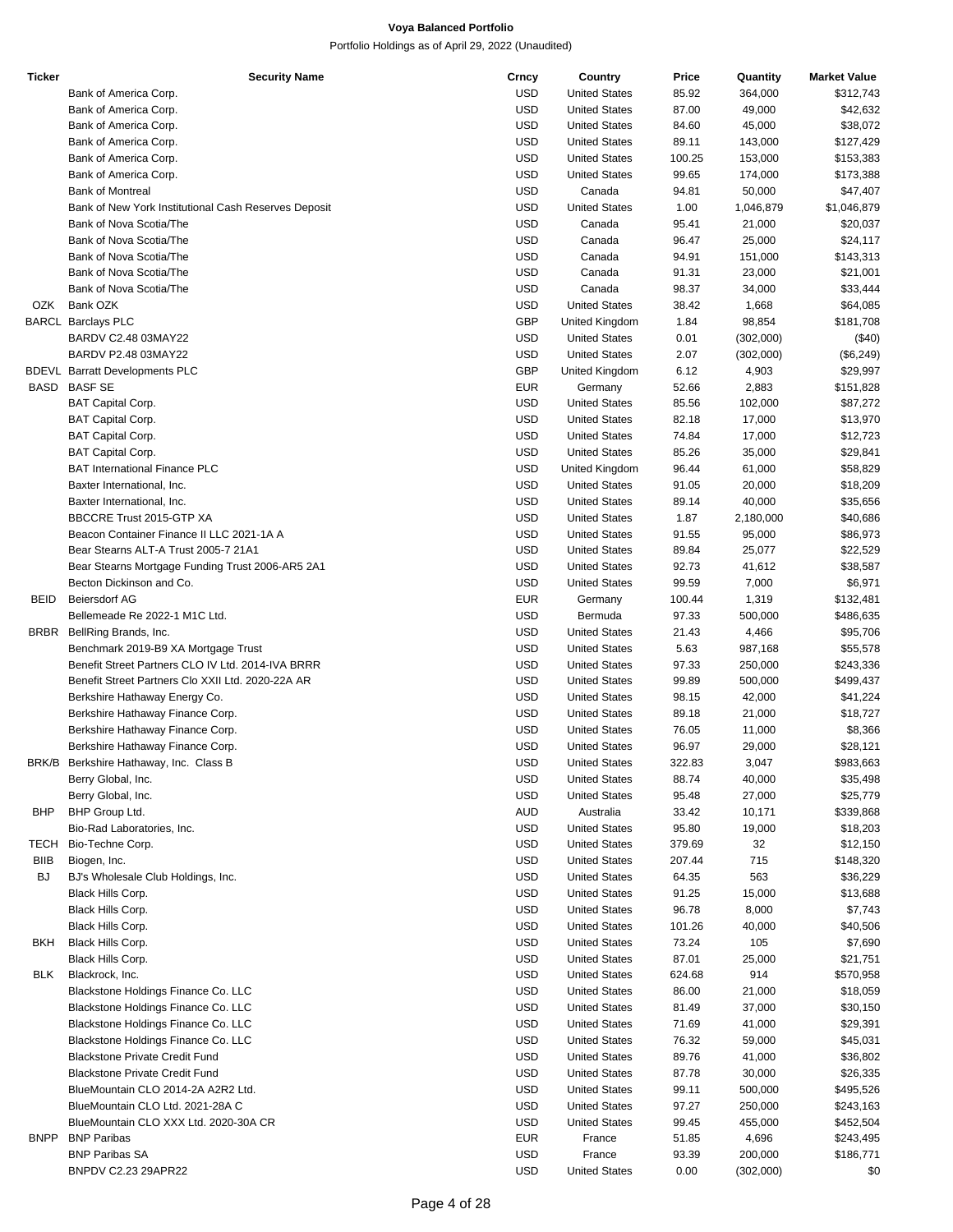| <b>Ticker</b> | <b>Security Name</b>                              | Crncy      | Country              | Price   | Quantity  | <b>Market Value</b> |
|---------------|---------------------------------------------------|------------|----------------------|---------|-----------|---------------------|
|               | BNPDV P2.23 29APR22                               | <b>USD</b> | <b>United States</b> | 4.20    | (302,000) | (\$12,698)          |
|               | BOADV 05/04/2022 C2.18                            | <b>USD</b> | <b>United States</b> | 0.00    | (302,000) | \$0                 |
|               | BOADV 05/04/22 P2.18                              | <b>USD</b> | <b>United States</b> | 4.67    | (302,000) | (\$14, 107)         |
| 2388          | BOC Hong Kong Holdings Ltd.                       | <b>HKD</b> | China                | 3.62    | 22,500    | \$81,447            |
|               | Boeing Co/The                                     | <b>USD</b> | <b>United States</b> | 80.20   | 50,000    | \$40,101            |
|               |                                                   |            |                      |         |           |                     |
|               | Boeing Co/The                                     | <b>USD</b> | <b>United States</b> | 77.26   | 9,000     | \$6,953             |
|               | Boeing Co/The                                     | <b>USD</b> | <b>United States</b> | 101.36  | 35,000    | \$35,476            |
|               | Boeing Co/The                                     | <b>USD</b> | <b>United States</b> | 100.19  | 27,000    | \$27,053            |
|               | Boeing Co/The                                     | <b>USD</b> | <b>United States</b> | 99.42   | 45,000    | \$44,738            |
|               | Boeing Co/The                                     | <b>USD</b> | <b>United States</b> | 92.34   | 22,000    | \$20,316            |
|               | Boeing Co/The                                     | <b>USD</b> | <b>United States</b> | 90.34   | 11,000    | \$9,937             |
|               | Bojangles Issuer LLC 2020-3A A2                   | <b>USD</b> | <b>United States</b> | 96.36   | 99,750    | \$96,118            |
| <b>BKNG</b>   | Booking Holdings, Inc.                            | <b>USD</b> | <b>United States</b> | 2210.31 | 68        | \$150,301           |
| <b>BWA</b>    | BorgWarner, Inc.                                  | <b>USD</b> | <b>United States</b> | 36.83   |           |                     |
|               |                                                   |            |                      |         | 3,775     | \$139,033           |
| BYD           | Boyd Gaming Corp.                                 | <b>USD</b> | <b>United States</b> | 60.58   | 4,870     | \$295,025           |
|               | BP Capital Markets America, Inc.                  | <b>USD</b> | <b>United States</b> | 83.27   | 18,000    | \$14,989            |
|               | BP Capital Markets America, Inc.                  | <b>USD</b> | <b>United States</b> | 74.24   | 15,000    | \$11,135            |
|               | <b>BP Capital Markets PLC</b>                     | <b>USD</b> | United Kingdom       | 96.18   | 28,000    | \$26,931            |
| <b>BPL</b>    | BP PLC                                            | GBP        | United Kingdom       | 4.83    | 32,717    | \$157,951           |
|               | <b>BPCE SA</b>                                    | <b>USD</b> | France               | 102.26  | 206,000   | \$210,646           |
|               | <b>BPCE SA</b>                                    | <b>USD</b> | France               | 81.54   | 250,000   | \$203,838           |
|               | <b>Brazil Real Spot</b>                           | <b>BRL</b> | Brazil               | 4.94    | 23,406    | \$4,734             |
|               |                                                   |            |                      |         |           |                     |
|               | Brazilian Government International Bond           | <b>USD</b> | <b>Brazil</b>        | 97.59   | 200,000   | \$195,179           |
| <b>BCO</b>    | Brink's Co.                                       | <b>USD</b> | <b>United States</b> | 58.95   | 135       | \$7,958             |
| <b>BMY</b>    | Bristol-Myers Squibb Co.                          | <b>USD</b> | <b>United States</b> | 75.27   | 13,268    | \$998,682           |
|               | Bristol-Myers Squibb Co.                          | <b>USD</b> | <b>United States</b> | 97.54   | 30,000    | \$29,261            |
|               | Bristol-Myers Squibb Co.                          | <b>USD</b> | <b>United States</b> | 96.27   | 19,000    | \$18,291            |
|               | Bristol-Myers Squibb Co.                          | <b>USD</b> | <b>United States</b> | 72.09   | 3,000     | \$2,163             |
|               | Bristol-Myers Squibb Co.                          | <b>USD</b> | <b>United States</b> | 89.55   | 16,000    | \$14,327            |
|               | Bristol-Myers Squibb Co.                          | <b>USD</b> | <b>United States</b> | 88.80   | 92,000    | \$81,698            |
|               |                                                   |            |                      |         |           |                     |
|               | British Airways 2020-1 Class A Pass Through Trust | <b>USD</b> | <b>United States</b> | 97.11   | 10,734    | \$10,424            |
|               | BATSL British American Tobacco PLC                | GBP        | United Kingdom       | 41.91   | 8,187     | \$343,136           |
|               | BLNDL British Land Co. PLC                        | GBP        | United Kingdom       | 6.44    | 4,155     | \$26,764            |
| <b>BRX</b>    | Brixmor Property Group, Inc.                      | <b>USD</b> | <b>United States</b> | 25.38   | 3,560     | \$90,353            |
| AVGO          | Broadcom, Inc.                                    | <b>USD</b> | <b>United States</b> | 554.39  | 210       | \$116,422           |
| <b>BRKR</b>   | Bruker Corp.                                      | <b>USD</b> | <b>United States</b> | 57.49   | 258       | \$14,832            |
| BС            | Brunswick Corp.                                   | <b>USD</b> | <b>United States</b> | 75.61   | 738       | \$55,800            |
| BLDR          | Builders FirstSource, Inc.                        | <b>USD</b> | <b>United States</b> | 61.57   | 1,172     | \$72,160            |
|               | <b>BRBYL Burberry Group PLC</b>                   | GBP        | United Kingdom       | 19.74   | 845       | \$16,676            |
|               |                                                   |            |                      |         |           |                     |
|               | Burlington Northern Santa Fe LLC                  | <b>USD</b> | <b>United States</b> | 92.47   | 45,000    | \$41,613            |
|               | BX Commercial Mortgage Trust 2021-IRON E          | <b>USD</b> | <b>United States</b> | 96.97   | 343,000   | \$332,609           |
|               | BX Trust 2021-ARIA F                              | <b>USD</b> | <b>United States</b> | 97.06   | 400.000   | \$388,240           |
|               | C USD/JPY C107.5 02-27-25                         | <b>USD</b> | <b>United States</b> | 0.11    | 210,000   | \$22,803            |
|               | C USD/JPY C107.5 02/27/25                         | <b>USD</b> | <b>United States</b> | 0.11    | 210,000   | \$22,803            |
| CACI          | CACI International, Inc.                          | <b>USD</b> | <b>United States</b> | 265.30  | 67        | \$17,775            |
| CDNS          | Cadence Design Systems, Inc.                      | <b>USD</b> | <b>United States</b> | 150.85  | 1,836     | \$276,961           |
| CALX          | Calix, Inc.                                       | <b>USD</b> | <b>United States</b> | 39.91   | 585       | \$23,347            |
| <b>CPT</b>    | <b>Camden Property Trust</b>                      | <b>USD</b> | <b>United States</b> | 156.89  | 250       | \$39,223            |
|               |                                                   |            |                      |         |           |                     |
|               | Canadian Imperial Bank of Commerce                | <b>USD</b> | Canada               | 96.36   | 35,000    | \$33,728            |
|               | Canadian Imperial Bank of Commerce                | <b>USD</b> | Canada               | 92.74   | 117,000   | \$108,501           |
|               | Canadian Natural Resources Ltd.                   | <b>USD</b> | Canada               | 114.38  | 10,000    | \$11,438            |
| CAPP          | Capgemini SE                                      | <b>EUR</b> | France               | 203.58  | 321       | \$65,349            |
| COF           | Capital One Financial Corp.                       | <b>USD</b> | <b>United States</b> | 124.62  | 1,701     | \$211,979           |
|               | Capital One Financial Corp.                       | <b>USD</b> | <b>United States</b> | 91.09   | 40,000    | \$36,434            |
|               | Capital One Financial Corp.                       | <b>USD</b> | <b>United States</b> | 89.54   | 45,000    | \$40,294            |
|               | Capital One Financial Corp.                       | <b>USD</b> | <b>United States</b> | 97.11   | 8,000     | \$7,769             |
|               |                                                   |            |                      |         |           |                     |
|               | Cargill, Inc.                                     | <b>USD</b> | <b>United States</b> | 84.99   | 45,000    | \$38,247            |
|               | Cargill, Inc.                                     | <b>USD</b> | <b>United States</b> | 80.95   | 22,000    | \$17,809            |
|               | Cargill, Inc.                                     | <b>USD</b> | <b>United States</b> | 99.99   | 22,000    | \$21,999            |
|               | Cargill, Inc.                                     | <b>USD</b> | <b>United States</b> | 93.07   | 32,000    | \$29,781            |
| CSL           | Carlisle Cos., Inc.                               | <b>USD</b> | <b>United States</b> | 259.36  | 107       | \$27,752            |
|               | Carlyle US Clo 2017-2A CR Ltd.                    | <b>USD</b> | <b>United States</b> | 99.09   | 250,000   | \$247,723           |
|               | Carmax Auto Owner Trust 2018-4 D                  | <b>USD</b> | <b>United States</b> | 100.53  | 100,000   | \$100,533           |
| KMX           | Carmax, Inc.                                      | <b>USD</b> | <b>United States</b> | 85.78   | 1,116     | \$95,730            |
| CRI           | Carter's, Inc.                                    | <b>USD</b> | <b>United States</b> | 84.24   | 236       | \$19,881            |
|               | CBRE CBRE Group, Inc.                             | <b>USD</b> | <b>United States</b> | 83.04   | 3,392     | \$281,672           |
|               |                                                   |            |                      |         |           |                     |
|               | CBRE Services, Inc.                               | <b>USD</b> | <b>United States</b> | 85.02   | 33,000    | \$28,056            |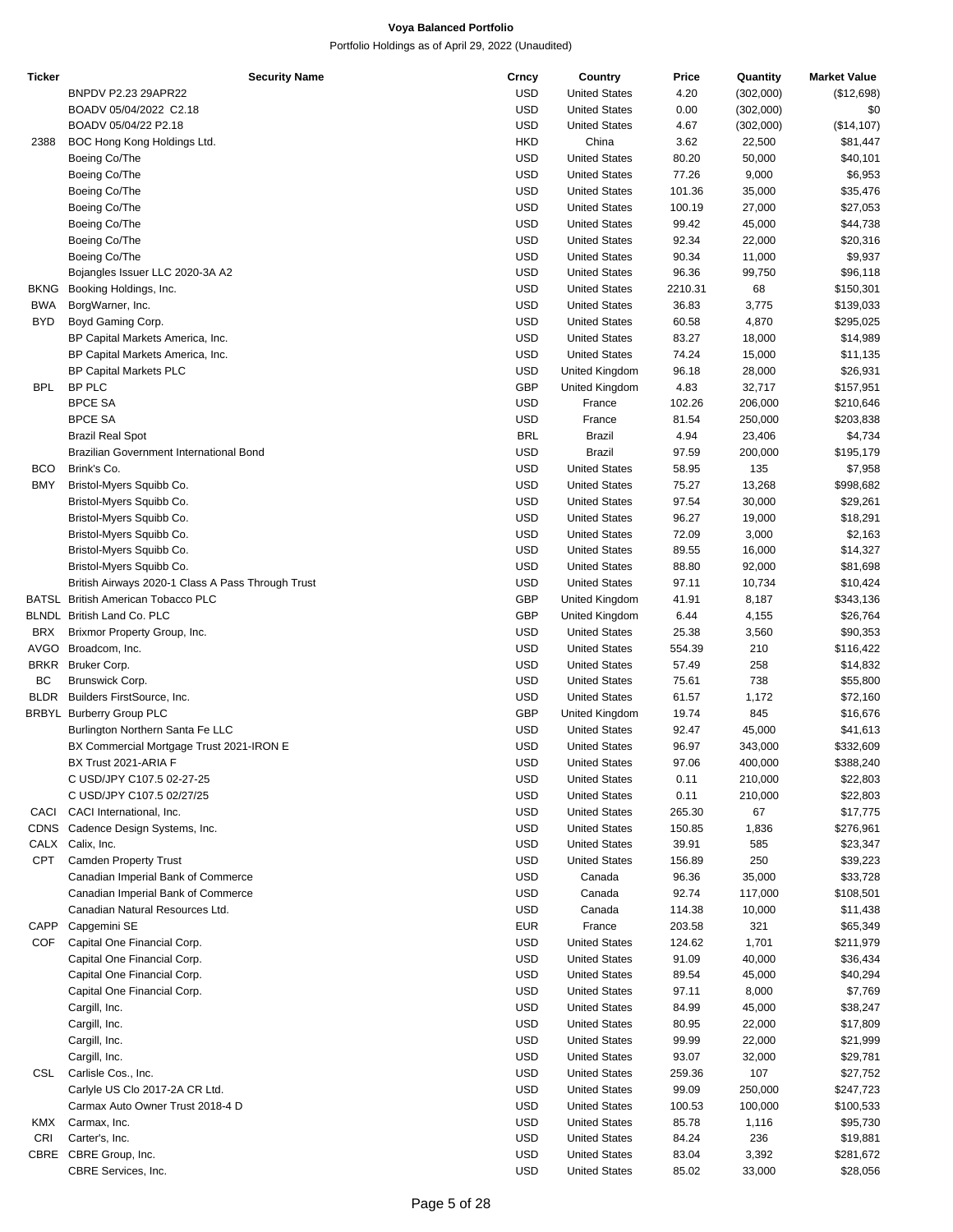| <b>Ticker</b> | <b>Security Name</b>                                                            | Crncy      | Country              | Price  | Quantity  | <b>Market Value</b> |
|---------------|---------------------------------------------------------------------------------|------------|----------------------|--------|-----------|---------------------|
|               | CD 2017-CD4 Mortgage Trust XA                                                   | <b>USD</b> | <b>United States</b> | 4.75   | 775,374   | \$36,803            |
|               | CDS 5% 06/20/2027                                                               | <b>USD</b> | <b>United States</b> | (1.51) | (933,000) | \$14,058            |
|               | Celanese US Holdings LLC                                                        | <b>USD</b> | <b>United States</b> | 88.81  | 30,000    | \$26,644            |
|               | Cenovus Energy, Inc./CA                                                         | <b>USD</b> | Canada               | 79.91  | 23,000    | \$18,379            |
|               | Cenovus Energy, Inc./CA                                                         | <b>USD</b> | Canada               | 101.65 | 30,000    | \$30,494            |
| <b>CNC</b>    | Centene Corp.                                                                   | <b>USD</b> | <b>United States</b> | 80.55  | 3,292     | \$265,171           |
|               |                                                                                 |            |                      |        |           |                     |
|               | CenterPoint Energy Houston Electric LLC                                         | <b>USD</b> | <b>United States</b> | 89.96  | 25,000    | \$22,490            |
| CHX           | ChampionX Corp.                                                                 | <b>USD</b> | <b>United States</b> | 21.10  | 2,080     | \$43,888            |
| CRL           | Charles River Laboratories International, Inc.                                  | <b>USD</b> | <b>United States</b> | 241.51 | 41        | \$9,902             |
|               | SCHW Charles Schwab Corp.                                                       | <b>USD</b> | <b>United States</b> | 66.33  | 2,996     | \$198,725           |
|               | Charles Schwab Corp./The                                                        | <b>USD</b> | <b>United States</b> | 101.26 | 20,000    | \$20,251            |
|               | Charter Communications Operating LLC / Charter Communications Operating Capital | <b>USD</b> | <b>United States</b> | 68.31  | 35,000    | \$23,908            |
|               | Charter Communications Operating LLC / Charter Communications Operating Capital | <b>USD</b> | <b>United States</b> | 72.31  | 21,000    | \$15,185            |
|               | Charter Communications Operating LLC / Charter Communications Operating Capital | <b>USD</b> | <b>United States</b> | 85.38  | 21,000    | \$17,930            |
|               | Charter Communications Operating LLC / Charter Communications Operating Capital | <b>USD</b> | <b>United States</b> | 72.19  | 30,000    | \$21,658            |
|               | Charter Communications Operating LLC / Charter Communications Operating Capital | <b>USD</b> | <b>United States</b> | 101.97 | 72,000    | \$73,421            |
|               |                                                                                 |            |                      |        |           |                     |
|               | Charter Communications Operating LLC / Charter Communications Operating Capital | <b>USD</b> | <b>United States</b> | 100.18 | 50,000    | \$50,088            |
|               | Charter Communications Operating LLC / Charter Communications Operating Capital | <b>USD</b> | <b>United States</b> | 82.11  | 10,000    | \$8,211             |
|               | CHTR Charter Communications, Inc.                                               | <b>USD</b> | <b>United States</b> | 428.49 | 1,022     | \$437,917           |
|               | Chase Funding Trust Series 2003-5 2A2                                           | <b>USD</b> | <b>United States</b> | 95.25  | 16,450    | \$15,669            |
| CHKP          | <b>Check Point Software Technologies</b>                                        | <b>USD</b> | Israel               | 126.29 | 1,387     | \$175,164           |
| CC            | Chemours Co.                                                                    | <b>USD</b> | <b>United States</b> | 33.07  | 900       | \$29,763            |
|               | Cheniere Corpus Christi Holdings LLC                                            | <b>USD</b> | <b>United States</b> | 102.85 | 5,000     | \$5,143             |
|               | Cheniere Corpus Christi Holdings LLC                                            | <b>USD</b> | <b>United States</b> | 93.93  | 20,000    | \$18,785            |
| <b>LNG</b>    | Cheniere Energy, Inc.                                                           | <b>USD</b> | <b>United States</b> | 135.81 | 1,229     | \$166,910           |
| <b>CVX</b>    | Chevron Corp.                                                                   | <b>USD</b> | <b>United States</b> | 156.67 | 1,695     | \$265,556           |
|               |                                                                                 |            |                      |        |           |                     |
| 1929          | Chow Tai Fook Jewellery Group Ltd.                                              | <b>HKD</b> | Hong Kong            | 1.68   | 7,200     | \$12,072            |
| 4519          | Chugai Pharmaceutical Co., Ltd.                                                 | <b>JPY</b> | Japan                | 29.97  | 800       | \$23,972            |
|               | CI Financial Corp.                                                              | USD        | Canada               | 74.72  | 28,000    | \$20,920            |
|               | SGOP Cie de Saint-Gobain                                                        | <b>EUR</b> | France               | 58.34  | 3,474     | \$202,667           |
|               | CFRZ Cie Financiere Richemont SA                                                | <b>CHF</b> | Switzerland          | 116.19 | 944       | \$109,684           |
| <b>MLP</b>    | Cie Generale des Etablissements Michelin SCA                                    | <b>EUR</b> | France               | 123.86 | 1,219     | \$150,986           |
| <b>CIEN</b>   | Ciena Corp.                                                                     | <b>USD</b> | <b>United States</b> | 55.17  | 3,268     | \$180,296           |
| СI            | Cigna Corp.                                                                     | <b>USD</b> | <b>United States</b> | 246.78 | 1,502     | \$370,664           |
|               | Cigna Corp.                                                                     | <b>USD</b> | <b>United States</b> | 78.66  | 51,000    | \$40,117            |
|               | Cigna Corp.                                                                     | <b>USD</b> | <b>United States</b> | 100.49 | 150,000   | \$150,729           |
|               |                                                                                 |            |                      |        |           |                     |
|               | Cigna Corp.                                                                     | <b>USD</b> | <b>United States</b> | 99.93  | 64,000    | \$63,953            |
|               | Cigna Corp.                                                                     | <b>USD</b> | <b>United States</b> | 99.75  | 100,000   | \$99,755            |
| CSCO          | Cisco Systems, Inc.                                                             | <b>USD</b> | <b>United States</b> | 48.98  | 21,700    | \$1,062,866         |
|               | Citigroup Commercial Mortgage Trust 2016-P4 XA                                  | <b>USD</b> | <b>United States</b> | 6.04   | 874,968   | \$52,826            |
|               | Citigroup Commercial Mortgage Trust 2017-C4 XA                                  | <b>USD</b> | <b>United States</b> | 3.83   | 1,255,474 | \$48,106            |
|               | Citigroup Commercial Mortgage Trust 2017-P8 XA                                  | <b>USD</b> | <b>United States</b> | 3.76   | 966,723   | \$36,327            |
|               | Citigroup Commercial Mortgage Trust 2018-C5 XA                                  | <b>USD</b> | <b>United States</b> | 3.21   | 1,291,003 | \$41,469            |
|               | Citigroup Commercial Mortgage Trust 2019-GC41 XA                                | <b>USD</b> | <b>United States</b> | 5.53   | 1,113,932 | \$61,564            |
|               | Citigroup Commercial Mortgage Trust 2019-GC43 A4                                | <b>USD</b> | <b>United States</b> | 94.21  | 60,000    | \$56,523            |
|               | Citigroup Mortgage Loan Trust 2006-AR2 1A1                                      | <b>USD</b> | <b>United States</b> | 85.43  | 59,975    | \$51,237            |
|               |                                                                                 |            | <b>United States</b> |        |           |                     |
|               | Citigroup Mortgage Loan Trust 2007-10 22AA                                      | <b>USD</b> |                      | 94.29  | 30,065    | \$28,348            |
| С             | Citigroup, Inc.                                                                 | <b>USD</b> | <b>United States</b> | 48.21  | 11,957    | \$576,447           |
|               | Citigroup, Inc.                                                                 | <b>USD</b> | <b>United States</b> | 104.43 | 45,000    | \$46,995            |
|               | Citigroup, Inc.                                                                 | <b>USD</b> | <b>United States</b> | 89.11  | 221,000   | \$196,930           |
|               | Citigroup, Inc.                                                                 | <b>USD</b> | <b>United States</b> | 76.15  | 17,000    | \$12,945            |
| CFG           | Citizens Financial Group, Inc.                                                  | <b>USD</b> | <b>United States</b> | 39.40  | 583       | \$22,970            |
|               | Citrix Systems, Inc.                                                            | <b>USD</b> | <b>United States</b> | 98.73  | 8,000     | \$7,898             |
|               | Citrix Systems, Inc.                                                            | <b>USD</b> | <b>United States</b> | 97.38  | 27,000    | \$26,293            |
| 1             | CK Hutchison Holdings Ltd.                                                      | HKD        | Hong Kong            | 7.02   | 10,500    | \$73,688            |
| <b>CLH</b>    | Clean Harbors, Inc.                                                             | <b>USD</b> | <b>United States</b> | 104.93 | 493       | \$51,730            |
|               |                                                                                 |            |                      |        |           |                     |
|               | Cleveland Electric Illuminating Co/The                                          | <b>USD</b> | <b>United States</b> | 94.34  | 39,000    | \$36,791            |
| <b>CLF</b>    | Cleveland-Cliffs, Inc.                                                          | <b>USD</b> | <b>United States</b> | 25.49  | 1,494     | \$38,082            |
|               | CLI Funding VI LLC 2020-1A A                                                    | <b>USD</b> | <b>United States</b> | 91.75  | 83,225    | \$76,361            |
|               | CLI Funding VIII LLC 2022-1A A1                                                 | <b>USD</b> | <b>United States</b> | 92.40  | 97,280    | \$89,891            |
|               | CMS Energy Corp.                                                                | <b>USD</b> | <b>United States</b> | 84.25  | 26,000    | \$21,905            |
|               | CMS Energy Corp.                                                                | <b>USD</b> | <b>United States</b> | 96.25  | 68,000    | \$65,450            |
|               | CNHIM CNH Industrial NV                                                         | <b>EUR</b> | United Kingdom       | 14.17  | 8,529     | \$120,825           |
| <b>CNO</b>    | CNO Financial Group, Inc.                                                       | <b>USD</b> | <b>United States</b> | 24.14  | 2,181     | \$52,649            |
| CNX           | CNX Resources Corp.                                                             | <b>USD</b> | <b>United States</b> | 20.55  | 2,455     | \$50,450            |
| KO            | Coca-Cola Co.                                                                   | <b>USD</b> | <b>United States</b> | 64.61  | 10,450    | \$675,175           |
|               | Coca-Cola Co/The                                                                | <b>USD</b> | <b>United States</b> | 83.64  | 72,000    | \$60,218            |
|               |                                                                                 |            |                      |        |           |                     |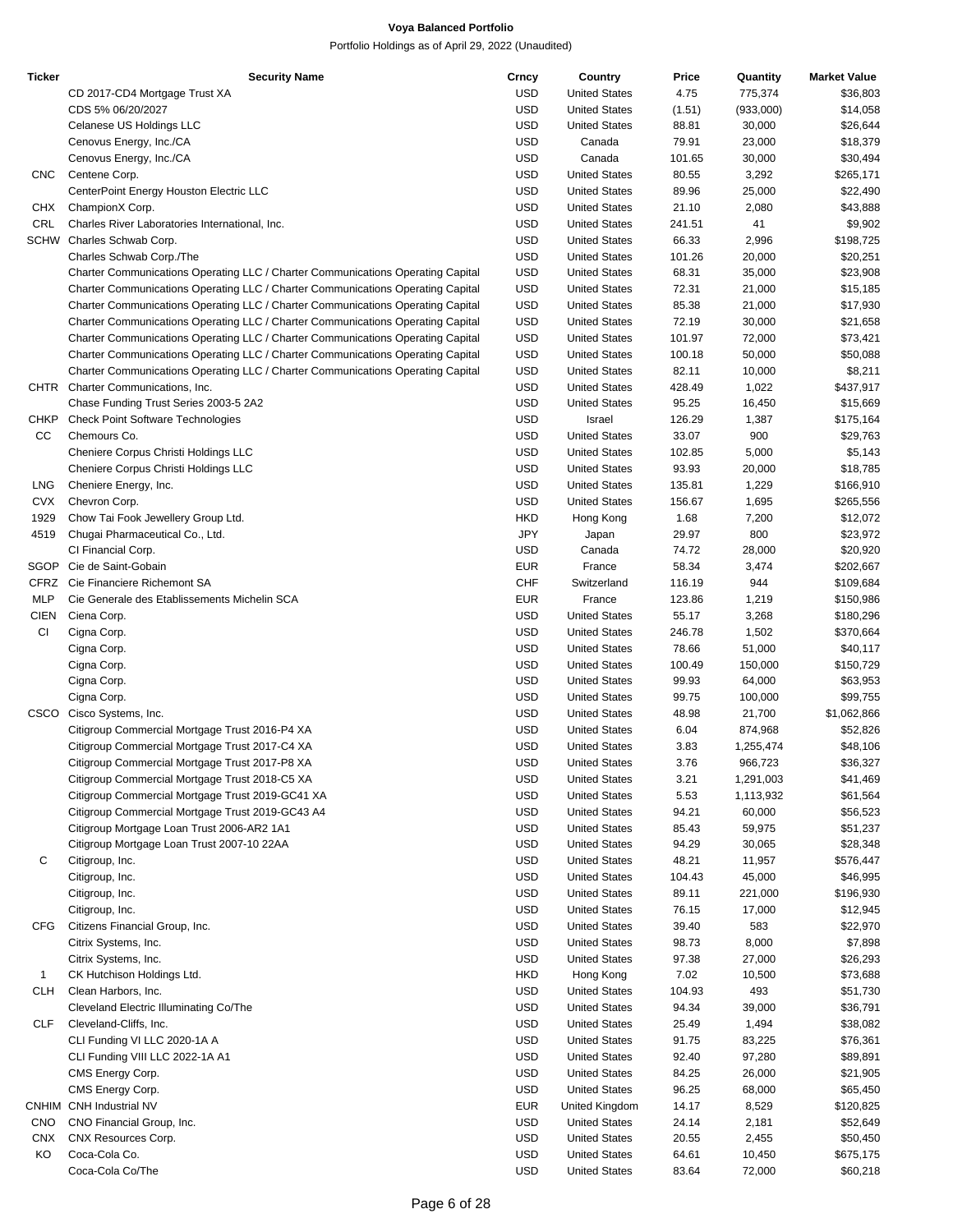| <b>Ticker</b> | <b>Security Name</b>                                   | Crncy      | Country              | Price  | Quantity  | <b>Market Value</b> |
|---------------|--------------------------------------------------------|------------|----------------------|--------|-----------|---------------------|
| CCE           | Coca-Cola European Partners PLC - USD                  | <b>USD</b> | United Kingdom       | 49.95  | 1,005     | \$50,200            |
| CCHL          | Coca-Cola HBC AG                                       | <b>GBP</b> | Switzerland          | 20.27  | 5,790     | \$117,386           |
| <b>COH</b>    | Cochlear Ltd.                                          | AUD        | Australia            | 161.07 | 151       | \$24,321            |
|               | CGNX Cognex Corp.                                      | <b>USD</b> | <b>United States</b> | 67.63  | 711       | \$48,085            |
|               |                                                        |            |                      |        |           |                     |
|               | CTSH Cognizant Technology Solutions Corp.              | <b>USD</b> | <b>United States</b> | 80.90  | 3,171     | \$256,534           |
|               | Colombia Government International Bond                 | <b>USD</b> | Colombia             | 78.05  | 200,000   | \$156,104           |
| COLM          | Columbia Sportswear Co.                                | <b>USD</b> | <b>United States</b> | 82.16  | 143       | \$11,749            |
|               | Comcast Corp.                                          | <b>USD</b> | <b>United States</b> | 92.97  | 94,000    | \$87,389            |
|               | Comcast Corp.                                          | <b>USD</b> | <b>United States</b> | 101.25 | 78,000    | \$78,976            |
|               | Comcast Corp.                                          | <b>USD</b> | <b>United States</b> | 90.57  | 38,000    | \$34,417            |
|               | Comcast Corp.                                          | <b>USD</b> | <b>United States</b> | 90.35  | 40,000    | \$36,142            |
|               |                                                        |            |                      |        |           |                     |
|               | Comcast Corp.                                          | <b>USD</b> | <b>United States</b> | 73.95  | 32,000    | \$23,664            |
|               | CMCSA Comcast Corp. Class A                            | <b>USD</b> | <b>United States</b> | 39.76  | 20,926    | \$832,018           |
|               | COMM 2012-CR4 XA                                       | <b>USD</b> | <b>United States</b> | 0.29   | 661,384   | \$1,912             |
|               | <b>COMM 2012-CR4 XB</b>                                | <b>USD</b> | <b>United States</b> | 0.27   | 2,380,000 | \$6,498             |
|               | Comm 2013-CCRE13 C Mortgage Trust                      | <b>USD</b> | <b>United States</b> | 98.99  | 177,000   | \$175,210           |
|               | COMM 2016-CR28 XA                                      | <b>USD</b> | <b>United States</b> | 1.92   | 1,415,450 | \$27,161            |
|               | COMM 2017-COR2 XA                                      | <b>USD</b> | <b>United States</b> | 4.91   | 696,709   | \$34,203            |
|               |                                                        |            |                      |        |           |                     |
| <b>CMC</b>    | Commercial Metals Co.                                  | <b>USD</b> | <b>United States</b> | 41.00  | 830       | \$34,030            |
| CBKD          | Commerzbank AG                                         | <b>EUR</b> | Germany              | 6.53   | 3,437     | \$22,438            |
|               | Commonbond Student Loan Trust 2017-BGS A1              | <b>USD</b> | <b>United States</b> | 98.86  | 30,149    | \$29,806            |
|               | Commonbond Student Loan Trust 2018-AGS A1              | <b>USD</b> | <b>United States</b> | 98.81  | 24,088    | \$23,801            |
|               | Commonbond Student Loan Trust 2018-BGS B               | <b>USD</b> | <b>United States</b> | 99.17  | 52,493    | \$52,056            |
|               | Commonbond Student Loan Trust 2020-AGS A               | <b>USD</b> | <b>United States</b> | 97.15  | 40,254    | \$39,105            |
|               | Commonwealth Bank of Australia                         |            |                      |        |           |                     |
| CBA           |                                                        | <b>AUD</b> | Australia            | 72.68  | 362       | \$26,311            |
|               | Commonwealth Edison Co.                                | <b>USD</b> | <b>United States</b> | 88.14  | 13,000    | \$11,459            |
| CVLT          | Commvault Systems, Inc.                                | <b>USD</b> | <b>United States</b> | 61.00  | 818       | \$49,898            |
| CNXC          | Concentrix Corp.                                       | <b>USD</b> | <b>United States</b> | 157.48 | 373       | \$58,740            |
|               | Connecticut Avenue Securities Trust 2020-R02 2B1       | <b>USD</b> | <b>United States</b> | 92.08  | 100,000   | \$92,085            |
| COP           | ConocoPhillips                                         | <b>USD</b> | <b>United States</b> | 95.52  | 8,091     | \$772,852           |
|               |                                                        | <b>USD</b> |                      |        |           |                     |
|               | ConocoPhillips Co.                                     |            | <b>United States</b> | 89.56  | 8,000     | \$7,165             |
|               | Consolidated Edison Co. of New York, Inc.              | <b>USD</b> | <b>United States</b> | 86.88  | 34,000    | \$29,538            |
|               | Consolidated Edison Co. of New York, Inc.              | <b>USD</b> | <b>United States</b> | 105.03 | 13,000    | \$13,654            |
| CEG           | Constellation Energy Corp.                             | <b>USD</b> | <b>United States</b> | 59.21  | 964       | \$57,078            |
|               | Continental Airlines 2012-2 Class A Pass Through Trust | <b>USD</b> | <b>United States</b> | 98.85  | 2,405     | \$2,377             |
|               | Continental Resources, Inc./OK                         | <b>USD</b> | <b>United States</b> | 87.40  | 25,000    | \$21,850            |
|               | Cooperatieve Rabobank UA                               | <b>USD</b> | Netherlands          | 100.24 | 260,000   | \$260,614           |
|               |                                                        |            |                      |        |           |                     |
| CPRT          | Copart, Inc.                                           | <b>USD</b> | <b>United States</b> | 113.65 | 2,519     | \$286,284           |
| <b>CNM</b>    | Core & Main, Inc.                                      | <b>USD</b> | <b>United States</b> | 23.76  | 334       | \$7,936             |
|               | Corebridge Financial, Inc.                             | <b>USD</b> | <b>United States</b> | 95.64  | 53,000    | \$50,691            |
|               | Corebridge Financial, Inc.                             | <b>USD</b> | <b>United States</b> | 93.93  | 192,000   | \$180,345           |
|               | Corebridge Financial, Inc.                             | <b>USD</b> | <b>United States</b> | 90.56  | 34,000    | \$30,792            |
|               | Corebridge Financial, Inc.                             | <b>USD</b> | <b>United States</b> | 89.33  | 17,000    | \$15,186            |
|               |                                                        |            |                      |        |           |                     |
|               | Corning, Inc.                                          | <b>USD</b> | <b>United States</b> | 98.11  | 15,000    | \$14,717            |
| <b>OFC</b>    | Corporate Office Properties Trust SBI MD               | <b>USD</b> | <b>United States</b> | 26.69  | 335       | \$8,941             |
| CTVA          | Corteva, Inc.                                          | <b>USD</b> | <b>United States</b> | 57.69  | 8,277     | \$477,500           |
| <b>CSGP</b>   | CoStar Group, Inc.                                     | <b>USD</b> | <b>United States</b> | 63.62  | 1,748     | \$111,208           |
| COST          | Costco Wholesale Corp.                                 | <b>USD</b> | <b>United States</b> | 531.72 | 1,809     | \$961,881           |
|               | Coterra Energy, Inc.                                   | <b>USD</b> | <b>United States</b> | 97.79  | 160,000   | \$156,466           |
|               |                                                        | <b>USD</b> |                      | 35.90  | 2,002     |                     |
| CUZ           | Cousins Properties, Inc.                               |            | <b>United States</b> |        |           | \$71,872            |
|               | 1COVD Covestro AG                                      | <b>EUR</b> | Germany              | 43.06  | 1,140     | \$49,083            |
| CR            | Crane Co.                                              | <b>USD</b> | <b>United States</b> | 96.23  | 2,292     | \$220,559           |
| ACAP          | Credit Agricole SA                                     | <b>EUR</b> | France               | 10.80  | 10,813    | \$116,760           |
|               | Credit Suisse Group AG                                 | <b>USD</b> | Switzerland          | 92.40  | 250,000   | \$230,991           |
| CRGI          | CRH PLC                                                | <b>EUR</b> | Ireland              | 39.52  | 5,044     | \$199,364           |
|               | CROX CROCS, Inc.                                       | <b>USD</b> | <b>United States</b> |        |           |                     |
|               |                                                        |            |                      | 66.43  | 1,534     | \$101,904           |
|               | CRWD Crowdstrike Holdings, Inc.                        | <b>USD</b> | <b>United States</b> | 198.76 | 49        | \$9,739             |
|               | Crown Castle International Corp.                       | <b>USD</b> | <b>United States</b> | 88.37  | 14,000    | \$12,372            |
|               | Crown Castle International Corp.                       | <b>USD</b> | <b>United States</b> | 93.74  | 27,000    | \$25,311            |
| CSL           | CSL Ltd.                                               | <b>AUD</b> | Australia            | 190.85 | 960       | \$183,216           |
|               | CSL UK Holdings Ltd.                                   | <b>USD</b> | United Kingdom       | 99.11  | 38,000    | \$37,660            |
|               |                                                        | <b>USD</b> |                      |        |           |                     |
|               | CSL UK Holdings Ltd.                                   |            | United Kingdom       | 99.11  | 27,000    | \$26,759            |
|               | CSL UK Holdings Ltd.                                   | <b>USD</b> | United Kingdom       | 98.25  | 23,000    | \$22,598            |
|               | CSL UK Holdings Ltd.                                   | <b>USD</b> | United Kingdom       | 98.35  | 40,000    | \$39,338            |
|               | CSL UK Holdings Ltd.                                   | <b>USD</b> | United Kingdom       | 98.86  | 17,000    | \$16,806            |
|               | CubeSmart L.P.                                         | <b>USD</b> | <b>United States</b> | 87.91  | 30,000    | \$26,372            |
|               | <b>CURRENCY CONTRACT - CLP</b>                         | <b>CLP</b> | Chile                | 1.00   | 1,515,016 | \$1,775             |
|               |                                                        |            |                      |        |           |                     |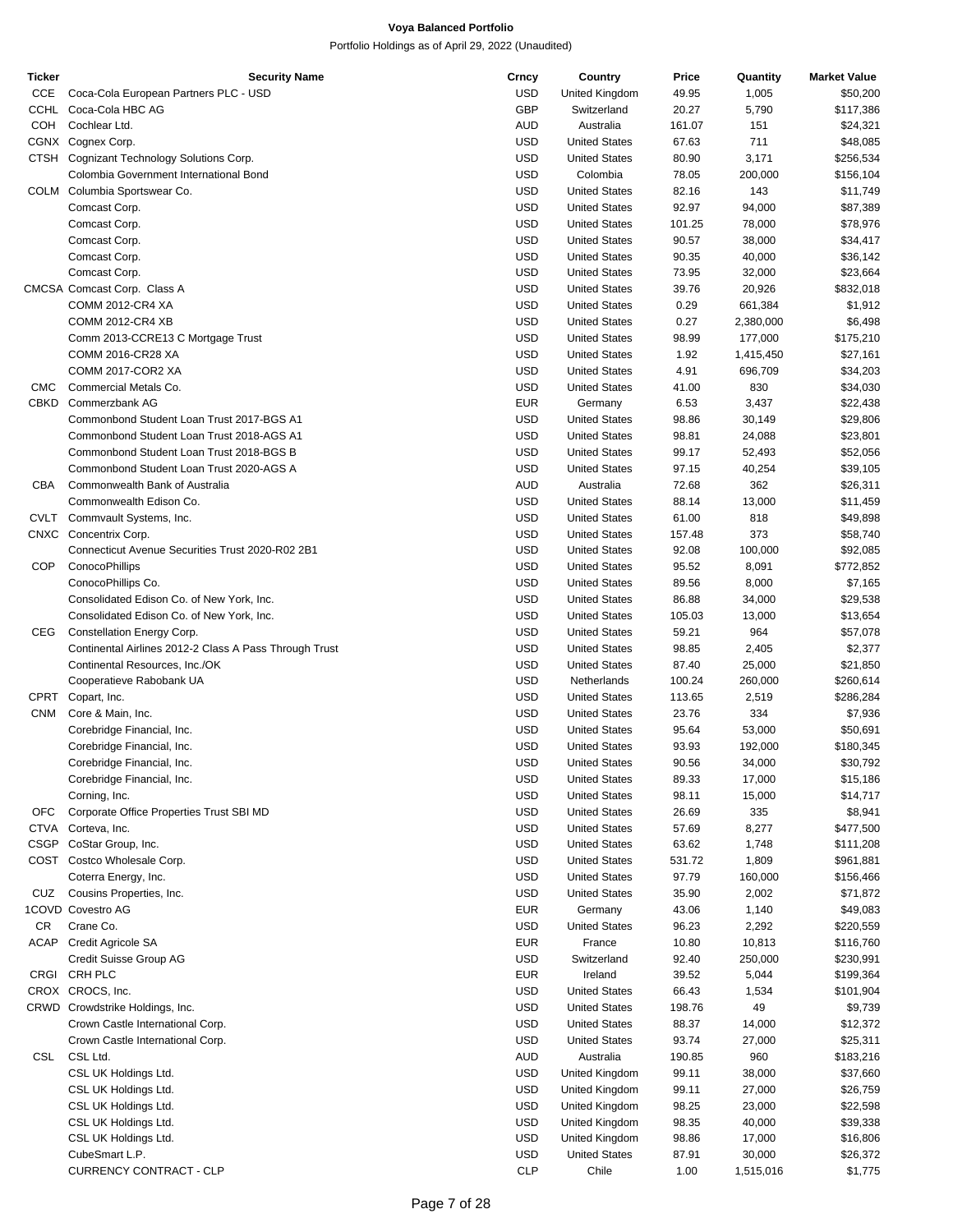| Ticker      | <b>Security Name</b>                              | Crncy      | Country              | Price    | Quantity        | <b>Market Value</b> |
|-------------|---------------------------------------------------|------------|----------------------|----------|-----------------|---------------------|
|             | CURRENCY CONTRACT - CLP                           | <b>USD</b> | Chile                | 0.00     | (1,858)         | (\$1,858)           |
|             | <b>CURRENCY CONTRACT - USD</b>                    | <b>BRL</b> | <b>United States</b> | 4.95     | (373, 929)      | (\$75,558)          |
|             | <b>CURRENCY CONTRACT - USD</b>                    | <b>CNY</b> | <b>United States</b> | 6.64     | (581,089)       | $(\$87,454)$        |
|             | <b>CURRENCY CONTRACT - USD</b>                    | CZK        | <b>United States</b> | 23.43    | (807, 548)      | $(\$34,460)$        |
|             | <b>CURRENCY CONTRACT - USD</b>                    | <b>HUF</b> | <b>United States</b> | 360.46   | (9,282,257)     | $(\$25,751)$        |
|             | <b>CURRENCY CONTRACT - USD</b>                    | <b>JPY</b> | <b>United States</b> | 129.78   | (41, 496)       | (\$320)             |
|             |                                                   |            |                      |          |                 |                     |
|             | <b>CURRENCY CONTRACT - USD</b>                    | <b>MYR</b> | <b>United States</b> | 4.34     | (317, 910)      | (\$73,184)          |
|             | <b>CURRENCY CONTRACT - USD</b>                    | <b>PEN</b> | <b>United States</b> | 3.84     | (94, 617)       | $(\$24,646)$        |
|             | <b>CURRENCY CONTRACT - USD</b>                    | <b>PLN</b> | <b>United States</b> | 4.46     | (288,089)       | $(\$64,664)$        |
|             | <b>CURRENCY CONTRACT - USD</b>                    | <b>THB</b> | <b>United States</b> | 34.23    | (2,370,100)     | (\$69,239)          |
|             | <b>CURRENCY CONTRACT - USD</b>                    | <b>TRY</b> | <b>United States</b> | 15.29    | (167, 972)      | (\$10,985)          |
|             | <b>CURRENCY CONTRACT - USD</b>                    | <b>USD</b> | <b>United States</b> | 1.00     | 763,090         | \$763,090           |
|             | <b>CURRENCY CONTRACT - USD</b>                    | ZAR        | <b>United States</b> | 15.86    | (950, 629)      | $(\$59,930)$        |
|             | <b>CURRENCY CONTRACT - USD</b>                    | <b>RON</b> | <b>United States</b> | 4.72     | (96, 559)       | (\$20,475)          |
|             | <b>CURRENCY CONTRACT - USD</b>                    | COP        | <b>United States</b> | 3960.15  | (160, 078, 860) | (\$40,422)          |
|             | <b>CURRENCY CONTRACT - USD</b>                    | <b>IDR</b> | <b>United States</b> | 14602.16 | (1,219,102,102) | (\$83,488)          |
|             |                                                   |            |                      |          |                 |                     |
|             | <b>CURRENCY CONTRACT - USD</b>                    | <b>MXN</b> | <b>United States</b> | 20.42    | (1,820,970)     | (\$89,182)          |
|             | <b>CURRENCY CONTRACT - USD</b>                    | PHP        | <b>United States</b> | 52.66    | (40, 551)       | (\$770)             |
|             | <b>CURRENCY CONTRACT - USD</b>                    | <b>ILS</b> | <b>United States</b> | 3.33     | (607)           | (\$182)             |
| <b>CW</b>   | Curtiss-Wright Corp.                              | <b>USD</b> | <b>United States</b> | 142.91   | 265             | \$37,871            |
| CVS         | CVS Health Corp.                                  | <b>USD</b> | <b>United States</b> | 96.13    | 3,261           | \$313,480           |
|             | CVS Health Corp.                                  | <b>USD</b> | <b>United States</b> | 91.00    | 7,000           | \$6,370             |
|             | CVS Health Corp.                                  | <b>USD</b> | <b>United States</b> | 99.02    | 5,000           | \$4,951             |
|             | CVS Health Corp.                                  | <b>USD</b> | <b>United States</b> | 100.76   | 72,000          | \$72,548            |
|             | CVS Health Corp.                                  | <b>USD</b> | <b>United States</b> | 100.56   | 5,000           | \$5,028             |
|             |                                                   |            |                      |          |                 |                     |
|             | CVS Health Corp.                                  | <b>USD</b> | <b>United States</b> | 83.20    | 135,000         | \$112,324           |
|             | CVS Health Corp.                                  | <b>USD</b> | <b>United States</b> | 75.58    | 30,000          | \$22,674            |
| 7912        | Dai Nippon Printing Co., Ltd.                     | <b>JPY</b> | Japan                | 20.90    | 5,600           | \$117,029           |
| 8750        | Dai-ichi Life Holdings, Inc.                      | JPY        | Japan                | 20.02    | 2,300           | \$46,055            |
| 4568        | Daiichi Sankyo Co., Ltd.                          | <b>JPY</b> | Japan                | 25.18    | 800             | \$20,143            |
| DAN         | Dana, Inc.                                        | <b>USD</b> | <b>United States</b> | 14.81    | 8,961           | \$132,712           |
| <b>DHR</b>  | Danaher Corp.                                     | <b>USD</b> | <b>United States</b> | 251.13   | 617             | \$154,947           |
|             | Danske Bank A/S                                   | <b>USD</b> | Denmark              | 90.95    | 200,000         | \$181,909           |
| DAR         | Darling Ingredients, Inc.                         | <b>USD</b> | <b>United States</b> | 73.39    | 1,020           | \$74,858            |
|             |                                                   |            |                      |          |                 |                     |
| <b>DSYP</b> | Dassault Systemes SE                              | <b>EUR</b> | France               | 44.22    | 295             | \$13,046            |
|             | CPRM Davide Campari-Milano NV                     | <b>EUR</b> | Italy                | 11.28    | 1,628           | \$18,369            |
|             | DBJPM 16-C3 Mortgage Trust                        | <b>USD</b> | <b>United States</b> | 80.12    | 110,000         | \$88,133            |
|             | DBWF 2015-LCM D Mortgage Trust                    | <b>USD</b> | <b>United States</b> | 84.35    | 130,000         | \$109,653           |
|             | DCCL DCC PLC                                      | <b>GBP</b> | Ireland              | 75.77    | 430             | \$32,581            |
|             | DECK Deckers Outdoor Corp.                        | <b>USD</b> | <b>United States</b> | 265.75   | 185             | \$49,164            |
| DE          | Deere & Co.                                       | <b>USD</b> | <b>United States</b> | 377.55   | 244             | \$92,122            |
|             | Dell International LLC / EMC Corp.                | <b>USD</b> | <b>United States</b> | 105.71   | 25,000          | \$26,429            |
|             | Delta Air Lines 2020-1 Class A Pass Through Trust | <b>USD</b> | <b>United States</b> | 91.97    | 11,238          | \$10,336            |
|             | Delta Air Lines, Inc. / SkyMiles IP Ltd.          | <b>USD</b> | <b>United States</b> | 99.42    | 20,000          | \$19,883            |
|             |                                                   | <b>USD</b> |                      |          |                 |                     |
|             | Delta Air Lines, Inc. / SkyMiles IP Ltd.          |            | <b>United States</b> | 98.98    | 37,000          | \$36,621            |
| DBKD        | Deutsche Bank AG                                  | <b>EUR</b> | Germany              | 10.00    | 8,417           | \$84,165            |
| DB1D        | Deutsche Boerse AG                                | <b>EUR</b> | Germany              | 174.09   | 124             | \$21,588            |
| DPWD        | Deutsche Post AG                                  | <b>EUR</b> | Germany              | 42.72    | 5,322           | \$227,370           |
| DTED        | Deutsche Telekom AG                               | <b>EUR</b> | Germany              | 18.42    | 7,781           | \$143,335           |
| <b>DVN</b>  | Devon Energy Corp.                                | <b>USD</b> | <b>United States</b> | 58.17    | 1,011           | \$58,810            |
| DXCM        | DexCom, Inc.                                      | <b>USD</b> | <b>United States</b> | 408.58   | 117             | \$47,804            |
| DGEL        | Diageo PLC                                        | <b>GBP</b> | United Kingdom       | 49.89    | 305             | \$15,216            |
|             | Diamondback Energy, Inc.                          | USD        | <b>United States</b> | 93.97    | 22,000          | \$20,674            |
| <b>DKS</b>  | Dick's Sporting Goods, Inc.                       | <b>USD</b> | <b>United States</b> | 96.42    | 2,326           | \$224,273           |
| DLR         | Digital Realty Trust, Inc.                        | <b>USD</b> | <b>United States</b> | 146.12   |                 |                     |
|             |                                                   |            |                      |          | 1,761           | \$257,317           |
| APPS        | Digital Turbine, Inc.                             | <b>USD</b> | <b>United States</b> | 31.65    | 270             | \$8,546             |
| DFS.        | <b>Discover Financial Services</b>                | <b>USD</b> | <b>United States</b> | 112.46   | 2,311           | \$259,895           |
|             | <b>Discovery Communications LLC</b>               | <b>USD</b> | <b>United States</b> | 94.20    | 45,000          | \$42,391            |
|             | <b>Discovery Communications LLC</b>               | <b>USD</b> | <b>United States</b> | 75.16    | 80,000          | \$60,124            |
|             | DOCU DocuSign, Inc.                               | <b>USD</b> | <b>United States</b> | 81.00    | 93              | \$7,533             |
| DLB         | Dolby Laboratories, Inc.                          | <b>USD</b> | <b>United States</b> | 77.47    | 1,574           | \$121,938           |
|             | Dominican Republic International Bond             | <b>USD</b> | Dominican Republic   | 84.23    | 150,000         | \$126,349           |
|             | Dominion Energy, Inc.                             | <b>USD</b> | <b>United States</b> | 91.83    | 70,000          | \$64,281            |
|             | Dominion Energy, Inc.                             | <b>USD</b> | <b>United States</b> | 96.00    | 35,000          | \$33,600            |
|             |                                                   | <b>USD</b> |                      |          |                 |                     |
|             | DOMINION RES I 05/18/2022                         |            | <b>United States</b> | 99.96    | 2,800,000       | \$2,798,825         |
|             | Domino's Pizza Master Issuer LLC 2018-1A A211     | <b>USD</b> | <b>United States</b> | 99.45    | 96,500          | \$95,966            |
|             | Domino's Pizza Master Issuer LLC 2019-1A A2       | <b>USD</b> | <b>United States</b> | 93.94    | 195,500         | \$183,661           |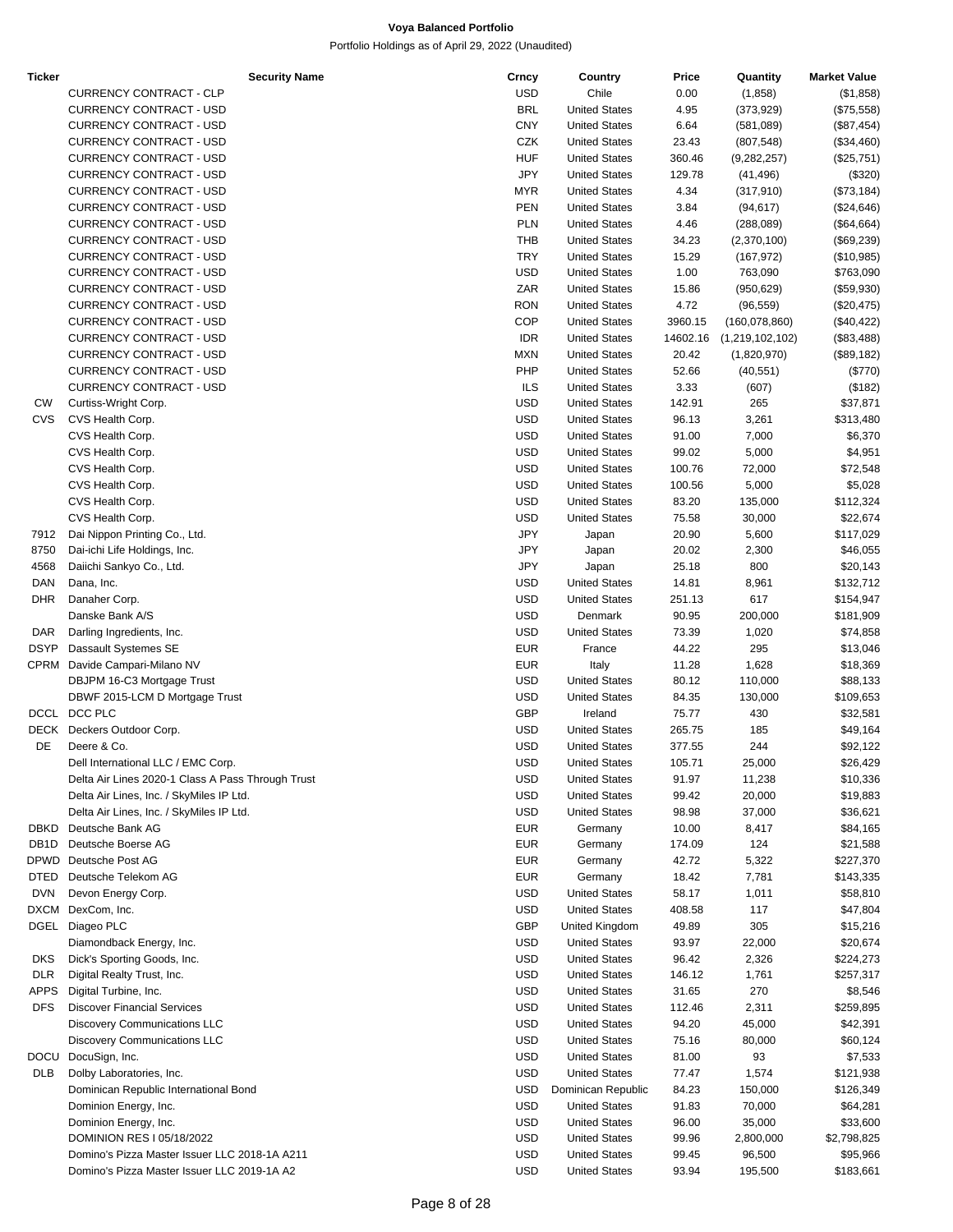| Ticker      | <b>Security Name</b>                          | Crncy      | Country              | Price  | Quantity  | <b>Market Value</b> |
|-------------|-----------------------------------------------|------------|----------------------|--------|-----------|---------------------|
|             | Domino's Pizza Master Issuer LLC 2021-1A A2II | <b>USD</b> | <b>United States</b> | 89.29  | 99,000    | \$88,393            |
| DPZ         | Domino's Pizza, Inc.                          | <b>USD</b> | <b>United States</b> | 338.00 | 190       | \$64,220            |
|             | Dow Chemical Co/The                           | <b>USD</b> | <b>United States</b> | 98.42  | 50,000    | \$49,210            |
|             |                                               |            |                      |        |           |                     |
|             | Dow Chemical Co/The                           | <b>USD</b> | <b>United States</b> | 94.15  | 55,000    | \$51,781            |
|             | Drive Auto Receivables Trust 2021-2 C         | <b>USD</b> | <b>United States</b> | 95.75  | 150,000   | \$143,624           |
|             | Driven Brands Funding LLC 2019-1A A2          | <b>USD</b> | <b>United States</b> | 98.31  | 96,750    | \$95,112            |
| DBX         | Dropbox, Inc.                                 | <b>USD</b> | <b>United States</b> | 21.75  | 14,050    | \$305,588           |
|             | DTE Electric Co.                              | <b>USD</b> | <b>United States</b> | 78.81  | 13,000    | \$10,246            |
| DTE.        | DTE Energy Co.                                | <b>USD</b> | <b>United States</b> | 131.04 | 727       | \$95,266            |
|             | Duke Energy Carolinas LLC                     | <b>USD</b> | <b>United States</b> | 95.69  | 2,000     | \$1,914             |
|             |                                               |            |                      |        |           |                     |
|             | Duke Energy Carolinas LLC                     | <b>USD</b> | <b>United States</b> | 91.54  | 125,000   | \$114,424           |
|             | Duke Energy Carolinas LLC                     | <b>USD</b> | <b>United States</b> | 91.46  | 2,000     | \$1,829             |
|             | Duke Energy Carolinas LLC                     | <b>USD</b> | <b>United States</b> | 87.18  | 2,000     | \$1,744             |
|             | Duke Energy Carolinas LLC                     | <b>USD</b> | <b>United States</b> | 97.43  | 200,000   | \$194,861           |
|             | Duke Energy Carolinas LLC                     | <b>USD</b> | <b>United States</b> | 87.89  | 6,000     | \$5,273             |
|             | Duke Energy Carolinas LLC                     | <b>USD</b> | <b>United States</b> | 88.79  | 12,000    | \$10,654            |
| <b>DUK</b>  |                                               | <b>USD</b> | <b>United States</b> | 110.16 |           |                     |
|             | Duke Energy Corp.                             |            |                      |        | 4,179     | \$460,359           |
|             | Duke Energy Corp.                             | <b>USD</b> | <b>United States</b> | 99.25  | 10,000    | \$9,925             |
|             | Duke Energy Florida LLC                       | <b>USD</b> | <b>United States</b> | 94.27  | 8,000     | \$7,541             |
|             | Duke Energy Florida LLC                       | <b>USD</b> | <b>United States</b> | 86.68  | 45,000    | \$39,006            |
|             | Duke Energy Indiana LLC                       | <b>USD</b> | <b>United States</b> | 73.88  | 195,000   | \$144,073           |
|             | Duke Energy Indiana LLC                       | <b>USD</b> | <b>United States</b> | 82.03  | 30,000    | \$24,609            |
|             | Duke Energy Ohio, Inc.                        | <b>USD</b> | <b>United States</b> | 86.39  | 13,000    | \$11,230            |
|             |                                               |            |                      |        |           |                     |
|             | Duke Energy Progress LLC                      | <b>USD</b> | <b>United States</b> | 94.70  | 3,000     | \$2,841             |
|             | Duke Energy Progress LLC                      | <b>USD</b> | <b>United States</b> | 93.86  | 55,000    | \$51,621            |
|             | Duke Energy Progress LLC                      | <b>USD</b> | <b>United States</b> | 89.63  | 109,000   | \$97,696            |
|             | Duke Energy Progress LLC                      | <b>USD</b> | <b>United States</b> | 93.53  | 2,000     | \$1,871             |
| DD          | DuPont de Nemours, Inc.                       | <b>USD</b> | <b>United States</b> | 65.93  | 1,586     | \$104,565           |
|             | Duquesne Light Holdings, Inc.                 | <b>USD</b> | <b>United States</b> | 84.88  | 17,000    | \$14,430            |
|             |                                               | <b>USD</b> | <b>United States</b> | 89.50  |           |                     |
|             | DXC Technology Co.                            |            |                      |        | 20,000    | \$17,900            |
|             | DXC Technology Co.                            | <b>USD</b> | <b>United States</b> | 87.12  | 20,000    | \$17,425            |
| DY          | Dycom Industries, Inc.                        | <b>USD</b> | <b>United States</b> | 84.91  | 260       | \$22,077            |
| <b>EXP</b>  | Eagle Materials, Inc.                         | <b>USD</b> | <b>United States</b> | 123.32 | 441       | \$54,384            |
|             | EWBC East West Bancorp, Inc.                  | <b>USD</b> | <b>United States</b> | 71.30  | 1,105     | \$78,787            |
|             | Eaton Vance Clo 2015-1A A2R Ltd.              | <b>USD</b> | <b>United States</b> | 99.36  | 250,000   | \$248,408           |
|             |                                               | <b>USD</b> | <b>United States</b> |        |           |                     |
|             | Ecolab, Inc.                                  |            |                      | 73.37  | 40,000    | \$29,346            |
| EW          | Edwards Lifesciences Corp.                    | <b>USD</b> | <b>United States</b> | 105.78 | 4,655     | \$492,406           |
|             | Egypt Government International Bond           | <b>USD</b> | Egypt                | 78.21  | 225,000   | \$175,981           |
| FGRP        | Eiffage SA                                    | <b>EUR</b> | France               | 98.75  | 833       | \$82,258            |
| 4523        | Eisai Co., Ltd.                               | JPY        | Japan                | 43.55  | 300       | \$13,065            |
| <b>EDFP</b> | Electricite de France SA                      | <b>EUR</b> | France               | 9.09   | 8,904     | \$80,947            |
|             | ELUXBS Electrolux AB                          | <b>SEK</b> | Sweden               | 15.25  | 1,813     | \$27,649            |
|             |                                               |            |                      |        |           |                     |
| EA          | Electronic Arts, Inc.                         | <b>USD</b> | <b>United States</b> | 118.05 | 1,276     | \$150,632           |
|             | Element Fleet Management Corp.                | <b>USD</b> | Canada               | 99.46  | 36,000    | \$35,806            |
| LLY         | Eli Lilly & Co.                               | <b>USD</b> | <b>United States</b> | 292.13 | 1,138     | \$332,444           |
| <b>EME</b>  | EMCOR Group, Inc.                             | <b>USD</b> | <b>United States</b> | 106.48 | 211       | \$22,467            |
| EMR         | Emerson Electric Co.                          | <b>USD</b> | <b>United States</b> | 90.18  | 5,643     | \$508,886           |
|             | Empower Finance 2020 L.P.                     | <b>USD</b> | <b>United States</b> | 87.35  | 33,000    | \$28,825            |
|             |                                               |            |                      |        |           |                     |
|             | Empresa Nacional del Petroleo                 | <b>USD</b> | Chile                | 95.13  | 200,000   | \$190,258           |
|             | ENBRIDGE U S I 05/19/2022                     | <b>USD</b> | <b>United States</b> | 99.95  | 2,900,000 | \$2,898,442         |
|             | Enbridge, Inc.                                | <b>USD</b> | Canada               | 99.50  | 38,000    | \$37,810            |
|             | ENELM Enel S.p.A.                             | <b>EUR</b> | Italy                | 6.50   | 31,340    | \$203,801           |
| ENR         | Energizer Holdings, Inc.                      | <b>USD</b> | <b>United States</b> | 30.29  | 322       | \$9,753             |
|             | Energy Transfer L.P.                          | <b>USD</b> | <b>United States</b> | 94.92  | 5,000     | \$4,746             |
|             |                                               |            |                      |        |           |                     |
|             | Energy Transfer L.P.                          | <b>USD</b> | <b>United States</b> | 90.73  | 160,000   | \$145,161           |
|             | Energy Transfer L.P.                          | <b>USD</b> | <b>United States</b> | 100.82 | 9,000     | \$9,074             |
|             | Energy Transfer L.P.                          | <b>USD</b> | <b>United States</b> | 92.45  | 43,000    | \$39,752            |
|             | Energy Transfer L.P.                          | <b>USD</b> | <b>United States</b> | 99.81  | 60,000    | \$59,883            |
| ENS         | EnerSys                                       | <b>USD</b> | <b>United States</b> | 65.46  | 184       | \$12,045            |
| ENGIP       | Engie SA                                      | <b>EUR</b> | France               | 11.80  | 4,740     | \$55,934            |
|             |                                               |            |                      |        |           |                     |
| <b>ENIM</b> | ENI S.p.A.                                    | <b>EUR</b> | Italy                | 13.98  | 4,391     | \$61,381            |
| <b>ENOV</b> | Enovis Corp.                                  | <b>USD</b> | <b>United States</b> | 64.87  | 506       | \$32,824            |
|             | Entergy Arkansas LLC                          | <b>USD</b> | <b>United States</b> | 72.35  | 124,000   | \$89,715            |
|             | Entergy Arkansas LLC                          | <b>USD</b> | <b>United States</b> | 95.20  | 53,000    | \$50,456            |
|             | ENTERGY CORP D 05/02/2022                     | <b>USD</b> | <b>United States</b> | 100.00 | 4,750,000 | \$4,749,800         |
|             | Entergy Corp.                                 | <b>USD</b> | <b>United States</b> | 88.07  | 13,000    | \$11,449            |
|             | Entergy Corp.                                 | <b>USD</b> | <b>United States</b> | 83.97  | 32,000    |                     |
|             |                                               |            |                      |        |           | \$26,872            |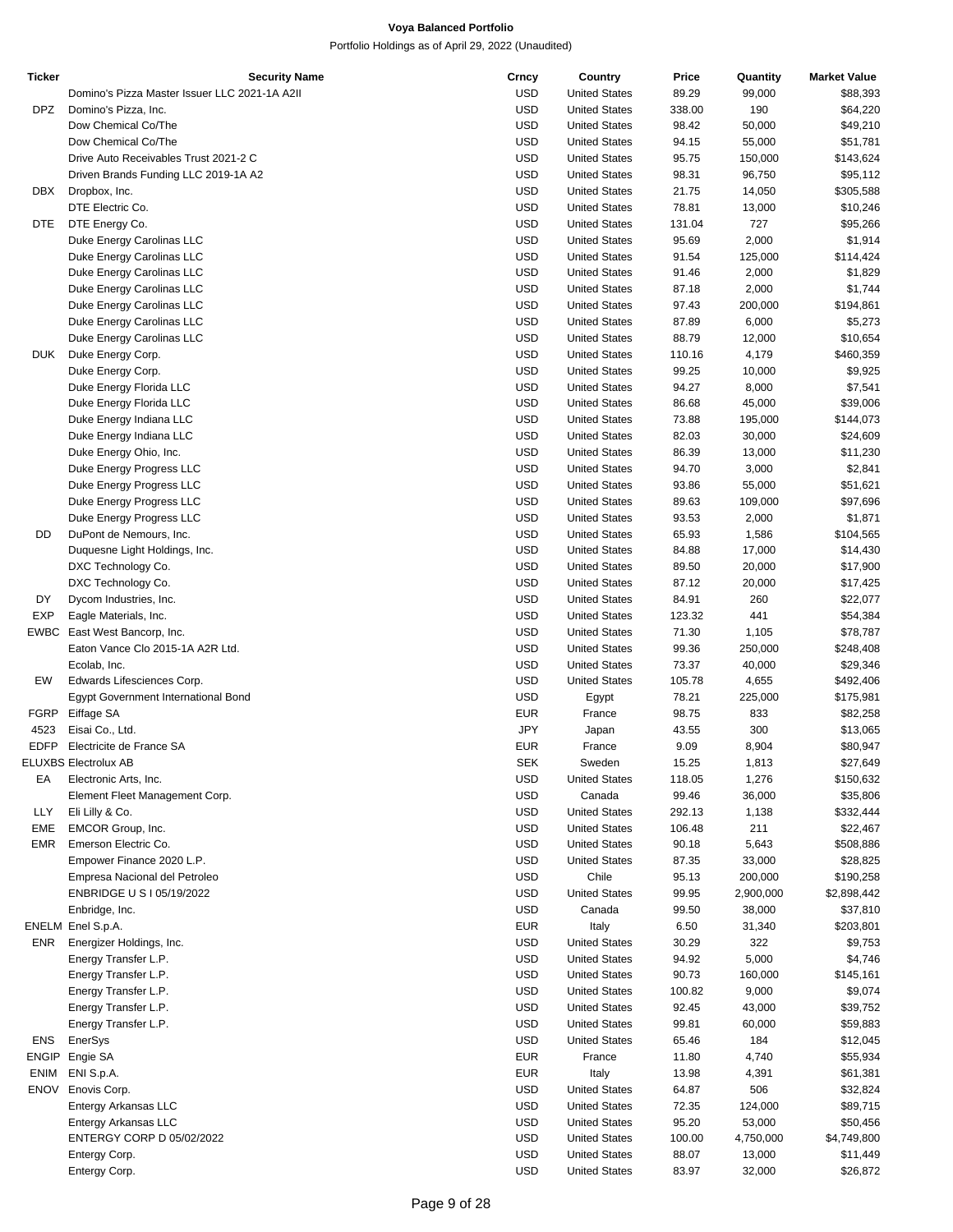| Ticker      |                                          | <b>Security Name</b> | Crncy      | Country              | Price  | Quantity | <b>Market Value</b> |
|-------------|------------------------------------------|----------------------|------------|----------------------|--------|----------|---------------------|
| ETR         | Entergy Corp.                            |                      | <b>USD</b> | <b>United States</b> | 118.85 | 2,103    | \$249,942           |
|             | Entergy Louisiana LLC                    |                      | <b>USD</b> | <b>United States</b> | 95.44  | 9,000    | \$8,590             |
|             | Entergy Louisiana LLC                    |                      | <b>USD</b> | <b>United States</b> | 76.89  | 100,000  | \$76,886            |
|             | Entergy Texas, Inc.                      |                      | <b>USD</b> | <b>United States</b> | 98.20  | 33,000   | \$32,407            |
|             |                                          |                      | <b>USD</b> | <b>United States</b> | 89.51  | 50,000   |                     |
|             | <b>Enterprise Products Operating LLC</b> |                      |            |                      |        |          | \$44,753            |
|             | <b>Enterprise Products Operating LLC</b> |                      | <b>USD</b> | <b>United States</b> | 100.24 | 25,000   | \$25,061            |
| ENV         | Envestnet, Inc.                          |                      | <b>USD</b> | <b>United States</b> | 79.64  | 413      | \$32,891            |
| NVST        | Envista Holdings Corp.                   |                      | <b>USD</b> | <b>United States</b> | 39.62  | 572      | \$22,663            |
| <b>EOG</b>  | EOG Resources, Inc.                      |                      | <b>USD</b> | <b>United States</b> | 116.76 | 3,540    | \$413,330           |
| EPAM        | EPAM Systems, Inc.                       |                      | <b>USD</b> | <b>United States</b> | 264.99 | 615      | \$162,969           |
| EPIAS       | Epiroc AB                                |                      | <b>SEK</b> | Sweden               | 20.27  | 3,598    | \$72,942            |
| EQT         | EQT Corp.                                |                      | <b>USD</b> | <b>United States</b> | 39.75  | 1,684    | \$66,939            |
|             |                                          |                      |            |                      |        |          |                     |
| EFX         | Equifax, Inc.                            |                      | <b>USD</b> | <b>United States</b> | 203.52 | 209      | \$42,536            |
|             | EQNRO Equinor ASA                        |                      | <b>NOK</b> | Norway               | 33.80  | 1,957    | \$66,146            |
|             | ETRN Equitrans Midstream Corp.           |                      | <b>USD</b> | <b>United States</b> | 7.86   | 1,324    | \$10,407            |
|             | ESAB Esab Corp.                          |                      | <b>USD</b> | <b>United States</b> | 47.00  | 506      | \$23,782            |
| ESNT        | Essent Group Ltd.                        |                      | <b>USD</b> | <b>United States</b> | 40.53  | 3,926    | \$159,121           |
|             | WTRG Essential Utilities, Inc.           |                      | <b>USD</b> | <b>United States</b> | 44.76  | 170      | \$7,609             |
|             | Essex Portfolio L.P.                     |                      | <b>USD</b> | <b>United States</b> | 100.20 | 50,000   | \$50,101            |
| EL.         | Estee Lauder Cos., Inc.                  |                      | <b>USD</b> | <b>United States</b> | 264.06 | 1,955    | \$516,237           |
|             |                                          |                      |            |                      |        |          |                     |
|             | <b>EURO</b>                              |                      | <b>EUR</b> | Eurozone             | 0.95   | 10,741   | \$11,331            |
| EEFT        | Euronet Worldwide, Inc.                  |                      | <b>USD</b> | <b>United States</b> | 121.65 | 279      | \$33,940            |
| EVR         | Evercore, Inc.                           |                      | <b>USD</b> | <b>United States</b> | 105.75 | 452      | \$47,799            |
| RE          | Everest Re Group Ltd.                    |                      | <b>USD</b> | <b>United States</b> | 274.71 | 271      | \$74,446            |
|             | Evergy Metro, Inc.                       |                      | <b>USD</b> | <b>United States</b> | 87.73  | 18,000   | \$15,791            |
|             | <b>Eversource Energy</b>                 |                      | <b>USD</b> | <b>United States</b> | 91.16  | 35,000   | \$31,906            |
|             |                                          |                      | <b>USD</b> |                      |        |          |                     |
|             | <b>Eversource Energy</b>                 |                      |            | <b>United States</b> | 95.19  | 57,000   | \$54,258            |
|             | <b>Eversource Energy</b>                 |                      | <b>USD</b> | <b>United States</b> | 90.41  | 25,000   | \$22,603            |
| ES          | <b>Eversource Energy</b>                 |                      | <b>USD</b> | <b>United States</b> | 87.40  | 2,601    | \$227,327           |
|             | EVOS Evolution AB                        |                      | <b>SEK</b> | Sweden               | 102.60 | 131      | \$13,440            |
| <b>EVKD</b> | Evonik Industries AG                     |                      | <b>EUR</b> | Germany              | 26.16  | 1,659    | \$43,394            |
| EXEL        | Exelixis, Inc.                           |                      | <b>USD</b> | <b>United States</b> | 22.34  | 2,871    | \$64,138            |
|             | Exelon Corp.                             |                      | <b>USD</b> | <b>United States</b> | 98.04  | 5,000    | \$4,902             |
|             | Exelon Corp.                             |                      | <b>USD</b> | <b>United States</b> | 97.36  | 10,000   | \$9,736             |
|             |                                          |                      |            |                      |        |          |                     |
|             | EXOM EXOR NV                             |                      | <b>EUR</b> | Netherlands          | 69.40  | 467      | \$32,407            |
|             | Export-Import Bank of India              |                      | <b>USD</b> | India                | 81.75  | 225,000  | \$183,933           |
| XOM         | Exxon Mobil Corp.                        |                      | <b>USD</b> | <b>United States</b> | 85.25  | 6,739    | \$574,500           |
| FFIV        | F5, Inc.                                 |                      | <b>USD</b> | <b>United States</b> | 167.41 | 335      | \$56,082            |
| <b>FDS</b>  | Factset Research Systems, Inc.           |                      | <b>USD</b> | <b>United States</b> | 403.49 | 886      | \$357,492           |
| <b>FICO</b> | Fair Isaac Corp.                         |                      | <b>USD</b> | <b>United States</b> | 373.51 | 18       | \$6,723             |
|             | Fannie Mae                               |                      | <b>USD</b> | <b>United States</b> | 106.53 | 214      | \$228               |
|             |                                          |                      |            |                      |        |          |                     |
|             | Fannie Mae                               |                      | <b>USD</b> | <b>United States</b> | 104.50 | 1,170    | \$1,222             |
|             | Fannie Mae                               |                      | <b>USD</b> | <b>United States</b> | 105.86 | 3,817    | \$4,040             |
|             | Fannie Mae                               |                      | <b>USD</b> | <b>United States</b> | 106.42 | 15,566   | \$16,565            |
|             | Fannie Mae                               |                      | <b>USD</b> | <b>United States</b> | 106.26 | 1,673    | \$1,778             |
|             | Fannie Mae                               |                      | <b>USD</b> | <b>United States</b> | 104.35 | 40,646   | \$42,414            |
|             | Fannie Mae                               |                      | <b>USD</b> | <b>United States</b> | 104.35 | 16,725   | \$17,452            |
|             | Fannie Mae                               |                      | <b>USD</b> | <b>United States</b> | 105.71 | 37,089   | \$39,209            |
|             | Fannie Mae                               |                      | <b>USD</b> | <b>United States</b> | 103.98 | 32,033   | \$33,307            |
|             |                                          |                      |            |                      |        |          |                     |
|             | Fannie Mae                               |                      | <b>USD</b> | <b>United States</b> | 106.62 | 17,072   | \$18,202            |
|             | Fannie Mae                               |                      | <b>USD</b> | <b>United States</b> | 106.58 | 52,930   | \$56,411            |
|             | Fannie Mae                               |                      | <b>USD</b> | <b>United States</b> | 106.37 | 24,041   | \$25,572            |
|             | Fannie Mae                               |                      | <b>USD</b> | <b>United States</b> | 102.29 | 133,549  | \$136,613           |
|             | Fannie Mae                               |                      | <b>USD</b> | <b>United States</b> | 96.42  | 33,472   | \$32,272            |
|             | Fannie Mae                               |                      | <b>USD</b> | <b>United States</b> | 98.88  | 36,766   | \$36,356            |
|             | Fannie Mae                               |                      | <b>USD</b> | <b>United States</b> | 101.16 | 21,094   | \$21,339            |
|             |                                          |                      |            |                      |        |          |                     |
|             | Fannie Mae                               |                      | <b>USD</b> | <b>United States</b> | 95.97  | 166,764  | \$160,047           |
|             | Fannie Mae                               |                      | <b>USD</b> | <b>United States</b> | 98.11  | 13,379   | \$13,127            |
|             | Fannie Mae                               |                      | <b>USD</b> | <b>United States</b> | 98.11  | 10,501   | \$10,302            |
|             | Fannie Mae                               |                      | <b>USD</b> | <b>United States</b> | 98.11  | 18,079   | \$17,738            |
|             | Fannie Mae                               |                      | <b>USD</b> | <b>United States</b> | 98.11  | 25,478   | \$24,996            |
|             | Fannie Mae                               |                      | <b>USD</b> | <b>United States</b> | 106.46 | 61,694   | \$65,679            |
|             | Fannie Mae                               |                      | <b>USD</b> | <b>United States</b> | 101.21 | 85,890   | \$86,926            |
|             |                                          |                      | <b>USD</b> |                      |        |          |                     |
|             | Fannie Mae                               |                      |            | <b>United States</b> | 100.73 | 8,990    | \$9,056             |
|             | Fannie Mae                               |                      | <b>USD</b> | <b>United States</b> | 95.97  | 111,321  | \$106,832           |
|             | Fannie Mae                               |                      | <b>USD</b> | <b>United States</b> | 98.77  | 337,314  | \$333,151           |
|             | Fannie Mae                               |                      | <b>USD</b> | <b>United States</b> | 88.49  | 992,192  | \$877,955           |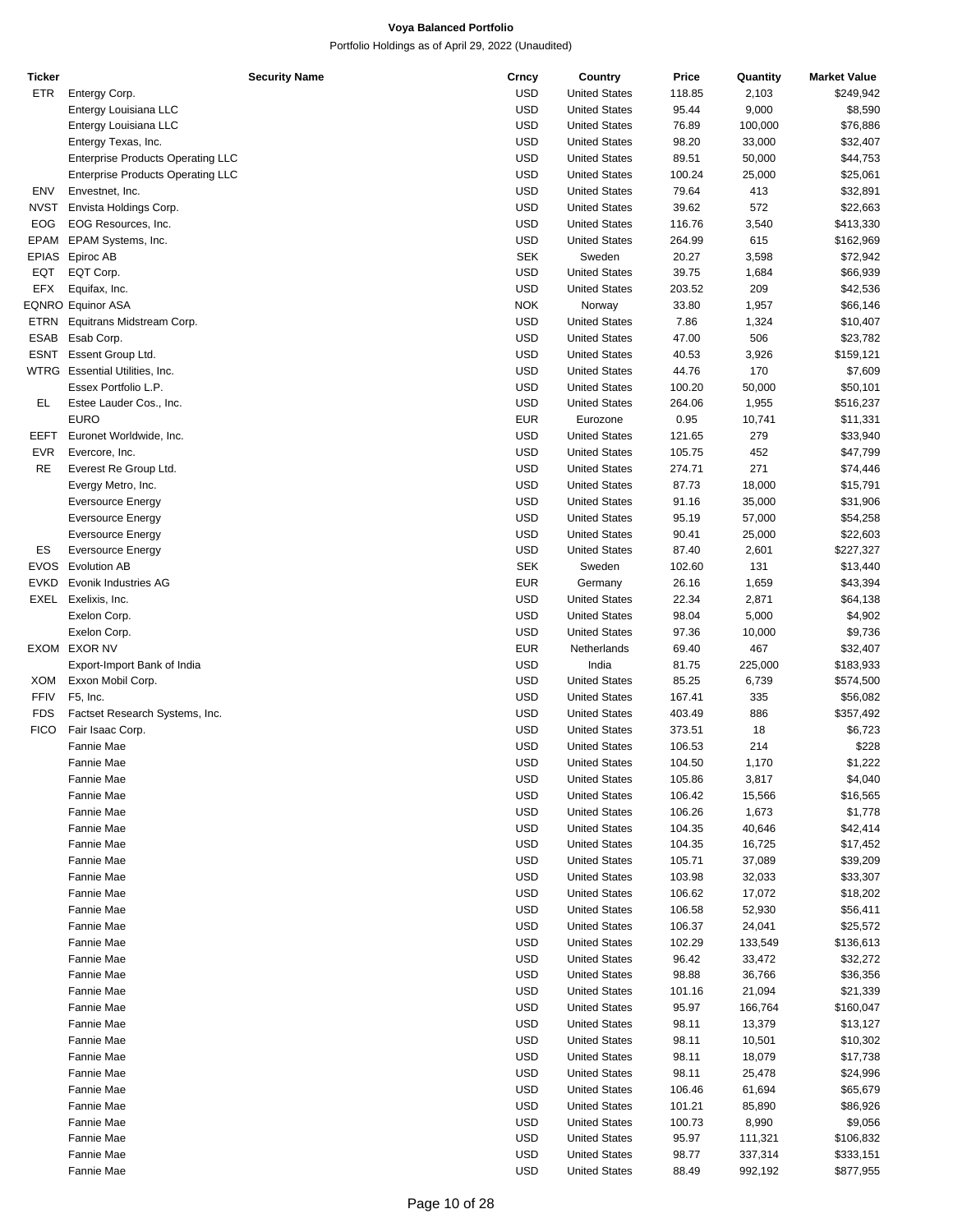| <b>Ticker</b> | <b>Security Name</b>                                        | Crncy      | Country              | Price  | Quantity  | <b>Market Value</b> |
|---------------|-------------------------------------------------------------|------------|----------------------|--------|-----------|---------------------|
|               | Fannie Mae                                                  | <b>USD</b> | <b>United States</b> | 88.39  | 290,024   | \$256,365           |
|               | Fannie Mae                                                  | <b>USD</b> | <b>United States</b> | 91.46  | 331,036   | \$302,761           |
|               | <b>Fannie Mae</b>                                           | <b>USD</b> | <b>United States</b> | 91.54  | 379,232   | \$347,142           |
|               | Fannie Mae                                                  | <b>USD</b> | <b>United States</b> | 107.51 | 425,174   | \$457,109           |
|               | <b>Fannie Mae</b>                                           | <b>USD</b> | <b>United States</b> | 94.76  | 589,012   | \$558,175           |
|               | Fannie Mae 2011-113 CL                                      | <b>USD</b> | <b>United States</b> | 99.40  | 283,646   | \$281,938           |
|               | Fannie Mae 2011-99 CZ                                       | <b>USD</b> | <b>United States</b> | 102.59 | 432,711   | \$443,898           |
|               | Fannie Mae Connecticut Avenue Securities 2015-C02 1M2       | <b>USD</b> | <b>United States</b> | 101.11 | 49,780    | \$50,333            |
|               | Fannie Mae Connecticut Avenue Securities 2017-C03 1M2       | <b>USD</b> | <b>United States</b> | 102.72 | 138,309   | \$142,078           |
|               | Fannie Mae Connecticut Avenue Securities 2017-C04 2M2       | <b>USD</b> | <b>United States</b> | 102.27 | 155,695   | \$159,233           |
|               | Fannie Mae Connecticut Avenue Securities 2017-CO6 2M2       | <b>USD</b> | <b>United States</b> |        |           |                     |
|               | Fannie Mae Connecticut Avenue Securities 2018-C06 1M2       |            |                      | 102.04 | 59,426    | \$60,637            |
|               |                                                             | <b>USD</b> | <b>United States</b> | 100.15 | 161,999   | \$162,244           |
|               | Fannie Mae Connecticut Avenue Securities 2019-R02 1M2       | <b>USD</b> | <b>United States</b> | 100.07 | 19,522    | \$19,535            |
|               | Fannie Mae Connecticut Avenue Securities Trust 2020-R01 1M2 | <b>USD</b> | <b>United States</b> | 100.11 | 76,786    | \$76,869            |
|               | Fannie Mae REMIC Trust 2009-19 PW                           | <b>USD</b> | <b>United States</b> | 103.14 | 175,973   | \$181,497           |
|               | Fannie Mae REMIC Trust 2009-50 HZ                           | <b>USD</b> | <b>United States</b> | 106.70 | 157,919   | \$168,507           |
|               | Fannie Mae REMIC Trust 2011-30 ZA                           | <b>USD</b> | <b>United States</b> | 103.80 | 124,420   | \$129,145           |
|               | Fannie Mae REMIC Trust 2011-9 AZ                            | <b>USD</b> | <b>United States</b> | 101.95 | 93,141    | \$94,955            |
|               | Fannie Mae REMICS 2009-96 DB                                | <b>USD</b> | <b>United States</b> | 101.30 | 224,064   | \$226,970           |
|               | Fannie Mae REMICS 2011-10 ZC                                | <b>USD</b> | <b>United States</b> | 105.67 | 59,616    | \$62,994            |
|               | Fannie Mae REMICS 2011-84 Z                                 | <b>USD</b> | <b>United States</b> | 104.26 | 34,813    | \$36,296            |
|               | Fannie Mae REMICS 2013-16 GD                                | <b>USD</b> | <b>United States</b> | 99.34  | 83,749    | \$83,192            |
|               | Fannie Mae REMICS 2018-11 BX                                | <b>USD</b> | <b>United States</b> | 99.14  | 440,116   | \$436,331           |
|               | Fannie Mae REMICS 2018-8 AB                                 | <b>USD</b> | <b>United States</b> | 96.29  | 48,816    | \$47,004            |
| 6954          | Fanuc Ltd.                                                  | <b>JPY</b> | Japan                | 153.23 | 200       | \$30,646            |
|               | Federation des Caisses Desjardins du Quebec                 | <b>USD</b> | Canada               | 95.39  | 200,000   | \$190,770           |
|               | FedEx Corp.                                                 | <b>USD</b> | <b>United States</b> | 92.32  | 51,000    | \$47,082            |
| FDX           | FedEx Corp.                                                 | <b>USD</b> | <b>United States</b> | 198.74 | 1,341     | \$266,510           |
|               | FERGL Ferguson PLC                                          | GBP        | United Kingdom       | 125.45 | 1,563     | \$196,077           |
| FAF           | First American Financial Corp.                              | <b>USD</b> | <b>United States</b> | 58.31  | 1,185     | \$69,097            |
| <b>FR</b>     | First Industrial Realty Trust, Inc.                         | <b>USD</b> | <b>United States</b> | 58.00  | 576       | \$33,408            |
| FSLR          | First Solar, Inc.                                           | <b>USD</b> | <b>United States</b> | 73.03  | 96        | \$7,011             |
|               | FirstEnergy Corp.                                           | <b>USD</b> | <b>United States</b> | 99.97  | 57,000    | \$56,980            |
|               |                                                             | <b>USD</b> |                      |        |           |                     |
|               | Fiserv, Inc.                                                |            | <b>United States</b> | 98.53  | 20,000    | \$19,706            |
|               | Fiserv, Inc.                                                | <b>USD</b> | <b>United States</b> | 93.51  | 69,000    | \$64,524            |
| FIVE          | Five Below, Inc.                                            | <b>USD</b> | <b>United States</b> | 157.10 | 57        | \$8,955             |
|               | Five Guys Holdings, Inc. 2017-1A A2                         | <b>USD</b> | <b>United States</b> | 100.04 | 99,250    | \$99,293            |
|               | FVRR Fiverr International Ltd.                              | <b>USD</b> | Israel               | 53.25  | 297       | \$15,815            |
|               | Flagstar Mortgage Trust 2018-1 B3                           | <b>USD</b> | <b>United States</b> | 93.93  | 90,431    | \$84,940            |
|               | Florida Power & Light Co.                                   | <b>USD</b> | <b>United States</b> | 78.44  | 30,000    | \$23,533            |
| <b>FLO</b>    | Flowers Foods, Inc.                                         | <b>USD</b> | <b>United States</b> | 26.52  | 3,336     | \$88,471            |
| <b>FLS</b>    | Flowserve Corp.                                             | <b>USD</b> | <b>United States</b> | 32.71  | 6,863     | \$224,489           |
| <b>FNB</b>    | FNB Corp.                                                   | <b>USD</b> | <b>United States</b> | 11.52  | 5,792     | \$66,724            |
| F             | Ford Motor Co.                                              | <b>USD</b> | <b>United States</b> | 14.16  | 22,262    | \$315,230           |
| <b>FTV</b>    | Fortive Corp.                                               | <b>USD</b> | <b>United States</b> | 57.50  | 8,374     | \$481,505           |
|               | Fortune Brands Home & Security, Inc.                        | <b>USD</b> | <b>United States</b> | 93.56  | 27,000    | \$25,261            |
|               | Fox Corp.                                                   | <b>USD</b> | <b>United States</b> | 92.84  | 100,000   | \$92,841            |
| <b>FOXF</b>   | Fox Factory Holding Corp.                                   | <b>USD</b> | <b>United States</b> | 81.88  | 255       | \$20,879            |
|               | Freddie Mac                                                 | <b>USD</b> | <b>United States</b> | 101.29 | 84,750    | \$85,840            |
|               | Freddie Mac                                                 | <b>USD</b> | <b>United States</b> | 106.60 | 2,303     | \$2,455             |
|               | Freddie Mac                                                 | <b>USD</b> | <b>United States</b> | 101.29 | 28,457    | \$28,823            |
|               | Freddie Mac                                                 | <b>USD</b> | <b>United States</b> | 98.84  | 28,823    | \$28,490            |
|               | Freddie Mac                                                 | <b>USD</b> | <b>United States</b> | 96.29  | 18,576    | \$17,887            |
|               | Freddie Mac                                                 | <b>USD</b> | <b>United States</b> | 96.04  | 12,923    | \$12,412            |
|               | Freddie Mac                                                 | <b>USD</b> | <b>United States</b> | 96.04  | 19,824    | \$19,039            |
|               | Freddie Mac                                                 | <b>USD</b> | <b>United States</b> | 100.86 | 6,113     | \$6,165             |
|               | Freddie Mac                                                 | <b>USD</b> | <b>United States</b> | 101.28 |           |                     |
|               |                                                             |            |                      |        | 4,439     | \$4,496             |
|               | Freddie Mac                                                 | <b>USD</b> | <b>United States</b> | 100.84 | 3,875     | \$3,908             |
|               | Freddie Mac                                                 | <b>USD</b> | <b>United States</b> | 100.83 | 4,653     | \$4,692             |
|               | Freddie Mac                                                 | <b>USD</b> | <b>United States</b> | 98.08  | 5,319     | \$5,217             |
|               | Freddie Mac                                                 | <b>USD</b> | <b>United States</b> | 98.19  | 8,176     | \$8,028             |
|               | Freddie Mac                                                 | <b>USD</b> | <b>United States</b> | 98.19  | 10,067    | \$9,885             |
|               | Freddie Mac                                                 | <b>USD</b> | <b>United States</b> | 107.34 | 1,795     | \$1,927             |
|               | Freddie Mac                                                 | <b>USD</b> | <b>United States</b> | 102.69 | 56,465    | \$57,983            |
|               | Freddie Mac                                                 | <b>USD</b> | <b>United States</b> | 103.83 | 202,616   | \$210,378           |
|               | Freddie Mac                                                 | <b>USD</b> | <b>United States</b> | 88.45  | 282,139   | \$249,555           |
|               | Freddie Mac                                                 | <b>USD</b> | <b>United States</b> | 94.89  | 1,096,400 | \$1,040,325         |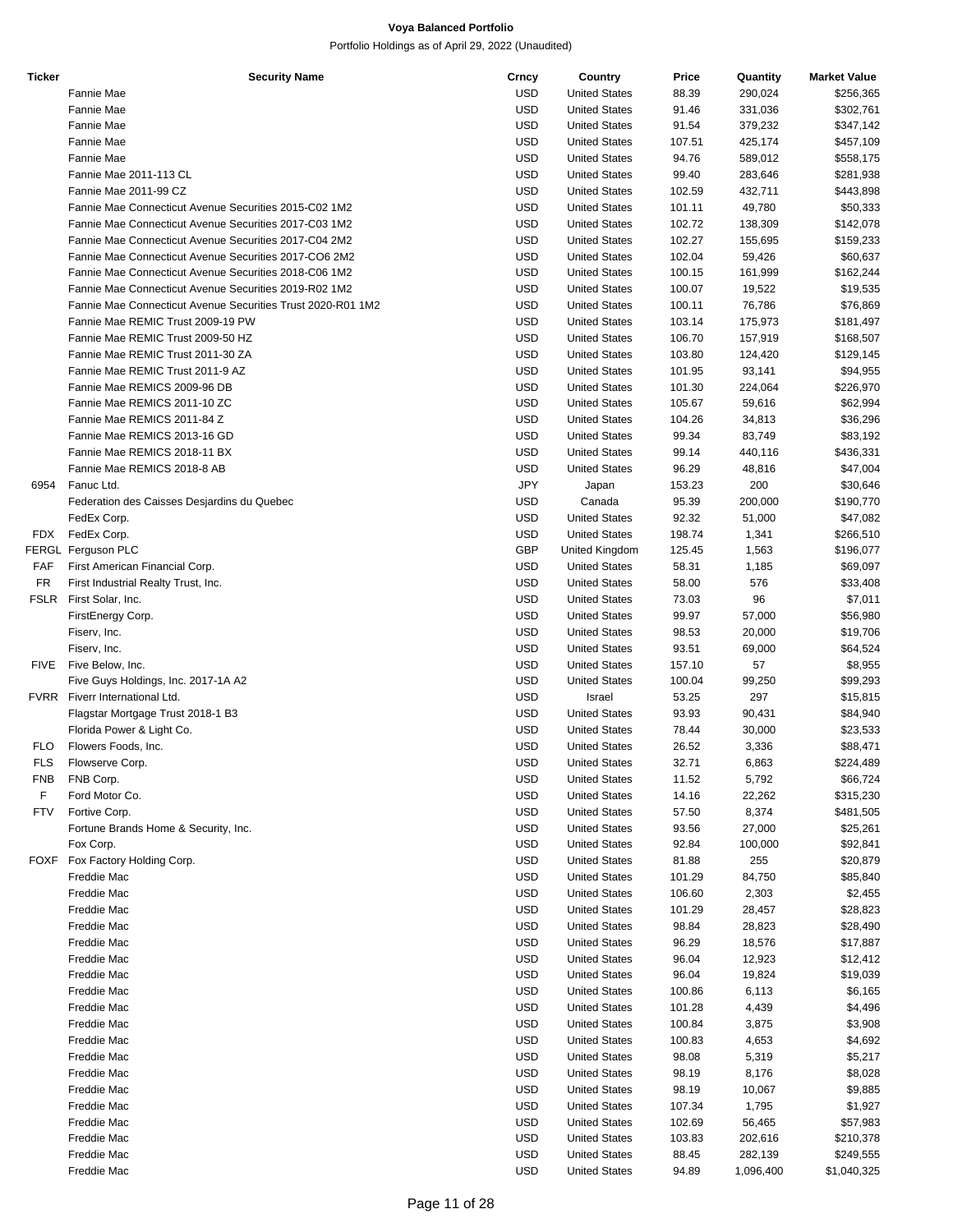| <b>Ticker</b> | <b>Security Name</b>                                                     | Crncy      | Country              | Price  | Quantity  | <b>Market Value</b> |
|---------------|--------------------------------------------------------------------------|------------|----------------------|--------|-----------|---------------------|
|               | Freddie Mac                                                              | <b>USD</b> | <b>United States</b> | 91.65  | 896,822   | \$821,904           |
|               | Freddie Mac                                                              | <b>USD</b> | <b>United States</b> | 91.55  | 996,234   | \$912,084           |
|               | Freddie Mac 4634 ZM                                                      | <b>USD</b> | <b>United States</b> | 112.99 | 262,064   | \$296,106           |
|               | Freddie Mac Multifamily 2021-ML08-X-US Certificates Sustainability Bonds | <b>USD</b> | <b>United States</b> | 15.57  | 654,053   | \$101,862           |
|               | Freddie Mac Multifamily Structured Pass Through Certificates K-1517 X1   | USD        | <b>United States</b> | 12.39  | 798,748   | \$98,937            |
|               | Freddie Mac Multifamily Structured Pass Through Certificates K-1518 X1   | USD        | <b>United States</b> | 7.99   | 1,289,991 | \$103,134           |
|               | Freddie Mac Multifamily Structured Pass Through Certificates K122 X1     | <b>USD</b> | <b>United States</b> | 5.97   | 1,646,730 | \$98,322            |
|               | Freddie Mac Multifamily Structured Pass Through Certificates KL06 XFX    | <b>USD</b> | <b>United States</b> | 7.92   | 848,000   | \$67,128            |
|               | Freddie Mac REMIC Trust 2114 ZM                                          | <b>USD</b> | <b>United States</b> | 105.39 | 52,355    | \$55,176            |
|               | Freddie Mac REMIC Trust 2541 NE                                          | USD        | <b>United States</b> | 106.65 | 44,297    | \$47,242            |
|               | Freddie Mac REMIC Trust 2861 Z                                           | <b>USD</b> | <b>United States</b> | 106.00 | 10,811    | \$11,460            |
|               |                                                                          | <b>USD</b> | <b>United States</b> |        |           |                     |
|               | Freddie Mac REMIC Trust 2931 ZY                                          |            |                      | 105.10 | 33,288    | \$34,987            |
|               | Freddie Mac REMIC Trust 3117 ZA                                          | <b>USD</b> | <b>United States</b> | 105.73 | 105,151   | \$111,177           |
|               | Freddie Mac REMIC Trust 3351 ZC                                          | <b>USD</b> | <b>United States</b> | 104.74 | 40,100    | \$42,001            |
|               | Freddie Mac REMIC Trust 3524 LA                                          | <b>USD</b> | <b>United States</b> | 99.32  | 37,995    | \$37,735            |
|               | Freddie Mac REMIC Trust 3724 CM                                          | <b>USD</b> | <b>United States</b> | 105.46 | 38,239    | \$40,328            |
|               | Freddie Mac REMIC Trust 4000 PA                                          | <b>USD</b> | <b>United States</b> | 103.62 | 6,815     | \$7,062             |
|               | Freddie Mac REMIC Trust 4203 BN                                          | <b>USD</b> | <b>United States</b> | 97.79  | 214,174   | \$209,449           |
|               | Freddie Mac REMIC Trust 4335 ZX                                          | <b>USD</b> | <b>United States</b> | 101.28 | 559,659   | \$566,833           |
|               | Freddie Mac REMIC Trust 435 XZ                                           | <b>USD</b> | <b>United States</b> | 100.69 | 559,659   | \$563,513           |
|               | Freddie Mac REMICS 4136 ZG                                               | <b>USD</b> | <b>United States</b> | 94.54  | 1,060,779 | \$1,002,862         |
|               | Freddie Mac REMICS 4372 Z                                                | <b>USD</b> | <b>United States</b> | 94.38  | 519,653   | \$490,432           |
|               | Freddie Mac REMICS 4495 PA                                               | <b>USD</b> | <b>United States</b> | 99.08  | 173,583   | \$171,984           |
|               | Freddie Mac STACR REMIC Trust 2020-DNA6 M2                               | <b>USD</b> | <b>United States</b> | 99.40  | 250,000   | \$248,512           |
|               | Freddie Mac Stacr Remic Trust 2020-HQA2 M2                               | <b>USD</b> | <b>United States</b> | 100.49 | 102,859   | \$103,359           |
|               | Freddie Mac STACR REMIC Trust 2020-HQA3 M2                               | <b>USD</b> | <b>United States</b> | 100.15 | 20,078    | \$20,107            |
|               | Freddie Mac STACR REMIC Trust 2021-DNA5 M2                               | <b>USD</b> | <b>United States</b> | 99.26  | 250,000   | \$248,149           |
|               | Freddie Mac STACR REMIC Trust 2021-HQA4 B1                               | <b>USD</b> | <b>United States</b> | 91.14  | 600,000   | \$546,832           |
|               | Freddie Mac STACR REMIC Trust 2022-DNA1 B1                               | <b>USD</b> | <b>United States</b> | 91.45  | 100,000   | \$91,450            |
|               | Freddie Mac Structured Agency Credit Risk Debt Notes 2017-HQA3 M2        | <b>USD</b> | <b>United States</b> | 101.26 | 125,685   | \$127,265           |
|               | Freddie Mac Structured Agency Credit Risk Debt Notes 2018-HQA1 M2        | <b>USD</b> | <b>United States</b> | 100.73 | 75,443    | \$75,991            |
|               | FREED ABS Trust 2021-2 A                                                 | <b>USD</b> | <b>United States</b> | 99.92  | 13,631    | \$13,619            |
| FCX           | Freeport-McMoRan, Inc.                                                   | <b>USD</b> | <b>United States</b> | 40.55  | 8,645     | \$350,555           |
|               |                                                                          | <b>EUR</b> |                      |        |           |                     |
|               | GALPU Galp Energia SGPS SA                                               |            | Portugal             | 12.17  | 2,677     | \$32,584            |
|               | GAM Re-REMIC Trust 2021-FRR1 1B                                          | USD        | <b>United States</b> | 78.62  | 300,000   | \$235,854           |
|               | GAM Re-REMIC Trust 2021-FRR1 2B                                          | <b>USD</b> | <b>United States</b> | 72.73  | 300,000   | \$218,193           |
| GME           | GameStop Corp.                                                           | <b>USD</b> | <b>United States</b> | 125.07 | 167       | \$20,887            |
|               | <b>GE Capital Funding LLC</b>                                            | USD        | <b>United States</b> | 96.04  | 18,000    | \$17,287            |
| G1AD          | <b>GEA Group AG</b>                                                      | <b>EUR</b> | Germany              | 38.93  | 2,572     | \$100,119           |
| GE            | General Electric Co.                                                     | <b>USD</b> | <b>United States</b> | 74.55  | 4,983     | \$371,483           |
|               | General Mills, Inc.                                                      | <b>USD</b> | <b>United States</b> | 101.48 | 25,000    | \$25,370            |
|               | General Motors Co.                                                       | USD        | <b>United States</b> | 94.12  | 50,000    | \$47,062            |
| GM            | General Motors Co.                                                       | <b>USD</b> | <b>United States</b> | 37.91  | 4,700     | \$178,177           |
|               | General Motors Co.                                                       | <b>USD</b> | <b>United States</b> | 105.71 | 17,000    | \$17,971            |
|               | General Motors Financial Co., Inc.                                       | <b>USD</b> | <b>United States</b> | 90.04  | 95,000    | \$85,535            |
|               | General Motors Financial Co., Inc.                                       | <b>USD</b> | <b>United States</b> | 100.49 | 25,000    | \$25,121            |
|               | General Motors Financial Co., Inc.                                       | <b>USD</b> | <b>United States</b> | 98.81  | 25,000    | \$24,703            |
| G             | Genpact Ltd.                                                             | <b>USD</b> | <b>United States</b> | 40.27  | 11,992    | \$482,918           |
| <b>GNTX</b>   | Gentex Corp.                                                             | <b>USD</b> | <b>United States</b> | 29.35  | 5,911     | \$173,488           |
| GENS          | Genting Singapore Ltd.                                                   | SGD        | Singapore            | 0.58   | 23,700    | \$13,760            |
| <b>GPC</b>    | Genuine Parts Co.                                                        | <b>USD</b> | <b>United States</b> | 130.05 | 3,810     | \$495,491           |
|               | Georgia Power Co.                                                        | <b>USD</b> | <b>United States</b> | 102.21 | 33,000    | \$33,730            |
|               | Georgia Power Co.                                                        | <b>USD</b> | <b>United States</b> | 97.35  | 25,000    | \$24,338            |
|               | Georgia-Pacific LLC                                                      | <b>USD</b> | <b>United States</b> | 90.22  | 40,000    | \$36,087            |
|               | <b>GETIBS Getinge AB</b>                                                 | <b>SEK</b> | Sweden               | 28.93  | 593       | \$17,154            |
| GILD          | Gilead Sciences, Inc.                                                    | <b>USD</b> | <b>United States</b> | 59.34  | 1,024     | \$60,764            |
|               |                                                                          | <b>USD</b> | <b>United States</b> |        |           |                     |
|               | Gilead Sciences, Inc.                                                    |            |                      | 100.18 | 12,000    | \$12,021            |
|               | Gilead Sciences, Inc.                                                    | <b>USD</b> | <b>United States</b> | 96.79  | 10,000    | \$9,679             |
|               | Ginnie Mae                                                               | <b>USD</b> | <b>United States</b> | 93.08  | 1,297,368 | \$1,207,609         |
|               | Ginnie Mae                                                               | <b>USD</b> | <b>United States</b> | 101.65 | 45,671    | \$46,425            |
|               | Ginnie Mae                                                               | <b>USD</b> | <b>United States</b> | 103.93 | 78,262    | \$81,339            |
|               | Ginnie Mae                                                               | <b>USD</b> | <b>United States</b> | 102.36 | 22,062    | \$22,583            |
|               | Ginnie Mae                                                               | <b>USD</b> | <b>United States</b> | 105.11 | 41,058    | \$43,155            |
|               | Ginnie Mae 2013-8 BE                                                     | <b>USD</b> | <b>United States</b> | 93.68  | 273,785   | \$256,477           |
|               | Ginnie Mae 2019-15 CZ                                                    | <b>USD</b> | <b>United States</b> | 96.74  | 1,117,028 | \$1,080,621         |
|               | Ginnie Mae Series 2009-29 PB                                             | <b>USD</b> | <b>United States</b> | 103.38 | 33,081    | \$34,200            |
|               | Ginnie Mae Series 2010-164 JZ                                            | <b>USD</b> | <b>United States</b> | 100.13 | 219,209   | \$219,493           |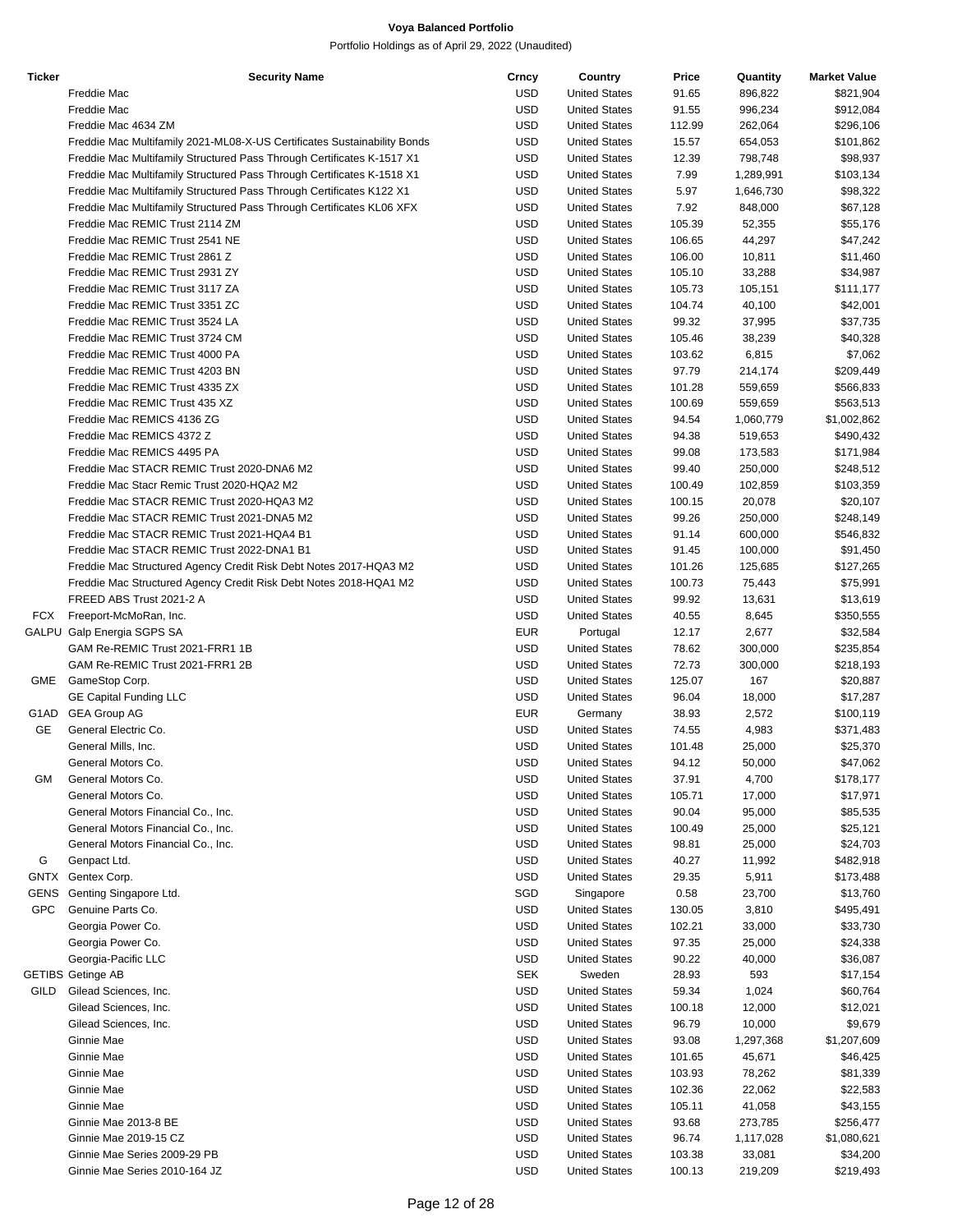| <b>Ticker</b> | <b>Security Name</b>                                 | Crncy      | Country              | Price  | Quantity  | <b>Market Value</b> |
|---------------|------------------------------------------------------|------------|----------------------|--------|-----------|---------------------|
|               | Ginnie Mae Series 2011-169 BC                        | <b>USD</b> | <b>United States</b> | 105.77 | 9,729     | \$10,290            |
|               | Ginnie Mae TBA                                       | <b>USD</b> | <b>United States</b> | 95.34  | 600,000   | \$572,016           |
|               | Ginnie Mae TBA                                       | <b>USD</b> | <b>United States</b> | 97.61  | 2,500,000 | \$2,440,137         |
| <b>GJFO</b>   | Gjensidige Forsikring ASA                            | <b>NOK</b> | Norway               | 21.38  | 2,047     | \$43,764            |
| <b>GSKL</b>   | GlaxoSmithKline PLC                                  | <b>GBP</b> | United Kingdom       | 22.54  | 11,904    | \$268,347           |
|               | Global Payments, Inc.                                | <b>USD</b> | <b>United States</b> | 96.62  | 150,000   | \$144,923           |
|               | Global Payments, Inc.                                | <b>USD</b> | <b>United States</b> | 91.16  | 75,000    | \$68,369            |
|               |                                                      | USD        | <b>United States</b> | 89.90  | 239,000   | \$214,855           |
|               | Global Payments, Inc.                                |            |                      |        |           |                     |
| GMED          | Globus Medical, Inc.                                 | <b>USD</b> | <b>United States</b> | 66.22  | 472       | \$31,256            |
|               | GLS Auto Receivables Issuer Trust 2021-4 C           | USD        | <b>United States</b> | 94.62  | 100,000   | \$94,622            |
|               | Goldman Sachs Group, Inc.                            | <b>USD</b> | <b>United States</b> | 100.32 | 46,000    | \$46,146            |
|               | Goldman Sachs Group, Inc.                            | <b>USD</b> | <b>United States</b> | 115.63 | 17,000    | \$19,657            |
|               | Goldman Sachs Group, Inc./The                        | <b>USD</b> | <b>United States</b> | 100.11 | 35,000    | \$35,039            |
|               | Goldman Sachs Group, Inc./The                        | USD        | <b>United States</b> | 88.47  | 43,000    | \$38,044            |
| GT            | Goodyear Tire & Rubber Co.                           | <b>USD</b> | <b>United States</b> | 13.32  | 3,113     | \$41,465            |
| <b>GPT</b>    | <b>GPT Group</b>                                     | <b>AUD</b> | Australia            | 3.55   | 4,971     | \$17,671            |
| <b>GGG</b>    | Graco, Inc.                                          | <b>USD</b> | <b>United States</b> | 62.02  | 153       | \$9,489             |
|               |                                                      |            |                      |        |           |                     |
|               | Great Wolf Trust 2019-WOLF E                         | USD        | <b>United States</b> | 96.18  | 900,000   | \$865,654           |
| GEF           | Greif, Inc. - Class A                                | <b>USD</b> | <b>United States</b> | 60.68  | 595       | \$36,105            |
|               | GS Mortgage Securities Corp. II 2018-RIVR F          | <b>USD</b> | <b>United States</b> | 90.14  | 100,000   | \$90,143            |
|               | GS Mortgage Securities Trust 2014-GC22 XA            | <b>USD</b> | <b>United States</b> | 1.34   | 977,906   | \$13,110            |
|               | GS Mortgage Securities Trust 2016-GS4 XA             | USD        | <b>United States</b> | 2.04   | 1,358,350 | \$27,706            |
|               | GS Mortgage Securities Trust 2017-GS6 XA             | <b>USD</b> | <b>United States</b> | 4.37   | 836,348   | \$36,507            |
|               | GS Mortgage Securities Trust 2019-GC38 A4            | USD        | <b>United States</b> | 99.96  | 50,000    | \$49,980            |
|               | GS Mortgage Securities Trust 2019-GC38 XA            | <b>USD</b> | <b>United States</b> | 5.15   | 1,217,917 | \$62,719            |
|               | GS Mortgage Securities Trust 2019-GC42 XA            | USD        | <b>United States</b> | 4.63   | 2,054,434 | \$95,190            |
|               |                                                      | <b>USD</b> |                      |        |           |                     |
|               | GS Mortgage Securities Trust 2019-GSA1 A4            |            | <b>United States</b> | 93.88  | 90,000    | \$84,494            |
|               | GS Mortgage Securities Trust 2020-GC47 XA            | <b>USD</b> | <b>United States</b> | 7.27   | 1,299,440 | \$94,495            |
|               | GXO Logistics, Inc.                                  | <b>USD</b> | <b>United States</b> | 88.59  | 16,000    | \$14,174            |
| GXO           | GXO Logistics, Inc.                                  | USD        | <b>United States</b> | 59.19  | 278       | \$16,455            |
| HMBS          | H & M Hennes & Mauritz AB                            | <b>SEK</b> | Sweden               | 12.59  | 4,749     | \$59,786            |
|               | Halliburton Co.                                      | USD        | <b>United States</b> | 100.45 | 2,000     | \$2,009             |
| HALO          | Halozyme Therapeutics, Inc.                          | <b>USD</b> | <b>United States</b> | 39.90  | 1,128     | \$45,007            |
| <b>HWC</b>    | Hancock Whitney Corp.                                | USD        | <b>United States</b> | 46.77  | 4,850     | \$226,835           |
| THG           | Hanover Insurance Group, Inc.                        | <b>USD</b> | <b>United States</b> | 146.82 | 629       | \$92,350            |
|               |                                                      | <b>USD</b> |                      |        |           |                     |
|               | Harley-Davidson Financial Services, Inc.             |            | <b>United States</b> | 92.91  | 126,000   | \$117,062           |
| HOG           | Harley-Davidson, Inc.                                | <b>USD</b> | <b>United States</b> | 36.45  | 1,012     | \$36,887            |
| <b>HIG</b>    | Hartford Financial Services Group, Inc.              | USD        | <b>United States</b> | 69.93  | 6,161     | \$430,839           |
|               | Hartford Financial Services Group, Inc./The          | <b>USD</b> | <b>United States</b> | 112.37 | 9,000     | \$10,114            |
|               | Hartford Financial Services Group, Inc./The          | USD        | <b>United States</b> | 88.11  | 74,000    | \$65,199            |
|               | Hasbro, Inc.                                         | <b>USD</b> | <b>United States</b> | 98.98  | 40,000    | \$39,591            |
|               | HCA, Inc.                                            | <b>USD</b> | <b>United States</b> | 100.43 | 200.000   | \$200,857           |
|               | HCA, Inc.                                            | USD        | <b>United States</b> | 95.88  | 177,000   | \$169,713           |
|               | HCA, Inc.                                            | USD        | <b>United States</b> | 96.49  | 12,000    | \$11,578            |
|               | HCA, Inc.                                            | USD        | <b>United States</b> | 103.13 | 22,000    | \$22,689            |
|               |                                                      | USD        |                      |        |           | \$25,425            |
|               | HCA, Inc.                                            |            | <b>United States</b> | 94.17  | 27,000    |                     |
|               | HCA, Inc.                                            | USD        | <b>United States</b> | 89.70  | 21,000    | \$18,836            |
|               | HCA, Inc.                                            | USD        | <b>United States</b> | 87.06  | 38,000    | \$33,082            |
|               | Health Care Service Corp. A Mutual Legal Reserve Co. | USD        | <b>United States</b> | 93.71  | 18,000    | \$16,868            |
| HR            | Healthcare Realty Trust, Inc.                        | USD        | <b>United States</b> | 27.08  | 1,075     | \$29,111            |
| HQY           | HealthEquity, Inc.                                   | USD        | <b>United States</b> | 62.32  | 241       | \$15,019            |
| <b>HEID</b>   | HeidelbergCement AG                                  | <b>EUR</b> | Germany              | 57.61  | 2,403     | \$138,431           |
|               | HEIOA Heineken Holding NV                            | EUR        | Netherlands          | 78.06  | 998       | \$77,906            |
| <b>HFGD</b>   | <b>HelloFresh SE</b>                                 | <b>EUR</b> | Germany              | 42.15  | 332       | \$13,995            |
|               | HEN3D Henkel AG & Co. KGaA                           | <b>EUR</b> | Germany              | 64.21  | 1,354     | \$86,942            |
|               |                                                      |            |                      |        |           |                     |
| HLF           | Herbalife Nutrition Ltd.                             | USD        | <b>United States</b> | 26.58  | 3,852     | \$102,386           |
|               | HERO Funding Trust 2015-2A A                         | USD        | <b>United States</b> | 100.12 | 16,309    | \$16,328            |
|               | Hess Corp.                                           | USD        | <b>United States</b> | 102.01 | 144,000   | \$146,888           |
| HXL           | Hexcel Corp.                                         | USD        | <b>United States</b> | 54.36  | 589       | \$32,018            |
| <b>DINO</b>   | HF Sinclair Corp.                                    | USD        | <b>United States</b> | 38.02  | 319       | \$12,128            |
| HIW           | Highwoods Properties, Inc.                           | USD        | <b>United States</b> | 40.84  | 7,884     | \$321,983           |
| <b>HIKL</b>   | Hikma Pharmaceuticals PLC                            | <b>GBP</b> | United Kingdom       | 23.49  | 3,766     | \$88,465            |
| 6806          | Hirose Electric Co., Ltd.                            | JPY        | Japan                | 126.87 | 600       | \$76,124            |
| 5486          | Hitachi Metals Ltd.                                  | JPY        | Japan                | 15.60  | 1,600     | \$24,968            |
|               | HOLNZ Holcim AG                                      | <b>CHF</b> | Switzerland          | 48.90  |           |                     |
|               |                                                      |            |                      |        | 4,028     | \$196,951           |
|               | HOLX Hologic, Inc.                                   | USD        | <b>United States</b> | 71.99  | 5,100     | \$367,149           |
| HD            | Home Depot, Inc.                                     | USD        | <b>United States</b> | 300.40 | 1,578     | \$474,031           |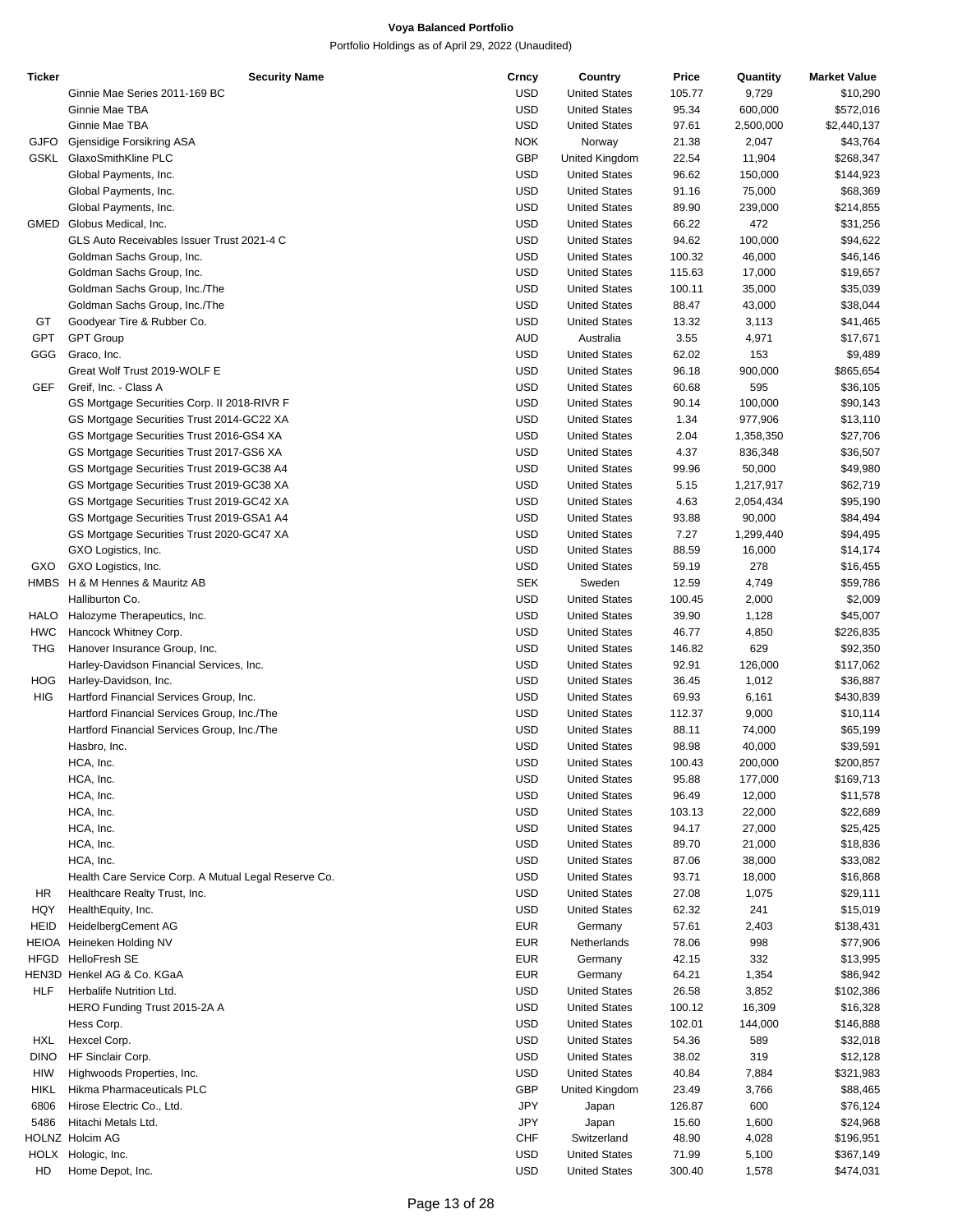| <b>Ticker</b> | <b>Security Name</b>                        | Crncy      | Country                  | Price    | Quantity       | <b>Market Value</b> |
|---------------|---------------------------------------------|------------|--------------------------|----------|----------------|---------------------|
|               | Home Depot, Inc./The                        | <b>USD</b> | <b>United States</b>     | 93.72    | 8,000          | \$7,497             |
|               | Home Depot, Inc./The                        | <b>USD</b> | <b>United States</b>     | 88.13    | 30,000         | \$26,440            |
|               | HomeBanc Mortgage Trust 2004-1 2A           | <b>USD</b> | <b>United States</b>     | 98.40    | 27,997         | \$27,549            |
|               | HKHGF Hongkong Land Holdings Ltd. - HKHGF   | <b>USD</b> | Hong Kong                | 4.66     | 14,600         | \$68,108            |
|               | Hoya Corp.                                  | JPY        |                          | 99.24    |                |                     |
| 7741          |                                             |            | Japan                    |          | 1,500          | \$148,863           |
|               | HP, Inc.                                    | <b>USD</b> | <b>United States</b>     | 100.74   | 45,000         | \$45,331            |
|               | HP, Inc.                                    | <b>USD</b> | <b>United States</b>     | 95.19    | 81,000         | \$77,102            |
|               | HP, Inc.                                    | <b>USD</b> | <b>United States</b>     | 82.67    | 30,000         | \$24,802            |
|               | <b>HSBC Holdings PLC</b>                    | <b>USD</b> | United Kingdom           | 93.47    | 800,000        | \$747,756           |
|               | <b>HSBC Holdings PLC</b>                    | <b>USD</b> | United Kingdom           | 96.35    | 400,000        | \$385,419           |
|               | HSBAL HSBC Holdings PLC                     | <b>GBP</b> | United Kingdom           | 6.25     | 8,276          | \$51,718            |
|               |                                             | <b>USD</b> | <b>United States</b>     |          | 226            |                     |
| HUBB          | Hubbell, Inc.                               |            |                          | 195.36   |                | \$44,151            |
|               | HUBS HubSpot, Inc.                          | <b>USD</b> | <b>United States</b>     | 379.43   | 359            | \$136,215           |
|               | Humana, Inc.                                | <b>USD</b> | <b>United States</b>     | 92.44    | 14,000         | \$12,941            |
|               | Humana, Inc.                                | <b>USD</b> | <b>United States</b>     | 102.09   | 35,000         | \$35,733            |
|               | Humana, Inc.                                | <b>USD</b> | <b>United States</b>     | 88.40    | 180,000        | \$159,128           |
|               | Humana, Inc.                                | <b>USD</b> | <b>United States</b>     | 82.40    | 22,000         | \$18,128            |
|               | <b>HUNGARIAN FORINT</b>                     | <b>HUF</b> | Hungary                  | 358.49   | $\overline{2}$ | \$0                 |
|               |                                             | <b>USD</b> |                          |          |                |                     |
|               | Hungary Government International Bond       |            | Hungary                  | 80.34    | 200,000        | \$160,670           |
|               | HUSQB Husqvarna AB - B Shares               | <b>SEK</b> | Sweden                   | 9.56     | 9,176          | \$87,714            |
| S             |                                             |            |                          |          |                |                     |
| IAA           | IAA, Inc.                                   | <b>USD</b> | <b>United States</b>     | 36.65    | 831            | \$30,456            |
| <b>IBEE</b>   | Iberdrola S.A.                              | <b>EUR</b> | Spain                    | 11.49    | 16,386         | \$188,289           |
| <b>IIVI</b>   | II-VI, Inc.                                 | <b>USD</b> | <b>United States</b>     | 61.21    | 742            | \$45,418            |
| 3291          | lida Group Holdings Co. Ltd.                | JPY        | Japan                    | 15.90    | 1,600          | \$25,447            |
|               | Indiana Michigan Power Co.                  | <b>USD</b> | <b>United States</b>     | 78.84    | 44,000         | \$34,690            |
|               | <b>INDONESIAN RUPIAH</b>                    | <b>IDR</b> | Indonesia                | 14497.00 | 0              | \$0                 |
|               |                                             |            |                          |          |                |                     |
|               | <b>INDUAS Industrivarden AB</b>             | <b>SEK</b> | Sweden                   | 25.62    | 505            | \$12,939            |
| <b>IFXD</b>   | Infineon Technologies AG                    | <b>EUR</b> | Germany                  | 28.38    | 636            | \$18,052            |
|               | Infor, Inc.                                 | <b>USD</b> | <b>United States</b>     | 97.66    | 15,000         | \$14,649            |
|               | INGAA ING Groep NV                          | <b>EUR</b> | Netherlands              | 9.47     | 9,633          | \$91,265            |
| NGVT          | Ingevity Corp.                              | <b>USD</b> | <b>United States</b>     | 59.90    | 4,940          | \$295,906           |
| <b>INMD</b>   | Inmode Ltd.                                 | <b>USD</b> | Israel                   | 25.11    | 975            | \$24,482            |
| <b>NSP</b>    | Insperity, Inc.                             | <b>USD</b> | <b>United States</b>     | 106.05   | 2,450          | \$259,823           |
|               |                                             |            |                          |          |                |                     |
| <b>INTC</b>   | Intel Corp.                                 | <b>USD</b> | <b>United States</b>     | 43.59    | 9,365          | \$408,220           |
|               | Intel Corp.                                 | <b>USD</b> | <b>United States</b>     | 80.68    | 30,000         | \$24,204            |
|               | Intel Corp.                                 | <b>USD</b> | <b>United States</b>     | 102.53   | 75,000         | \$76,896            |
|               | Intel Corp.                                 | <b>USD</b> | <b>United States</b>     | 75.76    | 42,000         | \$31,820            |
|               | Intercontinental Exchange, Inc.             | <b>USD</b> | <b>United States</b>     | 76.97    | 24,000         | \$18,472            |
| <b>IBOC</b>   | International Bancshares Corp.              | <b>USD</b> | <b>United States</b>     | 39.79    | 4,910          | \$195,369           |
|               | International Business Machines Corp.       | <b>USD</b> | <b>United States</b>     | 98.69    | 100,000        | \$98,691            |
|               |                                             |            |                          |          |                |                     |
|               | Interpublic Group of Cos, Inc./The          | <b>USD</b> | <b>United States</b>     | 101.22   | 9,000          | \$9,110             |
| IPG           | Interpublic Group of Cos., Inc.             | USD        | <b>United States</b>     | 32.62    | 2,785          | \$90,847            |
|               | Interstate Power and Light Co.              | <b>USD</b> | <b>United States</b>     | 99.41    | 80,000         | \$79,528            |
|               | Interstate Power and Light Co.              | <b>USD</b> | <b>United States</b>     | 76.85    | 20,000         | \$15,369            |
|               | <b>ITRKL</b> Intertek Group PLC             | GBP        | United Kingdom           | 62.31    | 219            | \$13,647            |
| <b>INTU</b>   | Intuit, Inc.                                | <b>USD</b> | <b>United States</b>     | 418.75   | 384            | \$160,800           |
|               | Invitation Homes Operating Partnership L.P. | <b>USD</b> | <b>United States</b>     | 87.23    | 39,000         | \$34,020            |
|               |                                             |            |                          |          |                |                     |
| <b>INVH</b>   | Invitation Homes, Inc.                      | <b>USD</b> | <b>United States</b>     | 39.82    | 3,121          | \$124,278           |
|               | IPALCO Enterprises, Inc.                    | <b>USD</b> | <b>United States</b>     | 95.59    | 12,000         | \$11,471            |
| <b>IPNP</b>   | Ipsen SA                                    | <b>EUR</b> | France                   | 103.66   | 1,105          | \$114,549           |
| IQV           | IQVIA Holdings, Inc.                        | <b>USD</b> | <b>United States</b>     | 217.99   | 312            | \$68,013            |
| <b>IRDM</b>   | Iridium Communications, Inc.                | <b>USD</b> | <b>United States</b>     | 35.71    | 8,394          | \$299,750           |
| IRM           | Iron Mountain, Inc.                         | <b>USD</b> | <b>United States</b>     | 53.73    | 8,242          | \$442,843           |
|               |                                             |            |                          |          |                |                     |
| TLT           | iShares 20+ Year Treasury Bond ETF          | <b>USD</b> | <b>United States</b>     | 119.45   | 56,123         | \$6,703,892         |
| <b>IJH</b>    | iShares Core S&P Mid-Cap ETF                | <b>USD</b> | <b>United States</b>     | 249.27   | 484            | \$120,647           |
| EFA           | iShares MSCI EAFE ETF                       | <b>USD</b> | <b>Developed Markets</b> | 68.64    | 1,432          | \$98,292            |
| <b>IWM</b>    | iShares Russell 2000 ETF                    | <b>USD</b> | <b>United States</b>     | 184.95   | 69,734         | \$12,897,303        |
|               | Israel Electric Corp. Ltd.                  | <b>USD</b> | Israel                   | 93.74    | 200,000        | \$187,477           |
| 7202          | Isuzu Motors Ltd.                           | JPY        | Japan                    | 11.67    | 1,100          | \$12,832            |
|               | SBRYL J Sainsbury Plc                       | GBP        | United Kingdom           | 2.92     | 24,185         |                     |
|               |                                             |            |                          |          |                | \$70,566            |
|               | J.G. Wentworth XXXIX LLC 2017-2A A          | <b>USD</b> | <b>United States</b>     | 97.76    | 238,191        | \$232,846           |
| <b>JHX</b>    | James Hardie Industries SE                  | <b>AUD</b> | Ireland                  | 28.83    | 2,234          | \$64,402            |
| 2914          | Japan Tobacco, Inc.                         | JPY        | Japan                    | 17.01    | 11,100         | \$188,831           |
|               | JAPANESE YEN                                | JPY        | Japan                    | 129.78   | 44,100         | \$340               |
|               | JARLF Jardine Matheson Holdings Ltd.        | <b>USD</b> | Hong Kong                | 53.13    | 1,900          | \$100,947           |
| JAZZ          | Jazz Pharmaceuticals PLC                    | <b>USD</b> | <b>United States</b>     | 160.22   | 543            | \$86,999            |
|               |                                             |            |                          |          |                |                     |
| <b>JDL</b>    | JD Sports Fashion PLC                       | GBP        | United Kingdom           | 1.65     | 29,187         | \$48,091            |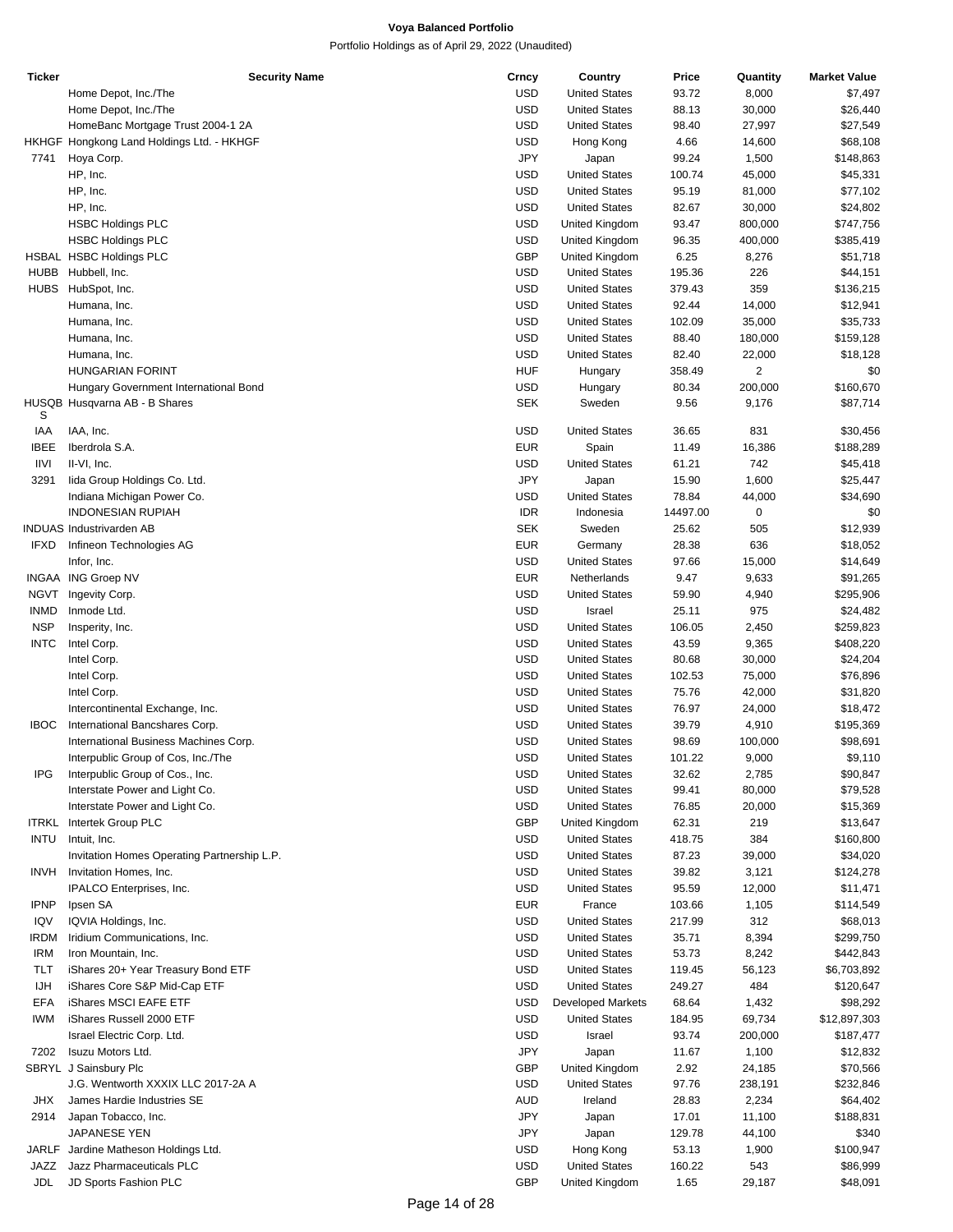| Ticker      | <b>Security Name</b>                                             | Crncy      | Country              | Price  | Quantity  | <b>Market Value</b> |
|-------------|------------------------------------------------------------------|------------|----------------------|--------|-----------|---------------------|
| JEF         | Jefferies Financial Group, Inc.                                  | USD        | <b>United States</b> | 30.76  | 1,046     | \$32,175            |
|             | Jersey Central Power & Light Co.                                 | USD        | <b>United States</b> | 101.25 | 50,000    | \$50,624            |
|             | Jersey Central Power & Light Co.                                 | <b>USD</b> | <b>United States</b> | 100.42 | 50,000    | \$50,210            |
|             | Jersey Central Power & Light Co.                                 | <b>USD</b> | <b>United States</b> | 87.97  | 14,000    | \$12,315            |
| JBLU        | JetBlue Airways Corp.                                            | USD        | <b>United States</b> | 11.01  | 18,101    | \$199,292           |
|             | John Deere Capital Corp.                                         | <b>USD</b> | <b>United States</b> | 97.47  | 55,000    | \$53,606            |
| <b>JNJ</b>  | Johnson & Johnson                                                | <b>USD</b> | <b>United States</b> | 180.46 | 9,807     | \$1,769,771         |
|             | Johnson & Johnson                                                | <b>USD</b> | <b>United States</b> | 96.54  | 30,000    | \$28,961            |
|             | Johnson & Johnson                                                | USD        | <b>United States</b> | 95.39  | 16,000    | \$15,262            |
|             | Johnson & Johnson                                                | <b>USD</b> | <b>United States</b> | 95.15  | 20,000    | \$19,029            |
| JCI         | Johnson Controls International plc                               | <b>USD</b> | <b>United States</b> | 59.87  | 8,971     | \$537,094           |
| JLL         | Jones Lang LaSalle, Inc.                                         | <b>USD</b> | <b>United States</b> | 218.73 | 448       | \$97,991            |
|             | JP Morgan Chase Commercial Mortgage Securities Trust 2011-C4 G   | USD        | <b>United States</b> | 92.78  | 100,000   | \$92,783            |
|             | JP Morgan Chase Commercial Mortgage Securities Trust 2013-C13 E  | <b>USD</b> | <b>United States</b> | 94.33  | 40,000    | \$37,730            |
|             | JP Morgan Chase Commercial Mortgage Securities Trust 2016-JP4 XA | <b>USD</b> | <b>United States</b> | 2.11   | 1,136,262 | \$24,016            |
|             | JP Morgan Chase Commercial Mortgage Securities Trust 2020-LOOP E | <b>USD</b> | <b>United States</b> | 86.61  | 100,000   | \$86,606            |
|             | JP Morgan Mortgage Trust 2019-LTV3 A5                            | USD        | <b>United States</b> | 99.26  | 88,926    | \$88,265            |
|             | JP Morgan Mortgage Trust 2020-5 A15                              | USD        | <b>United States</b> | 95.72  | 165,289   | \$158,217           |
|             | JPMBB Commercial Mortgage Securities Trust 2013-C17 F            | <b>USD</b> | <b>United States</b> | 80.61  | 100,000   | \$80,608            |
|             | JPMBB Commercial Mortgage Securities Trust 2014-C19 XA           | <b>USD</b> | <b>United States</b> | 0.86   | 393,599   | \$3,396             |
|             | JPMorgan Chase & Co.                                             | USD        | <b>United States</b> | 100.48 | 70,000    | \$70,334            |
| JPM         | JPMorgan Chase & Co.                                             | <b>USD</b> | <b>United States</b> | 119.36 | 3,201     | \$382,071           |
|             | JPMorgan Chase & Co.                                             | <b>USD</b> | <b>United States</b> | 74.36  | 31,000    | \$23,051            |
|             | JPMorgan Chase & Co.                                             | <b>USD</b> | <b>United States</b> | 90.14  | 33,000    | \$29,745            |
|             | JPMorgan Chase & Co.                                             | USD        | <b>United States</b> | 87.67  | 55,000    | \$48,221            |
|             | JPMorgan Chase & Co.                                             | USD        | <b>United States</b> | 94.17  | 55,000    | \$51,791            |
|             | JPMorgan Chase & Co.                                             | <b>USD</b> | <b>United States</b> | 85.75  | 48,000    | \$41,161            |
|             | JPMorgan Chase & Co.                                             | <b>USD</b> | <b>United States</b> | 79.99  | 31,000    | \$24,796            |
|             | JPMorgan Chase & Co.                                             | USD        | <b>United States</b> | 81.02  | 211,000   | \$170,960           |
|             | JPMorgan Chase & Co.                                             | <b>USD</b> | <b>United States</b> | 89.11  | 137,000   | \$122,076           |
|             | JPMorgan Chase & Co.                                             | <b>USD</b> | <b>United States</b> | 96.25  | 57,000    | \$54,862            |
|             | JPMorgan Chase & Co.                                             | <b>USD</b> | <b>United States</b> | 94.27  | 57,000    | \$53,731            |
|             | JPMorgan Chase & Co.                                             | USD        | <b>United States</b> | 88.10  | 17,000    | \$14,977            |
|             | JPMorgan Chase & Co.                                             | USD        | <b>United States</b> | 84.79  | 182,000   | \$154,317           |
|             | JPMorgan Chase & Co.                                             | <b>USD</b> | <b>United States</b> | 88.91  | 65,000    | \$57,789            |
|             | JPMorgan Chase & Co.                                             | <b>USD</b> | <b>United States</b> | 100.55 | 82,000    | \$82,448            |
| <b>JNPR</b> | Juniper Networks, Inc.                                           | USD        | <b>United States</b> | 31.52  | 2,334     | \$73,568            |
|             | TKWYA Just Eat Takeaway.com NV                                   | <b>EUR</b> | Netherlands          | 27.16  | 392       | \$10,648            |
|             | KazMunayGas National Co. JSC                                     | <b>USD</b> | Kazakhstan           | 97.77  | 200,000   | \$195,548           |
| KBR         | KBR, Inc.                                                        | <b>USD</b> | <b>United States</b> | 49.23  | 181       | \$8,911             |
| KERP        | Kering SA                                                        | <b>EUR</b> | France               | 532.07 | 90        | \$47,887            |
| <b>KDP</b>  | Keurig Dr Pepper, Inc.                                           | <b>USD</b> | <b>United States</b> | 37.40  | 1,782     | \$66,647            |
|             | Keurig Dr Pepper, Inc.                                           | USD        | <b>United States</b> | 95.83  | 40,000    | \$38,331            |
|             | Keurig Dr Pepper, Inc.                                           | <b>USD</b> | <b>United States</b> | 93.02  | 58,000    | \$53,952            |
| KEY         | Keycorp                                                          | USD        | <b>United States</b> | 19.31  | 16,028    | \$309,501           |
| 6861        | Keyence Corp.                                                    | <b>JPY</b> | Japan                | 402.00 | 300       | \$120,601           |
| KRC         | Kilroy Realty Corp.                                              | USD        | <b>United States</b> | 70.00  | 4,972     | \$348,040           |
|             | Kilroy Realty L.P.                                               | <b>USD</b> | <b>United States</b> | 98.55  | 26,000    | \$25,622            |
|             | Kilroy Realty L.P.                                               | USD        | <b>United States</b> | 79.79  | 30,000    | \$23,936            |
|             | Kinder Morgan, Inc.                                              | <b>USD</b> | <b>United States</b> | 76.88  | 100,000   | \$76,875            |
|             | Kinder Morgan, Inc.                                              | <b>USD</b> | <b>United States</b> | 100.73 | 18,000    | \$18,132            |
|             | Kite Realty Group L.P.                                           | <b>USD</b> | <b>United States</b> | 98.22  | 13,000    | \$12,768            |
| KLAC        | KLA Corp.                                                        | USD        | <b>United States</b> | 319.26 | 187       | \$59,702            |
| <b>KNX</b>  | Knight-Swift Transportation Holdings, Inc.                       | <b>USD</b> | <b>United States</b> | 47.89  | 971       | \$46,501            |
| KSS         | Kohl's Corp.                                                     | <b>USD</b> | <b>United States</b> | 57.88  | 642       | \$37,159            |
| 7276        | Koito Manufacturing Co., Ltd.                                    | JPY        | Japan                | 36.69  | 400       | \$14,678            |
| 9766        | Konami Holdings Corp.                                            | <b>JPY</b> | Japan                | 61.49  | 500       | \$30,747            |
|             | Kyndryl Holdings, Inc.                                           | USD        | <b>United States</b> | 87.39  | 21,000    | \$18,352            |
|             | Kyndryl Holdings, Inc.                                           | <b>USD</b> | <b>United States</b> | 83.57  | 54,000    | \$45,125            |
|             | Kyndryl Holdings, Inc.                                           | <b>USD</b> | <b>United States</b> | 77.79  | 25,000    | \$19,447            |
| KD          | Kyndryl Holdings, Inc.                                           | USD        | <b>United States</b> | 11.89  | 1,153     | \$13,709            |
| 4151        | Kyowa Kirin Co., Ltd.                                            | <b>JPY</b> | Japan                | 21.08  | 1,600     | \$33,723            |
| ORP         | L'Oreal S.A.                                                     | EUR        | France               | 363.81 | 863       | \$313,969           |
| FDJP        | La Francaise des Jeux SAEM                                       | <b>EUR</b> | France               | 37.34  | 2,819     | \$105,264           |
|             | Laboratory Corp. of America Holdings                             | USD        | <b>United States</b> | 99.43  | 17,000    | \$16,903            |
| LН          | Laboratory Corp. of America Holdings                             | <b>USD</b> | <b>United States</b> | 240.28 | 734       | \$176,366           |
|             | Laboratory Corp. of America Holdings                             | <b>USD</b> | <b>United States</b> | 101.45 | 10,000    | \$10,145            |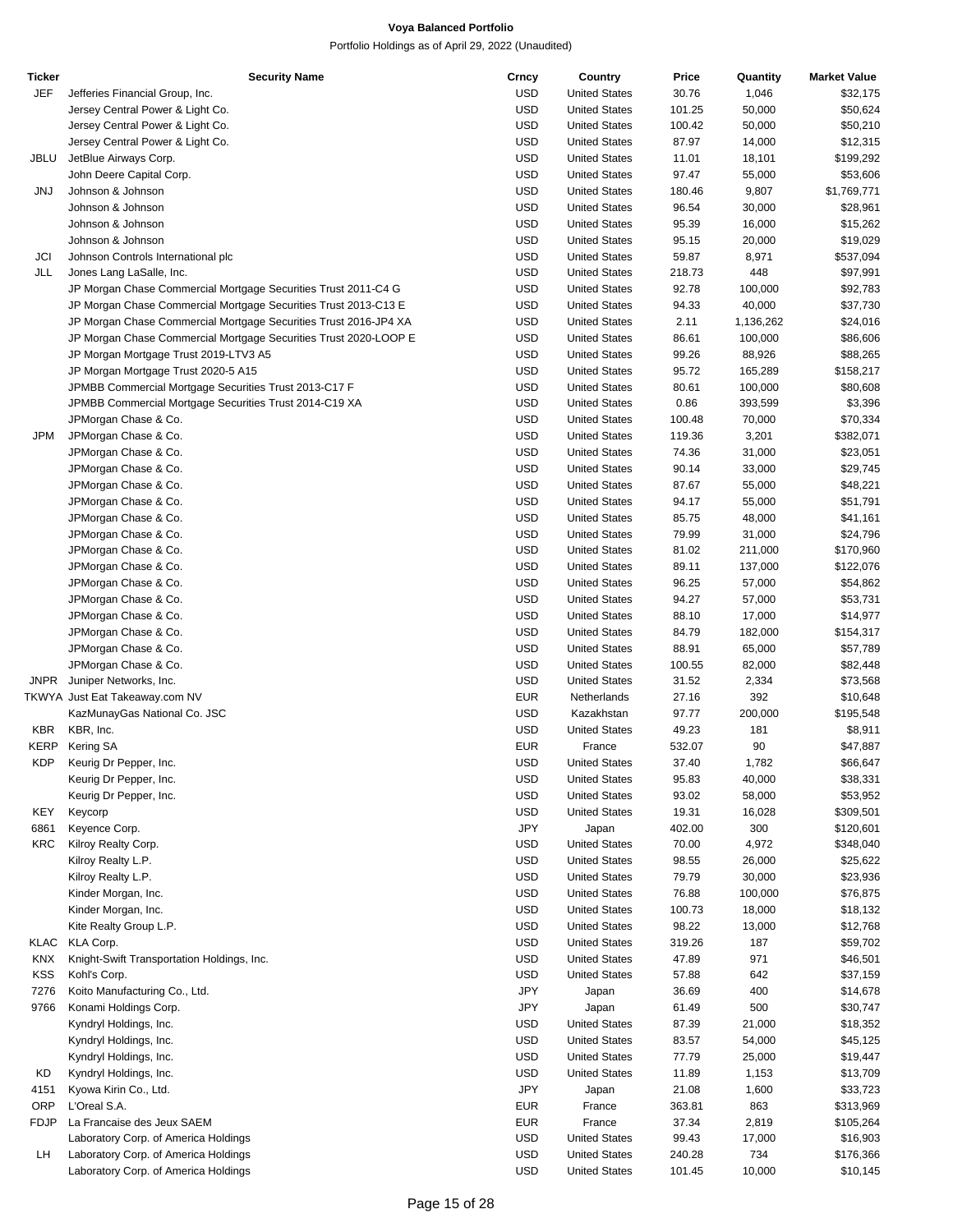| <b>Ticker</b> | <b>Security Name</b>                          | Crncy      | Country              | Price  | Quantity | <b>Market Value</b> |
|---------------|-----------------------------------------------|------------|----------------------|--------|----------|---------------------|
| LRCX          | Lam Research Corp.                            | <b>USD</b> | <b>United States</b> | 465.76 | 878      | \$408,937           |
| LAMR          | Lamar Advertising Co.                         | <b>USD</b> | <b>United States</b> | 110.41 | 966      | \$106,656           |
| LSCC          | Lattice Semiconductor Corp.                   | <b>USD</b> | <b>United States</b> | 48.04  | 4,268    | \$205,035           |
| 2651          | Lawson, Inc.                                  | JPY        | Japan                | 36.78  | 3,800    | \$139,765           |
| LAZ           | Lazard Ltd.                                   | USD        | <b>United States</b> | 32.77  | 432      | \$14,157            |
|               | LB-UBS Commercial Mortgage Trust 2006-C7 XW   | <b>USD</b> | <b>United States</b> | 0.32   | 72,104   | \$233               |
|               | LCM XXIV Ltd. 24A AR                          | <b>USD</b> | <b>United States</b> | 99.25  | 250,000  | \$248,124           |
| LEA           | Lear Corp.                                    | <b>USD</b> | <b>United States</b> | 127.94 | 406      | \$51,944            |
|               |                                               |            |                      |        |          |                     |
| LRP           | Legrand S.A.                                  | <b>EUR</b> | France               | 88.61  | 1,853    | \$164,202           |
| LEN           | Lennar Corp. - Class A                        | <b>USD</b> | <b>United States</b> | 76.49  | 735      | \$56,220            |
| LII           | Lennox International, Inc.                    | <b>USD</b> | <b>United States</b> | 213.19 | 26       | \$5,543             |
| LHCG          | LHC Group, Inc.                               | <b>USD</b> | <b>United States</b> | 165.85 | 191      | \$31,677            |
| LSI           | Life Storage, Inc.                            | <b>USD</b> | <b>United States</b> | 132.49 | 849      | \$112,484           |
| LAD           | Lithia Motors, Inc.                           | <b>USD</b> | <b>United States</b> | 283.13 | 296      | \$83,806            |
| LIVN          | LivaNova PLC                                  | <b>USD</b> | United Kingdom       | 76.66  | 341      | \$26,141            |
| LYV           | Live Nation Entertainment, Inc.               | <b>USD</b> | <b>United States</b> | 104.88 | 1,757    | \$184,274           |
| 5938          | Lixil Corp.                                   | <b>JPY</b> | Japan                | 17.59  | 4,700    | \$82,665            |
| LKQ           | LKQ Corp.                                     | <b>USD</b> | <b>United States</b> | 49.63  | 8,161    | \$405,030           |
|               | Loanpal Solar Loan 2020-2GF A Ltd.            | <b>USD</b> | <b>United States</b> | 92.26  | 73,447   | \$67,759            |
|               | Loanpal Solar Loan 2021-1 1GS A Ltd.          | <b>USD</b> | <b>United States</b> | 89.43  | 75,040   | \$67,108            |
|               |                                               |            |                      |        |          |                     |
|               | Loanpal Solar Loan 2021-2GS A Ltd.            | <b>USD</b> | <b>United States</b> | 90.57  | 124,114  | \$112,406           |
| L             | Loews Corp.                                   | <b>USD</b> | <b>United States</b> | 62.84  | 7,215    | \$453,391           |
| <b>LPX</b>    | Louisiana-Pacific Corp.                       | <b>USD</b> | <b>United States</b> | 64.52  | 364      | \$23,485            |
| LOW           | Lowe's Cos, Inc.                              | <b>USD</b> | <b>United States</b> | 197.73 | 398      | \$78,697            |
|               | Lowe's Cos, Inc.                              | <b>USD</b> | <b>United States</b> | 89.48  | 22,000   | \$19,685            |
|               | Lowe's Cos, Inc.                              | <b>USD</b> | <b>United States</b> | 90.03  | 22,000   | \$19,806            |
| LITE          | Lumentum Holdings, Inc.                       | <b>USD</b> | <b>United States</b> | 81.21  | 171      | \$13,887            |
|               | LUPES Lundin Energy AB                        | <b>SEK</b> | Sweden               | 41.35  | 350      | \$14,471            |
| <b>MCP</b>    | LVMH Moet Hennessy Louis Vuitton SE           | <b>EUR</b> | France               | 647.14 | 458      | \$296,389           |
| М             | Macy's, Inc.                                  | <b>USD</b> | <b>United States</b> | 24.17  | 1,869    | \$45,174            |
|               | Madison Park Funding XLVIII Ltd. 2021-48A C   | <b>USD</b> | <b>United States</b> | 99.14  | 250,000  | \$247,860           |
|               | Magallanes, Inc.                              | <b>USD</b> | <b>United States</b> | 96.84  | 96,000   | \$92,963            |
|               | Magallanes, Inc.                              | <b>USD</b> | <b>United States</b> | 92.95  | 45,000   | \$41,827            |
|               |                                               |            |                      |        |          |                     |
|               | Magallanes, Inc.                              | <b>USD</b> | <b>United States</b> | 91.28  | 33,000   | \$30,122            |
|               | Magallanes, Inc.                              | <b>USD</b> | <b>United States</b> | 89.34  | 126,000  | \$112,565           |
|               | Magallanes, Inc.                              | <b>USD</b> | <b>United States</b> | 88.93  | 27,000   | \$24,012            |
|               | Main Street Capital Corp.                     | <b>USD</b> | <b>United States</b> | 91.10  | 82,000   | \$74,700            |
|               | Main Street Capital Corp.                     | <b>USD</b> | <b>United States</b> | 101.21 | 30,000   | \$30,364            |
| MANH          | Manhattan Associates, Inc.                    | <b>USD</b> | <b>United States</b> | 130.55 | 58       | \$7,572             |
| MAN           | Manpowergroup, Inc.                           | <b>USD</b> | <b>United States</b> | 90.20  | 1,789    | \$161,368           |
| <b>MPC</b>    | Marathon Petroleum Corp.                      | <b>USD</b> | <b>United States</b> | 87.26  | 6,294    | \$549,214           |
|               | Marathon Petroleum Corp.                      | <b>USD</b> | <b>United States</b> | 92.07  | 35,000   | \$32,224            |
|               | Marathon Petroleum Corp.                      | <b>USD</b> | <b>United States</b> | 91.39  | 25,000   | \$22,848            |
|               | Marathon Petroleum Corp.                      | <b>USD</b> | <b>United States</b> | 101.60 | 23,000   | \$23,369            |
|               | Marlette Funding Trust 2019-2A C              | <b>USD</b> | <b>United States</b> | 99.84  | 221,961  | \$221,601           |
|               |                                               |            | <b>United States</b> |        |          |                     |
| VAC           | Marriott Vacations Worldwide Corp.            | <b>USD</b> |                      | 149.33 | 349      | \$52,116            |
|               | Mars, Inc.                                    | <b>USD</b> | <b>United States</b> | 92.78  | 30,000   | \$27,834            |
|               | Mars, Inc.                                    | <b>USD</b> | <b>United States</b> | 89.33  | 25,000   | \$22,332            |
|               | Mars, Inc.                                    | USD        | <b>United States</b> | 75.22  | 75,000   | \$56,415            |
| MMC           | Marsh & McLennan Cos., Inc.                   | <b>USD</b> | <b>United States</b> | 161.70 | 1,597    | \$258,235           |
| MASI          | Masimo Corp.                                  | <b>USD</b> | <b>United States</b> | 112.97 | 276      | \$31,180            |
| MTZ           | Mastec, Inc.                                  | <b>USD</b> | <b>United States</b> | 72.01  | 724      | \$52,135            |
| МA            | Mastercard, Inc. - Class A                    | USD        | <b>United States</b> | 363.38 | 1,190    | \$432,422           |
| MAT           | Mattel, Inc.                                  | <b>USD</b> | <b>United States</b> | 24.31  | 2,530    | \$61,504            |
| 7261          | Mazda Motor Corp.                             | <b>JPY</b> | Japan                | 7.10   | 2,100    | \$14,912            |
| <b>MCD</b>    | McDonald's Corp.                              | USD        | <b>United States</b> | 249.16 | 211      | \$52,573            |
| MCK           | McKesson Corp.                                | USD        | <b>United States</b> | 309.61 |          | \$459,461           |
|               |                                               |            |                      |        | 1,484    |                     |
|               | McKesson Corp.                                | <b>USD</b> | <b>United States</b> | 89.87  | 40,000   | \$35,948            |
| <b>MPL</b>    | Medibank Pvt Ltd.                             | AUD        | Australia            | 2.25   | 19,023   | \$42,747            |
| MPW           | Medical Properties Trust, Inc.                | <b>USD</b> | <b>United States</b> | 18.39  | 532      | \$9,783             |
| MEDP          | Medpace Holdings, Inc.                        | USD        | <b>United States</b> | 133.57 | 313      | \$41,807            |
| MDT           | Medtronic PLC                                 | <b>USD</b> | Ireland              | 104.36 | 4,040    | \$421,614           |
|               | Medtronic, Inc.                               | <b>USD</b> | <b>United States</b> | 103.17 | 18,000   | \$18,571            |
|               | Mello Warehouse Securitization Trust 2021-1 C | <b>USD</b> | <b>United States</b> | 99.30  | 100,000  | \$99,296            |
| 4385          | Mercari, Inc.                                 | <b>JPY</b> | Japan                | 16.39  | 600      | \$9,832             |
| DAID          | Mercedes-Benz Group AG                        | <b>EUR</b> | Germany              | 69.80  | 241      | \$16,822            |
| MRK           | Merck & Co., Inc.                             | <b>USD</b> | <b>United States</b> | 88.69  | 11,119   | \$986,144           |
|               |                                               |            |                      |        |          |                     |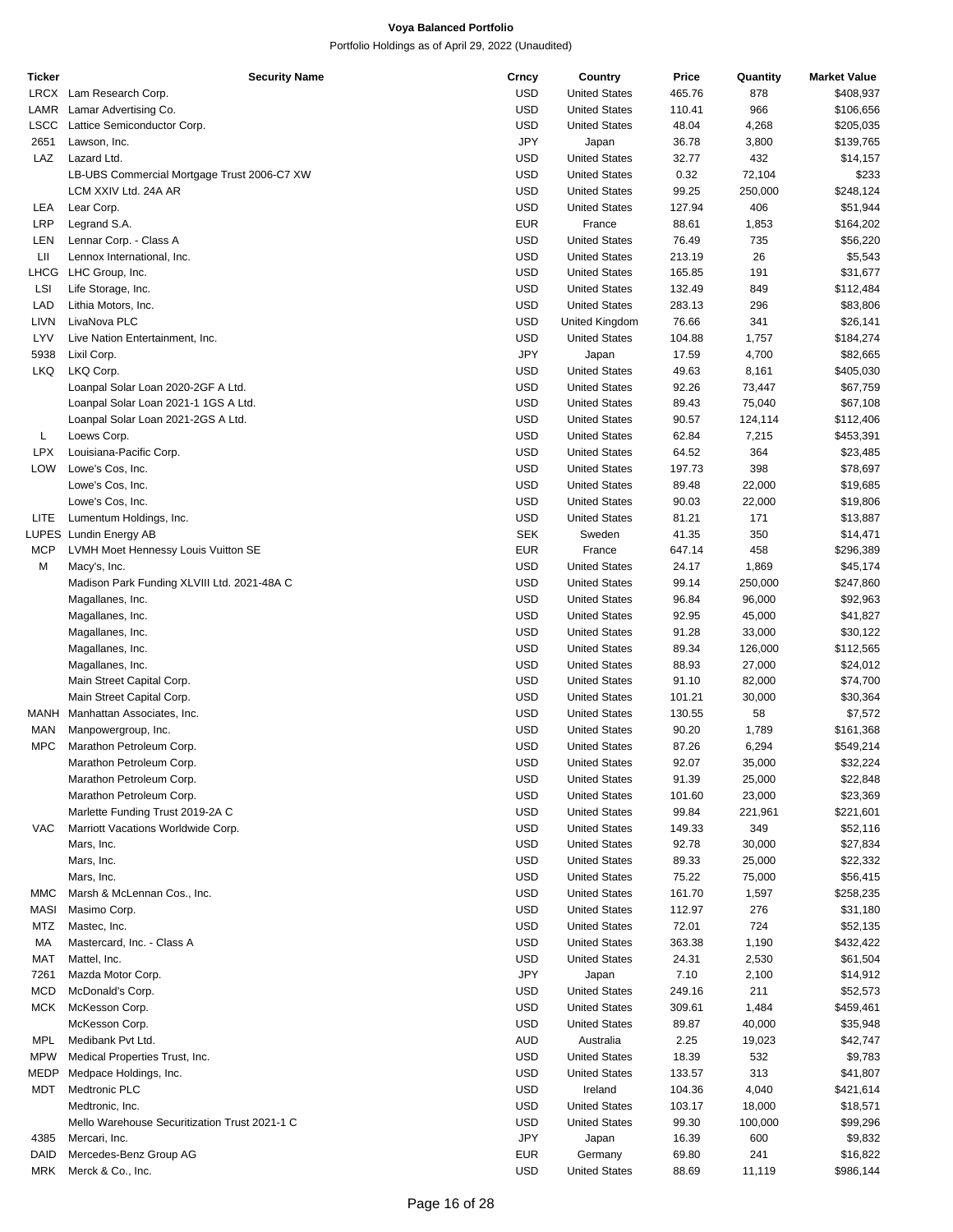| <b>Ticker</b> | <b>Security Name</b>                                                       | Crncy      | Country                  | Price   | Quantity  | <b>Market Value</b> |
|---------------|----------------------------------------------------------------------------|------------|--------------------------|---------|-----------|---------------------|
|               | Merck & Co., Inc.                                                          | <b>USD</b> | <b>United States</b>     | 76.49   | 15,000    | \$11,474            |
|               | Merck & Co., Inc.                                                          | <b>USD</b> | <b>United States</b>     | 73.39   | 15,000    | \$11,008            |
| FB            | Meta Platforms, Inc.                                                       | <b>USD</b> | <b>United States</b>     | 200.47  | 5,125     | \$1,027,409         |
| MET           | Metlife, Inc.                                                              | <b>USD</b> | <b>United States</b>     | 65.68   | 6,027     | \$395,853           |
|               | Metropolitan Edison Co.                                                    | <b>USD</b> | <b>United States</b>     | 98.13   | 12,000    | \$11,776            |
| MTD           | Mettler Toledo International, Inc.                                         | <b>USD</b> | <b>United States</b>     | 1277.53 | 9         | \$11,498            |
|               | Mexico Government International Bond                                       | <b>USD</b> | Mexico                   | 84.75   | 200,000   | \$169,508           |
|               | MF1 Multifamily Housing Mortgage Loan Trust 2021-FL5 D                     | <b>USD</b> | <b>United States</b>     | 98.00   | 175,000   | \$171,491           |
| MTG           | MGIC Investment Corp.                                                      | <b>USD</b> | <b>United States</b>     | 13.06   | 18,337    |                     |
|               | <b>MGM Resorts International</b>                                           |            |                          |         |           | \$239,481           |
| MGM           |                                                                            | <b>USD</b> | <b>United States</b>     | 41.04   | 1,589     | \$65,213            |
|               | Microchip Technology, Inc.                                                 | <b>USD</b> | <b>United States</b>     | 99.09   | 37,000    | \$36,663            |
|               | Microsoft Corp.                                                            | <b>USD</b> | <b>United States</b>     | 81.26   | 93,000    | \$75,572            |
| MSFT          | Microsoft Corp.                                                            | <b>USD</b> | <b>United States</b>     | 277.52  | 18,563    | \$5,151,604         |
| MAA           | Mid-America Apartment Communities, Inc.                                    | <b>USD</b> | <b>United States</b>     | 196.68  | 2,256     | \$443,710           |
|               | MidAmerican Energy Co.                                                     | <b>USD</b> | <b>United States</b>     | 97.61   | 5,000     | \$4,881             |
| MIDD          | Middleby Corp.                                                             | <b>USD</b> | <b>United States</b>     | 153.89  | 153       | \$23,545            |
|               | Mileage Plus Holdings LLC / Mileage Plus Intellectual Property Assets Ltd. | <b>USD</b> | <b>United States</b>     | 102.11  | 39,000    | \$39,823            |
|               | Mill City Mortgage Loan Trust 2017-2 M2                                    | <b>USD</b> | <b>United States</b>     | 97.36   | 200,000   | \$194,722           |
|               | MIM VM BALANCE USD                                                         | <b>USD</b> | <b>United States</b>     | 100.00  | 300,000   | \$300,000           |
|               | MIME Mimecast Ltd.                                                         | <b>USD</b> | United Kingdom           | 79.68   | 380       | \$30,278            |
| MIN           | Mineral Resources Ltd.                                                     | AUD        | Australia                | 40.63   | 435       | \$17,675            |
| MTX           | Minerals Technologies, Inc.                                                | <b>USD</b> | <b>United States</b>     | 63.61   | 4,460     | \$283,701           |
|               | MINI MSCI EAFE JUN12                                                       | <b>USD</b> | <b>Developed Markets</b> | 1996.60 | (32)      | (\$3,194,560)       |
|               | MINI MSCI EMG MKT JUN12                                                    | <b>USD</b> | <b>Emerging Markets</b>  | 1057.40 | (61)      | (\$3,225,070)       |
| MGR           | Mirvac Group                                                               | AUD        | Australia                | 1.69    | 7,617     | \$12,873            |
|               | Misc Capital Two Labuan Ltd.                                               | <b>USD</b> | Malaysia                 | 96.96   | 200,000   | \$193,929           |
|               | Mississippi Power Co.                                                      | <b>USD</b> | <b>United States</b>     | 90.59   | 30,000    | \$27,178            |
| 6503          | Mitsubishi Electric Corp.                                                  | <b>JPY</b> | Japan                    | 10.47   | 8,100     | \$84,842            |
| 8593          | Mitsubishi HC Capital, Inc.                                                | <b>JPY</b> | Japan                    | 4.50    | 37,100    | \$166,930           |
| 7011          | Mitsubishi Heavy Industries Ltd.                                           | JPY        | Japan                    | 34.19   | 1,900     | \$64,961            |
| 8306          | Mitsubishi UFJ Financial Group, Inc.                                       | JPY        |                          | 5.81    | 7,400     | \$43,019            |
|               |                                                                            |            | Japan                    |         |           |                     |
| 8801          | Mitsui Fudosan Co., Ltd.                                                   | <b>JPY</b> | Japan                    | 21.19   | 5,800     | \$122,924           |
|               | Mizuho Financial Group Cayman 2 Ltd.                                       | <b>USD</b> | Japan                    | 100.36  | 200,000   | \$200,713           |
|               | Mizuho Financial Group, Inc.                                               | <b>USD</b> | Japan                    | 94.61   | 200,000   | \$189,219           |
| <b>MKSI</b>   | MKS Instruments, Inc.                                                      | <b>USD</b> | <b>United States</b>     | 113.98  | 324       | \$36,930            |
|               | MRNA Moderna, Inc.                                                         | <b>USD</b> | <b>United States</b>     | 134.41  | 600       | \$80,646            |
| MOH           | Molina Healthcare, Inc.                                                    | <b>USD</b> | <b>United States</b>     | 313.45  | 1,018     | \$319,092           |
| MDB           | MongoDB, Inc.                                                              | <b>USD</b> | <b>United States</b>     | 354.93  | 226       | \$80,214            |
|               | MPWR Monolithic Power Systems, Inc.                                        | <b>USD</b> | <b>United States</b>     | 392.24  | 718       | \$281,628           |
|               | Monongahela Power Co.                                                      | <b>USD</b> | <b>United States</b>     | 97.29   | 20,000    | \$19,458            |
| MNST          | Monster Beverage Corp.                                                     | <b>USD</b> | <b>United States</b>     | 85.68   | 3,242     | \$277,775           |
|               | Morgan Stanley                                                             | <b>USD</b> | <b>United States</b>     | 100.05  | 100,000   | \$100,047           |
|               | Morgan Stanley                                                             | USD        | <b>United States</b>     | 99.21   | 112,000   | \$111,111           |
|               | Morgan Stanley                                                             | <b>USD</b> | <b>United States</b>     | 99.99   | 45,000    | \$44,998            |
|               | Morgan Stanley                                                             | <b>USD</b> | <b>United States</b>     | 97.41   | 40,000    | \$38,965            |
| МS            | <b>Morgan Stanley</b>                                                      | <b>USD</b> | <b>United States</b>     | 80.59   | 6,427     | \$517,952           |
|               | Morgan Stanley                                                             | <b>USD</b> | <b>United States</b>     | 90.02   | 103,000   | \$92,721            |
|               | Morgan Stanley                                                             | <b>USD</b> | <b>United States</b>     | 89.12   | 32,000    | \$28,520            |
|               | Morgan Stanley                                                             | <b>USD</b> | <b>United States</b>     | 82.63   | 178,000   | \$147,087           |
|               | Morgan Stanley                                                             | <b>USD</b> | <b>United States</b>     | 72.93   | 32,000    | \$23,337            |
|               | Morgan Stanley                                                             | <b>USD</b> | <b>United States</b>     | 94.36   | 234,000   | \$220,811           |
|               | Morgan Stanley                                                             | <b>USD</b> | <b>United States</b>     | 80.26   | 24,000    | \$19,263            |
|               | Morgan Stanley                                                             | <b>USD</b> | <b>United States</b>     | 100.11  | 110,000   | \$110,120           |
|               | Morgan Stanley                                                             | <b>USD</b> | <b>United States</b>     |         | 86,000    | \$82,825            |
|               |                                                                            |            |                          | 96.31   |           |                     |
|               | Morgan Stanley                                                             | <b>USD</b> | <b>United States</b>     | 92.16   | 18,000    | \$16,588            |
|               | Morgan Stanley                                                             | <b>USD</b> | <b>United States</b>     | 87.29   | 29,000    | \$25,313            |
|               | Morgan Stanley                                                             | <b>USD</b> | <b>United States</b>     | 84.15   | 50,000    | \$42,077            |
|               | Morgan Stanley Bank of America Merrill Lynch Trust 2014 C19 XA             | <b>USD</b> | <b>United States</b>     | 1.87    | 1,488,281 | \$27,880            |
|               | Morgan Stanley Capital I Trust 2019-H6 A4                                  | <b>USD</b> | <b>United States</b>     | 95.30   | 62,000    | \$59,083            |
|               | Morgan Stanley Capital I Trust 2019-L3 XA                                  | <b>USD</b> | <b>United States</b>     | 3.99    | 3,344,072 | \$133,570           |
|               | Morgan Stanley Capital I Trust 2021-L5 XA                                  | <b>USD</b> | <b>United States</b>     | 8.28    | 1,008,287 | \$83,520            |
|               | Morgan Stanley Mortgage Loan Trust 2007-13 6A1                             | <b>USD</b> | <b>United States</b>     | 70.09   | 45,001    | \$31,539            |
|               | Mortgage Insurance-Linked Notes 2021-3 M1B                                 | <b>USD</b> | <b>United States</b>     | 96.36   | 300,000   | \$289,089           |
|               | Mosaic Co/The                                                              | <b>USD</b> | <b>United States</b>     | 106.50  | 42,000    | \$44,729            |
|               | Mosaic Solar Loan Trust 2018-1A A                                          | <b>USD</b> | <b>United States</b>     | 98.57   | 40,557    | \$39,977            |
|               | Mosaic Solar Loan Trust 2018-2-GS B                                        | <b>USD</b> | <b>United States</b>     | 98.14   | 59,429    | \$58,325            |
|               | Mosaic Solar Loan Trust 2020-2A A                                          | <b>USD</b> | <b>United States</b>     | 89.53   | 65,114    | \$58,298            |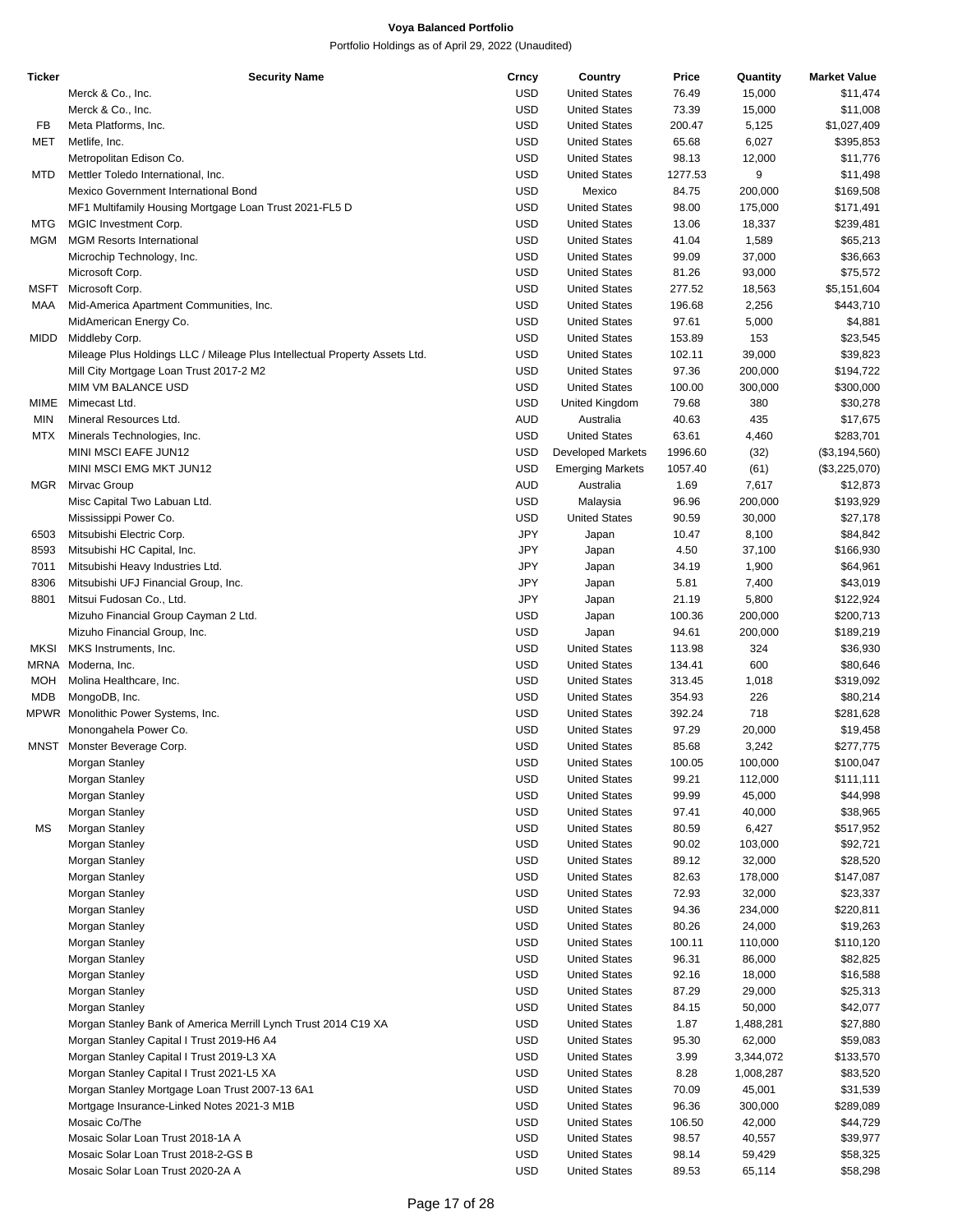| Ticker     | <b>Security Name</b>                                 | Crncy      | Country              | Price  | Quantity | <b>Market Value</b> |
|------------|------------------------------------------------------|------------|----------------------|--------|----------|---------------------|
|            | Mosaic Solar Loan Trust 2021-1A B                    | <b>USD</b> | <b>United States</b> | 88.48  | 73,860   | \$65,348            |
|            | Motel Trust 2021-MTL6 F                              | USD        | <b>United States</b> | 97.44  | 293,658  | \$286,126           |
|            | MPLX L.P.                                            | USD        | <b>United States</b> | 94.29  | 21,000   | \$19,802            |
|            | MPLX L.P.                                            | <b>USD</b> | <b>United States</b> | 86.06  | 114,000  | \$98,106            |
|            | MPLX L.P.                                            | <b>USD</b> | <b>United States</b> | 91.40  | 20,000   | \$18,281            |
|            | MPLX L.P.                                            | USD        | <b>United States</b> | 97.93  | 25,000   | \$24,481            |
|            | MPLX L.P.                                            | USD        | <b>United States</b> | 88.34  | 9,000    | \$7,951             |
|            | MPLX L.P.                                            | <b>USD</b> | <b>United States</b> | 102.11 | 55,000   | \$56,160            |
|            | MPLX L.P.                                            | <b>USD</b> | <b>United States</b> | 95.00  | 11,000   | \$10,450            |
|            | MVM VM BALANCE USD                                   |            |                      |        |          |                     |
|            |                                                      | USD        | <b>United States</b> | 100.00 | (5,841)  | (\$5,841)           |
|            | Mylan, Inc.                                          | USD        | <b>United States</b> | 88.52  | 35,000   | \$30,982            |
|            | Narragansett Electric Co/The                         | <b>USD</b> | <b>United States</b> | 93.93  | 15,000   | \$14,089            |
| NTRA       | Natera, Inc.                                         | <b>USD</b> | <b>United States</b> | 35.12  | 191      | \$6,708             |
|            | National Australia Bank Ltd.                         | USD        | Australia            | 93.57  | 250,000  | \$233,928           |
| <b>NFG</b> | National Fuel Gas Co.                                | USD        | <b>United States</b> | 70.13  | 8,632    | \$605,362           |
| NATI       | National Instruments Corp.                           | <b>USD</b> | <b>United States</b> | 36.14  | 1,310    | \$47,343            |
| <b>NNN</b> | National Retail Properties, Inc.                     | <b>USD</b> | <b>United States</b> | 43.84  | 4,157    | \$182,243           |
|            | National Rural Utilities Cooperative Finance Corp.   | USD        | <b>United States</b> | 94.02  | 43,000   | \$40,430            |
|            | National Rural Utilities Cooperative Finance Corp.   | USD        | <b>United States</b> | 88.80  | 44,000   | \$39,070            |
|            | National Rural Utilities Cooperative Finance Corp.   | <b>USD</b> | <b>United States</b> | 88.37  | 34,000   | \$30,047            |
| <b>NSA</b> | National Storage Affiliates Trust                    | <b>USD</b> | <b>United States</b> | 56.60  | 951      | \$53,827            |
|            | NWGL Natwest Group PLC                               | <b>GBP</b> | United Kingdom       | 2.68   | 62,781   | \$168,428           |
|            | NatWest Group PLC                                    | USD        | United Kingdom       | 92.81  | 200,000  | \$185,624           |
| NAVI       | Navient Corp.                                        | <b>USD</b> | <b>United States</b> | 15.89  | 487      | \$7,738             |
|            | Navient Private Education Refi Loan Trust 2019-A A2A | <b>USD</b> | <b>United States</b> | 99.91  | 35,905   | \$35,874            |
|            | Navient Private Education Refi Loan Trust 2020-DA A  | USD        | <b>United States</b> | 95.89  | 38,684   | \$37,093            |
|            | NBN Co. Ltd.                                         | USD        | Australia            | 89.48  | 200,000  | \$178,970           |
|            | NCNO nCino, Inc.                                     | USD        | <b>United States</b> | 37.49  | 178      | \$6,673             |
|            |                                                      | <b>USD</b> |                      |        |          |                     |
| <b>NCR</b> | NCR Corp.                                            |            | <b>United States</b> | 35.03  | 286      | \$10,019            |
|            | NESNZ Nestle SA                                      | <b>CHF</b> | Switzerland          | 129.09 | 3,477    | \$448,860           |
|            | NTAP NetApp, Inc.                                    | USD        | <b>United States</b> | 73.25  | 1,712    | \$125,404           |
|            | NetApp, Inc.                                         | <b>USD</b> | <b>United States</b> | 94.36  | 17,000   | \$16,041            |
|            | NFLX NetFlix, Inc.                                   | <b>USD</b> | <b>United States</b> | 190.36 | 1,017    | \$193,596           |
| NBIX       | Neurocrine Biosciences, Inc.                         | USD        | <b>United States</b> | 90.03  | 542      | \$48,796            |
| NRZ        | New Residential Investment Corp.                     | USD        | <b>United States</b> | 10.40  | 12,026   | \$125,070           |
| NYCB       | New York Community Bancorp., Inc.                    | <b>USD</b> | <b>United States</b> | 9.24   | 28,755   | \$265,696           |
| NYT        | New York Times Co.                                   | <b>USD</b> | <b>United States</b> | 38.32  | 2,396    | \$91,815            |
| <b>NCM</b> | Newcrest Mining Ltd.                                 | AUD        | Australia            | 18.78  | 1,396    | \$26,216            |
|            | Newmont Corp.                                        | USD        | <b>United States</b> | 85.50  | 18,000   | \$15,391            |
|            | NWSA News Corp - Class A                             | USD        | <b>United States</b> | 19.86  | 9,689    | \$192,424           |
|            | NextEra Energy Capital Holdings, Inc.                | <b>USD</b> | <b>United States</b> | 88.65  | 123,000  | \$109,044           |
|            | NextEra Energy Capital Holdings, Inc.                | USD        | <b>United States</b> | 91.44  | 175,000  | \$160,015           |
|            | NextEra Energy Capital Holdings, Inc.                | <b>USD</b> | <b>United States</b> | 84.94  | 25,000   | \$21,235            |
|            | NextEra Energy Capital Holdings, Inc.                | <b>USD</b> | <b>United States</b> | 87.21  | 45,000   | \$39,243            |
| NEE        | NextEra Energy, Inc.                                 | <b>USD</b> | <b>United States</b> | 71.02  | 4,744    | \$336,919           |
| 5333       | NGK Insulators Ltd.                                  | JPY        | Japan                | 13.45  | 1,100    | \$14,797            |
| 2127       | Nihon M&A Center Holdings, Inc.                      | JPY        | Japan                | 12.31  | 1,200    | \$14,777            |
| <b>NKE</b> | Nike, Inc.                                           | <b>USD</b> | <b>United States</b> | 124.70 | 6,028    | \$751,692           |
| 7974       | Nintendo Co., Ltd.                                   | JPY        | Japan                | 456.39 | 200      | \$91,278            |
| 9147       | NIPPON EXPRESS HOLDINGS INC                          | JPY        | Japan                | 58.63  | 1,000    | \$58,631            |
| 4091       |                                                      | JPY        |                      |        |          |                     |
|            | Nippon Sanso Holdings Corp.                          |            | Japan                | 18.00  | 1,400    | \$25,194            |
| 9432       | Nippon Telegraph & Telephone Corp.                   | JPY        | Japan                | 29.47  | 7,000    | \$206,286           |
|            | NiSource, Inc.                                       | <b>USD</b> | <b>United States</b> | 107.34 | 20,000   | \$21,468            |
|            | NiSource, Inc.                                       | USD        | <b>United States</b> | 90.81  | 100,000  | \$90,814            |
| 4021       | Nissan Chemical Corp.                                | JPY        | Japan                | 52.82  | 2,100    | \$110,928           |
| 6988       | Nitto Denko Corp.                                    | JPY        | Japan                | 67.12  | 1,500    | \$100,681           |
| NNA        | NN Group NV                                          | <b>EUR</b> | Netherlands          | 48.98  | 2,080    | \$101,882           |
| 3231       | Nomura Real Estate Holdings, Inc.                    | JPY        | Japan                | 24.37  | 4,600    | \$112,082           |
| NDAS       | Nordea Bank Abp                                      | <b>SEK</b> | Finland              | 9.97   | 14,496   | \$144,526           |
|            | Norfolk Southern Corp.                               | <b>USD</b> | <b>United States</b> | 99.81  | 42,000   | \$41,919            |
|            | Norfolk Southern Corp.                               | <b>USD</b> | <b>United States</b> | 81.85  | 13,000   | \$10,641            |
|            | NHYO Norsk Hydro ASA                                 | <b>NOK</b> | Norway               | 8.40   | 2,446    | \$20,540            |
|            | Northern Natural Gas Co.                             | USD        | <b>United States</b> | 78.54  | 16,000   | \$12,567            |
|            | Northrop Grumman Corp.                               | <b>USD</b> | <b>United States</b> | 98.32  | 7,000    | \$6,883             |
|            | Northwestern Mutual Global Funding                   | <b>USD</b> | <b>United States</b> | 88.88  | 43,000   | \$38,219            |
|            | Northwestern Mutual Life Insurance Co/The            | USD        | <b>United States</b> | 80.73  | 28,000   | \$22,606            |
| <b>NOV</b> | NOV, Inc.                                            | <b>USD</b> | <b>United States</b> | 18.13  | 576      | \$10,443            |
|            |                                                      |            |                      |        |          |                     |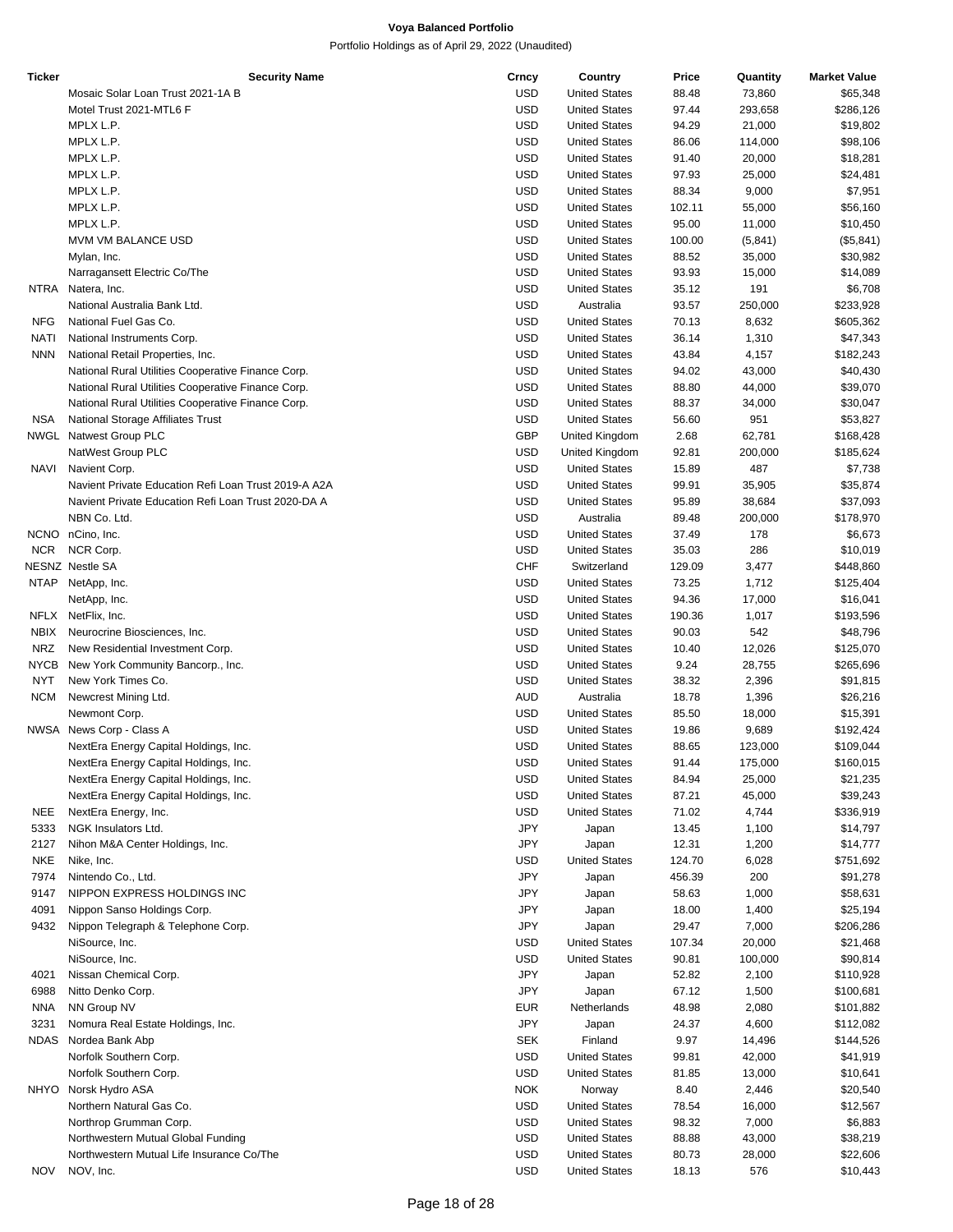| <b>Ticker</b> | <b>Security Name</b>                            | Crncy      | Country              | Price   | Quantity         | <b>Market Value</b> |
|---------------|-------------------------------------------------|------------|----------------------|---------|------------------|---------------------|
|               | <b>NOVNZ Novartis AG</b>                        | CHF        | Switzerland          | 88.37   | 1,553            | \$137,238           |
| C             | NOVOB Novo Nordisk A/S                          | DKK        | Denmark              | 114.23  | 2,521            | \$287,964           |
|               | NSTAR Electric Co.                              | <b>USD</b> | <b>United States</b> | 84.10   | 18,000           | \$15,138            |
| <b>NUS</b>    | Nu Skin Enterprises, Inc.                       | <b>USD</b> | <b>United States</b> | 42.64   | 1,046            | \$44,601            |
|               | Nucor Corp.                                     | <b>USD</b> | <b>United States</b> | 87.62   | 31,000           | \$27,164            |
|               | NUVA NuVasive, Inc.                             | <b>USD</b> | <b>United States</b> | 51.44   | 537              | \$27,623            |
| <b>NVT</b>    | nVent Electric PLC                              | <b>USD</b> | United Kingdom       | 33.78   | 2,059            | \$69,553            |
|               | NVDA Nvidia Corp.                               | <b>USD</b> | <b>United States</b> | 185.47  | 7,434            | \$1,378,784         |
|               | NVIDIA Corp.                                    | <b>USD</b> | <b>United States</b> | 88.12   | 62,000           | \$54,636            |
| <b>NVR</b>    | NVR, Inc.                                       | <b>USD</b> | <b>United States</b> | 4376.21 | 44               | \$192,553           |
|               | NXP BV / NXP Funding LLC                        | <b>USD</b> | Netherlands          | 103.19  | 31,000           | \$31,990            |
|               | NXP BV / NXP Funding LLC / NXP USA, Inc.        | <b>USD</b> | <b>MULTI</b>         | 97.67   | 100,000          | \$97,672            |
|               | NXP BV / NXP Funding LLC / NXP USA, Inc.        | <b>USD</b> | Netherlands          | 91.31   | 20,000           | \$18,262            |
|               | NXP BV / NXP Funding LLC / NXP USA, Inc.        | <b>USD</b> | <b>MULTI</b>         | 73.20   | 20,000           | \$14,639            |
|               | Oak Hill Credit Partners 2021-8A C              | <b>USD</b> | <b>United States</b> | 97.96   | 250,000          |                     |
|               |                                                 |            |                      |         |                  | \$244,905           |
| OXY           | Occidental Petroleum Corp.                      | <b>USD</b> | <b>United States</b> | 55.09   | 1,894            | \$104,340           |
|               | Octagon Investment Partners 32 Ltd. 2017-1A A2R | <b>USD</b> | <b>United States</b> | 99.45   | 250,000          | \$248,632           |
|               | Oglethorpe Power Corp.                          | <b>USD</b> | <b>United States</b> | 83.43   | 20,000           | \$16,686            |
|               | OHA Loan Funding 2013-1A A1R2 Ltd.              | <b>USD</b> | <b>United States</b> | 99.60   | 200,000          | \$199,208           |
|               | Old Republic International Corp.                | <b>USD</b> | <b>United States</b> | 81.71   | 31,000           | \$25,330            |
| ORI           | Old Republic International Corp.                | <b>USD</b> | <b>United States</b> | 22.01   | 14,465           | \$318,375           |
| OLN           | Olin Corp.                                      | <b>USD</b> | <b>United States</b> | 57.40   | 1,030            | \$59,122            |
| OLLI          | Ollie's Bargain Outlet Holdings, Inc.           | <b>USD</b> | <b>United States</b> | 48.05   | 195              | \$9,370             |
| 7733          | Olympus Corp.                                   | <b>JPY</b> | Japan                | 17.60   | 4,500            | \$79,205            |
| <b>OMVV</b>   | OMV AG                                          | EUR        | Austria              | 51.12   | 673              | \$34,402            |
| <b>OGS</b>    | ONE Gas, Inc.                                   | <b>USD</b> | <b>United States</b> | 84.37   | 421              | \$35,520            |
|               | ONE Gas, Inc.                                   | <b>USD</b> | <b>United States</b> | 95.66   | 59,000           | \$56,441            |
|               | <b>ONEOK Partners L.P.</b>                      | <b>USD</b> | <b>United States</b> | 101.86  | 19,000           | \$19,353            |
|               | <b>ONEOK Partners L.P.</b>                      | <b>USD</b> | <b>United States</b> | 100.80  | 24,000           | \$24,191            |
|               | ONEOK, Inc.                                     | <b>USD</b> | <b>United States</b> | 93.95   | 10,000           | \$9,395             |
|               | ONEOK, Inc.                                     | <b>USD</b> | <b>United States</b> | 89.14   | 14,000           | \$12,479            |
| 4528          | Ono Pharmaceutical Co., Ltd.                    | <b>JPY</b> | Japan                | 25.69   | 6,600            | \$169,558           |
| 3288          | Open House Group Co. Ltd.                       | JPY        | Japan                | 38.69   | 400              | \$15,478            |
| OPCH          | Option Care Health, Inc.                        | USD        | <b>United States</b> | 29.88   | 862              | \$25,757            |
|               | Oracle Corp.                                    | <b>USD</b> | <b>United States</b> | 72.09   | 9,000            | \$6,488             |
|               | Oracle Corp.                                    | <b>USD</b> | <b>United States</b> | 90.41   | 150,000          | \$135,618           |
|               | Oracle Corp.                                    | <b>USD</b> | <b>United States</b> | 84.22   | 6,000            | \$5,053             |
|               | Oracle Corp.                                    | <b>USD</b> | <b>United States</b> | 77.57   | 74,000           | \$57,400            |
|               |                                                 |            |                      |         |                  |                     |
|               | Oracle Corp.<br>Oracle Corp.                    | <b>USD</b> | <b>United States</b> | 76.12   | 78,000<br>70,000 | \$59,375            |
|               |                                                 | <b>USD</b> | <b>United States</b> | 87.27   |                  | \$61,088            |
|               | ORAP Orange SA                                  | <b>EUR</b> | France               | 11.91   | 5,099            | \$60,706            |
| 8591          | ORIX Corp.                                      | JPY        | Japan                | 18.24   | 1,900            | \$34,654            |
|               | ORIX Corp.                                      | USD        | Japan                | 99.26   | 150,000          | \$148,883           |
|               | ORKO Orkla ASA                                  | <b>NOK</b> | Norway               | 8.11    | 6,636            | \$53,849            |
| 9532          | Osaka Gas Co., Ltd.                             | <b>JPY</b> | Japan                | 18.02   | 9,600            | \$173,025           |
| 4578          | Otsuka Holdings Co. Ltd.                        | JPY        | Japan                | 33.60   | 5,300            | \$178,093           |
|               | OCBC Oversea-Chinese Banking Corp., Ltd.        | SGD        | Singapore            | 8.88    | 9,400            | \$83,459            |
|               | Ovintiv Exploration, Inc.                       | <b>USD</b> | <b>United States</b> | 104.02  | 72,000           | \$74,891            |
| OС            | Owens Corning, Inc.                             | <b>USD</b> | <b>United States</b> | 90.93   | 3,524            | \$320,437           |
|               | Owl Rock Capital Corp.                          | <b>USD</b> | <b>United States</b> | 85.32   | 27,000           | \$23,037            |
|               | OWL Rock Core Income Corp.                      | <b>USD</b> | <b>United States</b> | 94.44   | 28,000           | \$26,442            |
|               | P USD/JPY P107.5 02-27-25                       | <b>USD</b> | <b>United States</b> | 0.03    | 210,000          | \$5,904             |
|               | P USD/JPY P107.5 02/27/25                       | <b>USD</b> | <b>United States</b> | 0.03    | 210,000          | \$5,904             |
|               | Pacific Gas and Electric Co.                    | <b>USD</b> | <b>United States</b> | 77.64   | 28,000           | \$21,741            |
|               | Pacific Gas and Electric Co.                    | <b>USD</b> | <b>United States</b> | 76.62   | 13,000           | \$9,960             |
|               | Pacific Gas and Electric Co.                    | <b>USD</b> | <b>United States</b> | 81.03   | 17,000           | \$13,775            |
|               | Pacific Life Global Funding II                  | <b>USD</b> | <b>United States</b> | 92.52   | 18,000           | \$16,653            |
|               | Pacific Life Global Funding II                  | <b>USD</b> | <b>United States</b> | 90.71   | 22,000           | \$19,955            |
|               | PacifiCorp                                      | <b>USD</b> | <b>United States</b> | 92.98   | 7,000            | \$6,509             |
| <b>PKG</b>    | Packaging Corp. of America                      | <b>USD</b> | <b>United States</b> | 161.17  | 570              | \$91,867            |
| PACW          | PacWest Bancorp                                 | <b>USD</b> | <b>United States</b> | 32.89   | 258              | \$8,486             |
|               | Pagaya Al Debt Trust 2022-1 A                   | <b>USD</b> | <b>United States</b> | 97.89   | 99,679           | \$97,573            |
|               |                                                 |            |                      |         |                  |                     |
|               | Palmer Square CLO 2021-1A B Ltd.                | <b>USD</b> | <b>United States</b> | 96.95   | 250,000          | \$242,375           |
|               | PANW Palo Alto Networks, Inc.                   | <b>USD</b> | <b>United States</b> | 561.28  | 685              | \$384,477           |
| 6752          | Panasonic Holdings Corp.                        | <b>JPY</b> | Japan                | 8.91    | 2,500            | \$22,283            |
| C             | PNDOR Pandora A/S                               | DKK        | Denmark              | 87.81   | 1,985            | \$174,296           |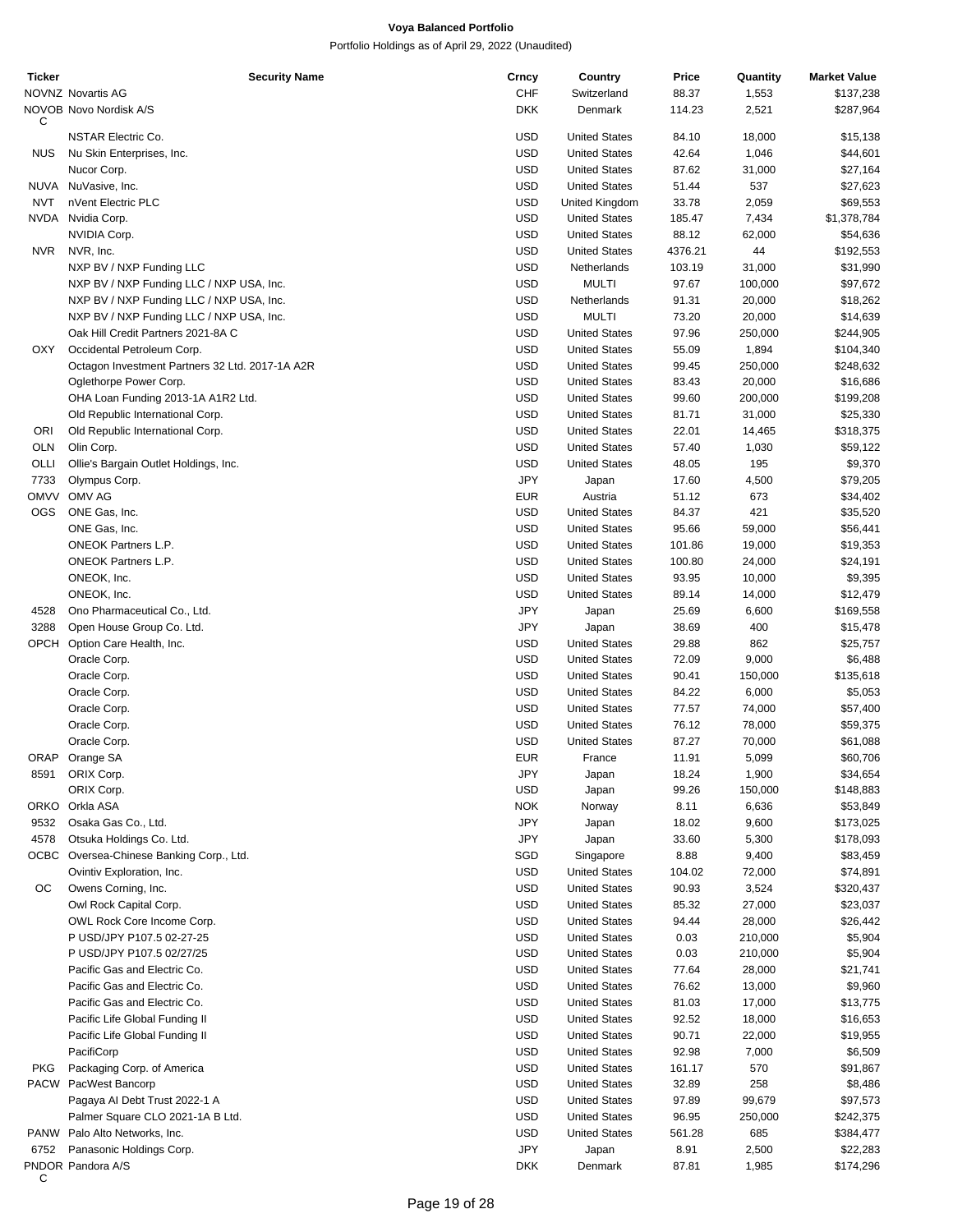| <b>Ticker</b> | <b>Security Name</b>                                  | Crncy      | Country              | Price  | Quantity   | <b>Market Value</b> |
|---------------|-------------------------------------------------------|------------|----------------------|--------|------------|---------------------|
| <b>PARA</b>   | <b>Paramount Global</b>                               | <b>USD</b> | <b>United States</b> | 29.12  | 1,337      | \$38,933            |
| PH            | Parker Hannifin Corp.                                 | <b>USD</b> | <b>United States</b> | 270.82 | 1,289      | \$349,087           |
|               | PartnerRe Finance B LLC                               | <b>USD</b> | <b>United States</b> | 93.74  | 70,000     | \$65,615            |
| <b>PDCO</b>   | Patterson Cos., Inc.                                  | <b>USD</b> | <b>United States</b> | 30.77  | 722        | \$22,216            |
|               | PAYB OIS 2 22042032                                   | <b>USD</b> | <b>United States</b> | 0.00   | (603,000)  | \$0                 |
|               | PAYB OIS 2.01 18042032                                | <b>USD</b> | <b>United States</b> | 0.00   | (603,000)  | \$0                 |
|               | PAYB OIS 2.0405 18042032                              | <b>USD</b> | <b>United States</b> |        |            |                     |
|               |                                                       |            |                      | (5.64) | (101, 500) | \$5,725             |
|               | PAYB OIS 2.1093 06052032                              | <b>USD</b> | <b>United States</b> | 0.00   | (219,000)  | \$0                 |
|               | PAYB OIS 2.14578 06052032                             | <b>USD</b> | <b>United States</b> | (4.82) | (186, 696) | \$9,005             |
|               | PAYB OIS 2.1498 06052032                              | <b>USD</b> | <b>United States</b> | (4.79) | (186, 304) | \$8,921             |
|               | PAYB OIS 2.161 06052032                               | <b>USD</b> | <b>United States</b> | 0.00   | (124, 300) | \$0                 |
|               | PAYB OIS 2.17148 18042032                             | <b>USD</b> | <b>United States</b> | (4.49) | (105,000)  | \$4,715             |
|               | PAYB OIS 2.2 06052032                                 | <b>USD</b> | <b>United States</b> | (4.35) | (72, 750)  | \$3,163             |
|               | PAYB OIS 2.206 18042032                               | <b>USD</b> | <b>United States</b> | (4.19) | (186, 100) | \$7,792             |
|               | PAYB OIS 2.2118 06052032                              | <b>USD</b> | <b>United States</b> | 0.00   | (124, 300) | \$0                 |
|               | PAYB OIS 2.213 06052032                               | <b>USD</b> | <b>United States</b> | (4.23) | (160, 400) | \$6,792             |
|               | PAYB OIS 2.275 06052032                               | <b>USD</b> | <b>United States</b> | (3.69) | (244, 800) | \$9,034             |
|               | PAYB OIS 2.296 02052032                               | <b>USD</b> | <b>United States</b> | 0.00   | (302,000)  | \$0                 |
|               | PAYB OIS 2.30614 06052032                             | <b>USD</b> | <b>United States</b> | (3.42) | (234,000)  | \$7,997             |
|               | PAYB OIS 2.3372 06052032                              | <b>USD</b> | <b>United States</b> | (3.15) | (322, 800) | \$10,153            |
|               | PAYB OIS 2.3885 06052032                              | <b>USD</b> | <b>United States</b> | (2.70) | (186, 500) | \$5,027             |
|               |                                                       | <b>USD</b> | <b>United States</b> |        |            |                     |
|               | PAYB OIS 2.42383 06052032                             |            |                      | (2.39) | (71, 700)  | \$1,711             |
|               | PAYB OIS 2.5031 06052032                              | <b>USD</b> | <b>United States</b> | 0.00   | (75, 300)  | \$0                 |
|               | PAYB OIS 2.5051 06052032                              | <b>USD</b> | <b>United States</b> | (1.67) | (143,500)  | \$2,401             |
|               | PAYB OIS 2.5307 06052032                              | <b>USD</b> | <b>United States</b> | 0.00   | (75, 300)  | \$0                 |
|               | PAYB OIS 2.5528 06052032                              | <b>USD</b> | <b>United States</b> | (1.25) | (200, 800) | \$2,520             |
|               | PAYB OIS 2.5898 13042025                              | <b>USD</b> | <b>United States</b> | (0.96) | (107,600)  | \$1,038             |
|               | PAYB OIS 2.596 06052032                               | <b>USD</b> | <b>United States</b> | 0.00   | (71,700)   | \$0                 |
|               | PAYB OIS 2.613 06052032                               | <b>USD</b> | <b>United States</b> | (0.73) | (121,900)  | \$886               |
|               | PAYB OIS 2.6382 06052032                              | <b>USD</b> | <b>United States</b> | (0.51) | (143,500)  | \$726               |
|               | PAYB OIS 2.7385 06052032                              | <b>USD</b> | <b>United States</b> | 0.37   | (125,500)  | (\$468)             |
| PCTY          | Paylocity Holding Corp.                               | <b>USD</b> | <b>United States</b> | 189.63 | 1,205      | \$228,504           |
| PYPL          | PayPal Holdings, Inc.                                 | <b>USD</b> | <b>United States</b> | 87.93  | 3,033      | \$266,692           |
|               | PDCE PDC Energy, Inc.                                 | <b>USD</b> | <b>United States</b> | 69.74  | 210        | \$14,645            |
|               | PECO Energy Co.                                       | <b>USD</b> | <b>United States</b> | 95.46  | 10,000     | \$9,546             |
|               | PECO Energy Co.                                       | <b>USD</b> | <b>United States</b> | 90.25  | 5,000      | \$4,512             |
|               |                                                       |            |                      |        |            |                     |
| <b>PAG</b>    | Penske Auto Group, Inc.                               | <b>USD</b> | <b>United States</b> | 104.82 | 74         | \$7,757             |
|               | Penske Truck Leasing Co. Lp / PTL Finance Corp.       | <b>USD</b> | <b>United States</b> | 90.91  | 24,000     | \$21,819            |
|               | Penske Truck Leasing Co. Lp / PTL Finance Corp.       | <b>USD</b> | <b>United States</b> | 90.76  | 40,000     | \$36,304            |
| <b>PNR</b>    | Pentair PLC                                           | <b>USD</b> | <b>United States</b> | 50.75  | 4,213      | \$213,810           |
| <b>PEN</b>    | Penumbra, Inc.                                        | <b>USD</b> | <b>United States</b> | 172.56 | 48         | \$8,283             |
| PEP           | PepsiCo, Inc.                                         | <b>USD</b> | <b>United States</b> | 171.71 | 7,902      | \$1,356,852         |
|               | PFGC Performance Food Group Co.                       | <b>USD</b> | <b>United States</b> | 49.25  | 1,382      | \$68,064            |
|               | PerkinElmer, Inc.                                     | <b>USD</b> | <b>United States</b> | 91.85  | 30,000     | \$27,556            |
|               | PerkinElmer, Inc.                                     | <b>USD</b> | <b>United States</b> | 86.73  | 6,000      | \$5,204             |
| <b>RIP</b>    | Pernod Ricard SA                                      | <b>EUR</b> | France               | 206.38 | 641        | \$132,293           |
| PSNL          | Persimmon PLC                                         | <b>GBP</b> | United Kingdom       | 26.04  | 4,154      | \$108,188           |
|               | Perusahaan Listrik Negara PT                          | <b>USD</b> | Indonesia            | 98.03  | 200,000    | \$196,050           |
|               | Petroleos del Peru SA                                 | <b>USD</b> | Peru                 | 81.31  | 200,000    | \$162,610           |
|               | Petroleos Mexicanos                                   | <b>USD</b> | Mexico               | 86.36  | 235,000    | \$202,954           |
| PFE           | Pfizer, Inc.                                          | <b>USD</b> | <b>United States</b> | 49.07  | 15,024     | \$737,228           |
| PM            |                                                       | <b>USD</b> | <b>United States</b> |        |            |                     |
|               | Philip Morris International, Inc.                     |            |                      | 100.00 | 9,148      | \$914,800           |
|               | Phillips 66                                           | <b>USD</b> | <b>United States</b> | 96.08  | 10,000     | \$9,608             |
| DOC           | <b>Physicians Realty Trust</b>                        | <b>USD</b> | <b>United States</b> | 17.14  | 1,656      | \$28,384            |
|               | Piedmont Natural Gas Co., Inc.                        | <b>USD</b> | <b>United States</b> | 79.72  | 15,000     | \$11,959            |
|               | Piedmont Operating Partnership L.P.                   | <b>USD</b> | <b>United States</b> | 81.19  | 21,000     | \$17,050            |
|               | Piedmont Operating Partnership L.P.                   | <b>USD</b> | <b>United States</b> | 101.34 | 30,000     | \$30,403            |
| <b>PINS</b>   | Pinterest, Inc.                                       | <b>USD</b> | <b>United States</b> | 20.52  | 2,555      | \$52,429            |
|               | Plains All American Pipeline L.P. / PAA Finance Corp. | <b>USD</b> | <b>United States</b> | 91.29  | 41,000     | \$37,427            |
|               | Plains All American Pipeline L.P. / PAA Finance Corp. | <b>USD</b> | <b>United States</b> | 87.82  | 4,000      | \$3,513             |
|               | Plains All American Pipeline L.P. / PAA Finance Corp. | <b>USD</b> | <b>United States</b> | 101.12 | 50,000     | \$50,559            |
|               | Plains All American Pipeline L.P. / PAA Finance Corp. | <b>USD</b> | <b>United States</b> | 99.87  | 25,000     | \$24,969            |
|               | Plains All American Pipeline L.P. / PAA Finance Corp. | <b>USD</b> | <b>United States</b> | 86.10  | 73,000     | \$62,850            |
| 4927          | Pola Orbis Holdings, Inc.                             | <b>JPY</b> | Japan                | 11.53  | 6,700      | \$77,245            |
| <b>BPOP</b>   | Popular, Inc.                                         | USD        | <b>United States</b> | 77.99  | 268        | \$20,901            |
|               | PAH3D Porsche AG                                      | <b>EUR</b> |                      |        |            |                     |
|               |                                                       |            | Germany              | 82.48  | 1,157      | \$95,430            |
|               | POST Post Holdings, Inc.                              | <b>USD</b> | <b>United States</b> | 74.39  | 520        | \$38,683            |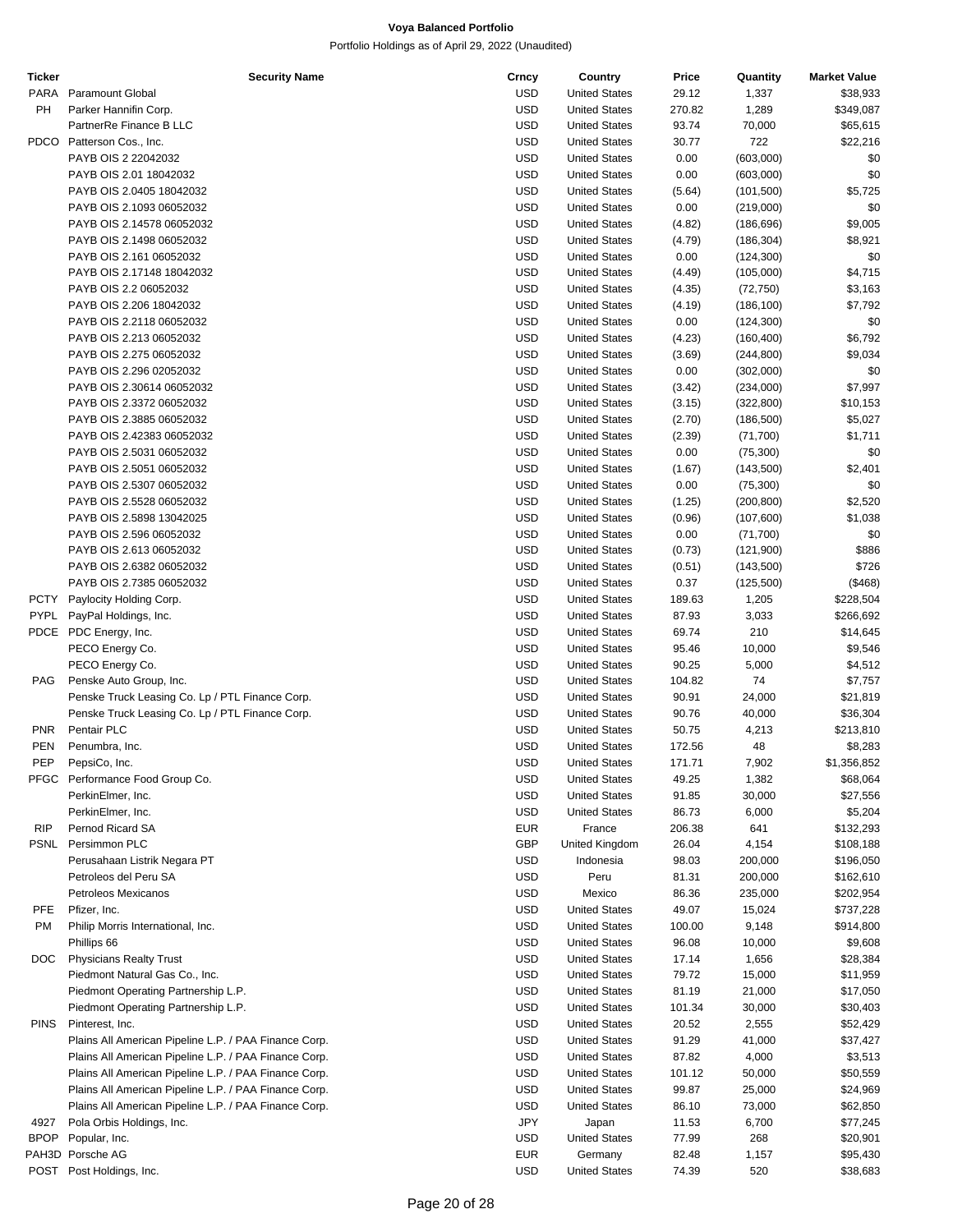| Ticker      | <b>Security Name</b>                     | Crncy      | Country              | Price  | Quantity | <b>Market Value</b> |
|-------------|------------------------------------------|------------|----------------------|--------|----------|---------------------|
| PSTM        | Poste Italiane SpA                       | <b>EUR</b> | Italy                | 9.80   | 9,989    | \$97,884            |
|             | POUND STERLING                           | GBP        | United Kingdom       | 0.80   | 2,475    | \$3,112             |
|             |                                          |            |                      |        |          |                     |
| 6           | Power Assets Holdings Ltd.               | <b>HKD</b> | Hong Kong            | 6.74   | 19,000   | \$127,966           |
| POWI        | Power Integrations, Inc.                 | <b>USD</b> | <b>United States</b> | 80.00  | 361      | \$28,880            |
|             | PPG Industries, Inc.                     | <b>USD</b> | <b>United States</b> | 91.16  | 32,000   | \$29,170            |
| <b>PPL</b>  | PPL Corp.                                | <b>USD</b> | <b>United States</b> | 28.31  | 3,060    | \$86,629            |
|             | PPL Electric Utilities Corp.             | <b>USD</b> | <b>United States</b> | 93.21  | 75,000   | \$69,905            |
|             |                                          |            |                      |        |          |                     |
|             | Prime Mortgage Trust 2007-1 A4           | <b>USD</b> | <b>United States</b> | 89.39  | 9,563    | \$8,549             |
| PRI         | Primerica, Inc.                          | <b>USD</b> | <b>United States</b> | 129.56 | 312      | \$40,423            |
| PG          | Procter & Gamble Co.                     | <b>USD</b> | <b>United States</b> | 160.55 | 2,620    | \$420,641           |
| PGNY        | Progyny, Inc.                            | <b>USD</b> | <b>United States</b> | 38.45  | 819      | \$31,491            |
|             |                                          |            |                      |        |          |                     |
| PLD         | ProLogis, Inc.                           | <b>USD</b> | <b>United States</b> | 160.29 | 2,645    | \$423,967           |
| PB          | Prosperity Bancshares, Inc.              | <b>USD</b> | <b>United States</b> | 65.38  | 878      | \$57,404            |
| <b>PSB</b>  | PS Business Parks, Inc.                  | <b>USD</b> | <b>United States</b> | 187.20 | 120      | \$22,464            |
|             | Public Service Electric and Gas Co.      | <b>USD</b> | <b>United States</b> | 89.16  | 5,000    | \$4,458             |
|             |                                          | <b>USD</b> | <b>United States</b> |        |          |                     |
|             | Public Service Enterprise Group, Inc.    |            |                      | 81.17  | 17,000   | \$13,800            |
|             | Public Service Enterprise Group, Inc.    | <b>USD</b> | <b>United States</b> | 84.41  | 80,000   | \$67,531            |
|             | <b>Public Storage</b>                    | <b>USD</b> | <b>United States</b> | 88.93  | 15,000   | \$13,339            |
| <b>PUBP</b> | <b>Publicis Groupe</b>                   | <b>EUR</b> | France               | 60.04  | 1,362    | \$81,770            |
| PUMD        | Puma SE                                  | <b>EUR</b> | Germany              | 73.58  | 173      | \$12,729            |
|             |                                          |            |                      |        |          |                     |
|             | PSTG Pure Storage, Inc.                  | <b>USD</b> | <b>United States</b> | 29.30  | 5,154    | \$151,012           |
| <b>PVH</b>  | PVH Corp.                                | <b>USD</b> | <b>United States</b> | 72.78  | 926      | \$67,394            |
| QBE         | QBE Insurance Group Ltd.                 | <b>AUD</b> | Australia            | 8.63   | 3,145    | \$27,133            |
|             | QRVO Qorvo, Inc.                         | <b>USD</b> | <b>United States</b> | 113.78 | 2,006    | \$228,243           |
|             |                                          |            |                      |        |          |                     |
|             | QCOM Qualcomm, Inc.                      | <b>USD</b> | <b>United States</b> | 139.69 | 1,463    | \$204,366           |
| <b>QLYS</b> | Qualys, Inc.                             | <b>USD</b> | <b>United States</b> | 136.28 | 1,181    | \$160,947           |
| <b>DGX</b>  | Quest Diagnostics, Inc.                  | <b>USD</b> | <b>United States</b> | 133.84 | 65       | \$8,700             |
|             |                                          | <b>USD</b> |                      | 100.62 | 261      |                     |
| QDEL        | Quidel Corp.                             |            | <b>United States</b> |        |          | \$26,262            |
| <b>RBIV</b> | Raiffeisen International Bank Holding AG | <b>EUR</b> | Austria              | 11.38  | 1,743    | \$19,841            |
|             | RANDA Randstad NV                        | <b>EUR</b> | Netherlands          | 52.88  | 851      | \$45,000            |
| <b>RRC</b>  | Range Resources Corp.                    | <b>USD</b> | <b>United States</b> | 29.94  | 2,132    | \$63,832            |
|             |                                          | <b>USD</b> | <b>United States</b> | 99.34  |          |                     |
|             | Raytheon Technologies Corp.              |            |                      |        | 51,000   | \$50,663            |
|             | Raytheon Technologies Corp.              | <b>USD</b> | <b>United States</b> | 100.17 | 34,000   | \$34,058            |
|             | Raytheon Technologies Corp.              | <b>USD</b> | <b>United States</b> | 100.74 | 2,000    | \$2,015             |
|             | Raytheon Technologies Corp.              | <b>USD</b> | <b>United States</b> | 100.22 | 56,000   | \$56,125            |
|             | Realty Income Corp.                      | <b>USD</b> | <b>United States</b> | 89.42  | 45,000   | \$40,237            |
|             |                                          |            |                      |        |          |                     |
|             | Realty Income Corp.                      | <b>USD</b> | <b>United States</b> | 103.45 | 27,000   | \$27,931            |
|             | Realty Income Corp.                      | <b>USD</b> | <b>United States</b> | 99.34  | 8,000    | \$7,947             |
| 6098        | Recruit Holdings Co. Ltd.                | <b>JPY</b> | Japan                | 36.28  | 2,000    | \$72,563            |
|             | RECV OIS 2 22042032                      | <b>USD</b> | <b>United States</b> | (6.02) | 603,000  | (\$36,296)          |
|             |                                          |            |                      |        |          |                     |
|             | RECV OIS 2.01 18042032                   | <b>USD</b> | <b>United States</b> | (5.91) | 603,000  | (\$35,627)          |
|             | RECV OIS 2.0405 18042032                 | <b>USD</b> | <b>United States</b> | 0.00   | 101,500  | \$0                 |
|             | RECV OIS 2.1093 06052032                 | USD        | <b>United States</b> | (5.14) | 219,000  | (\$11,264)          |
|             | RECV OIS 2.14578 06052032                | <b>USD</b> | <b>United States</b> | 0.00   | 186,696  | \$0                 |
|             |                                          |            |                      |        |          |                     |
|             | RECV OIS 2.1498 06052032                 | USD        | <b>United States</b> | 0.00   | 186,304  | \$0                 |
|             | RECV OIS 2.161 06052032                  | <b>USD</b> | <b>United States</b> | (4.69) | 124,300  | (\$5,830)           |
|             | RECV OIS 2.17148 18042032                | <b>USD</b> | <b>United States</b> | 0.00   | 105,000  | \$0                 |
|             | RECV OIS 2.2 06052032                    | <b>USD</b> | <b>United States</b> | 0.00   | 72,750   | \$0                 |
|             | RECV OIS 2.206 18042032                  | <b>USD</b> |                      |        |          |                     |
|             |                                          |            | <b>United States</b> | 0.00   | 186,100  | \$0                 |
|             | RECV OIS 2.2118 06052032                 | <b>USD</b> | <b>United States</b> | (4.24) | 124,300  | (\$5,276)           |
|             | RECV OIS 2.213 06052032                  | <b>USD</b> | <b>United States</b> | 0.00   | 160,400  | \$0                 |
|             | RECV OIS 2.275 06052032                  | <b>USD</b> | <b>United States</b> | 0.00   | 244,800  | \$0                 |
|             |                                          |            |                      |        |          |                     |
|             | RECV OIS 2.296 02052032                  | USD        | <b>United States</b> | (3.49) | 302,000  | (\$10,528)          |
|             | RECV OIS 2.30614 06052032                | <b>USD</b> | <b>United States</b> | 0.00   | 234,000  | \$0                 |
|             | RECV OIS 2.3372 06052032                 | <b>USD</b> | <b>United States</b> | 0.00   | 322,800  | \$0                 |
|             | RECV OIS 2.3885 06052032                 | <b>USD</b> | <b>United States</b> | 0.00   | 186,500  | \$0                 |
|             |                                          |            |                      |        |          |                     |
|             | RECV OIS 2.42383 06052032                | USD        | <b>United States</b> | 0.00   | 71,700   | \$0                 |
|             | RECV OIS 2.5031 06052032                 | <b>USD</b> | <b>United States</b> | (1.69) | 75,300   | (\$1,273)           |
|             | RECV OIS 2.5051 06052032                 | <b>USD</b> | <b>United States</b> | 0.00   | 143,500  | \$0                 |
|             | RECV OIS 2.5307 06052032                 | USD        | <b>United States</b> | (1.45) | 75,300   | (\$1,091)           |
|             |                                          |            |                      |        |          |                     |
|             | RECV OIS 2.5528 06052032                 | USD        | <b>United States</b> | 0.00   | 200,800  | \$0                 |
|             | RECV OIS 2.5898 13042025                 | USD        | <b>United States</b> | 0.00   | 107,600  | \$0                 |
|             | RECV OIS 2.596 06052032                  | <b>USD</b> | <b>United States</b> | (0.88) | 71,700   | (\$628)             |
|             | RECV OIS 2.613 06052032                  | <b>USD</b> | <b>United States</b> | 0.00   | 121,900  | \$0                 |
|             | RECV OIS 2.6382 06052032                 | USD        | <b>United States</b> | 0.00   |          | \$0                 |
|             |                                          |            |                      |        | 143,500  |                     |
|             | RECV OIS 2.7385 06052032                 | <b>USD</b> | <b>United States</b> | 0.00   | 125,500  | \$0                 |
| <b>RRX</b>  | Regal Rexnord Corp.                      | <b>USD</b> | <b>United States</b> | 127.24 | 533      | \$67,819            |
|             |                                          |            |                      |        |          |                     |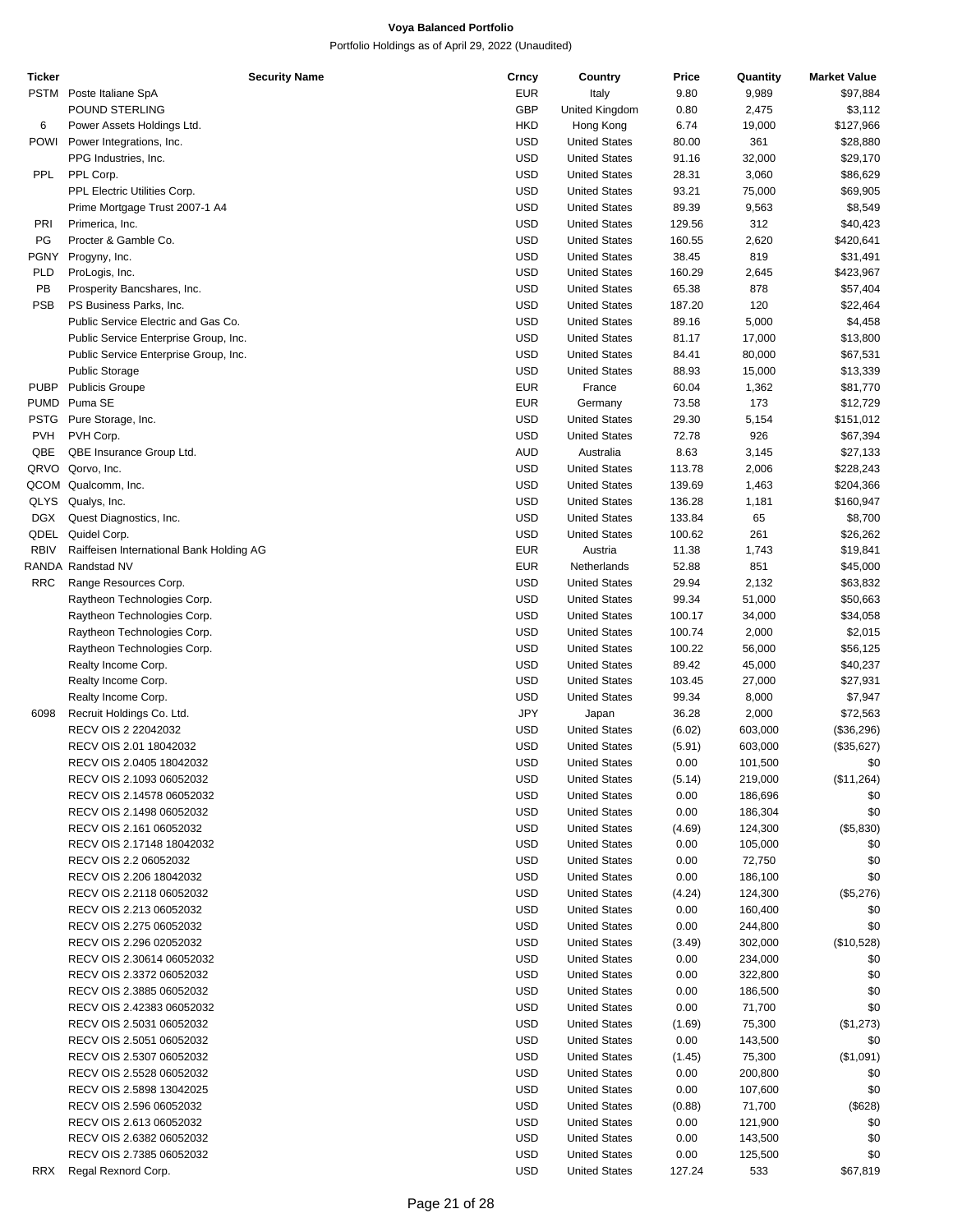| <b>Ticker</b> | <b>Security Name</b>                                   | Crncy      | Country              | Price  | Quantity | <b>Market Value</b> |
|---------------|--------------------------------------------------------|------------|----------------------|--------|----------|---------------------|
|               | Regency Centers L.P.                                   | <b>USD</b> | <b>United States</b> | 91.20  | 23,000   | \$20,976            |
|               | Regency Centers L.P.                                   | <b>USD</b> | <b>United States</b> | 93.67  | 10,000   | \$9,367             |
|               | Regeneron Pharmaceuticals, Inc.                        | <b>USD</b> | <b>United States</b> | 81.44  | 162,000  | \$131,931           |
| REGN          | Regeneron Pharmaceuticals, Inc.                        | USD        | <b>United States</b> | 659.11 | 695      | \$458,081           |
|               |                                                        |            |                      |        |          |                     |
| RF            | Regions Financial Corp.                                | <b>USD</b> | <b>United States</b> | 20.72  | 16,150   | \$334,628           |
| RGA           | Reinsurance Group of America, Inc.                     | <b>USD</b> | <b>United States</b> | 107.32 | 642      | \$68,899            |
| RS            | Reliance Steel & Aluminum Co.                          | USD        | <b>United States</b> | 198.25 | 238      | \$47,184            |
|               | Renaissance Home Equity Loan Trust 2005-3 AF4          | USD        | <b>United States</b> | 100.88 | 85,374   | \$86,129            |
| RNOP          | Renault S.A.                                           | <b>EUR</b> | France               | 24.43  | 1,724    | \$42,124            |
| RGEN          | Repligen Corp.                                         | USD        | <b>United States</b> | 157.24 | 49       | \$7,705             |
| REPE          | Repsol SA                                              | <b>EUR</b> | Spain                | 14.92  | 8,552    | \$127,578           |
|               | Republic of South Africa Government International Bond | USD        | South Africa         | 92.27  | 200,000  | \$184,540           |
|               |                                                        |            |                      |        |          |                     |
|               | Republic Services, Inc.                                | USD        | <b>United States</b> | 80.30  | 20,000   | \$16,060            |
| REXR          | Rexford Industrial Realty, Inc.                        | <b>USD</b> | <b>United States</b> | 78.04  | 119      | \$9,287             |
|               | Reynolds American, Inc.                                | <b>USD</b> | <b>United States</b> | 96.38  | 6,000    | \$5,783             |
|               | Reynolds American, Inc.                                | <b>USD</b> | <b>United States</b> | 98.82  | 30,000   | \$29,647            |
|               | Reynolds American, Inc.                                | <b>USD</b> | <b>United States</b> | 93.49  | 22,000   | \$20,567            |
| RH            | RH                                                     | USD        | <b>United States</b> | 336.12 | 45       | \$15,125            |
|               | Rio Tinto Finance USA Ltd.                             | USD        | Australia            | 76.24  | 7,000    | \$5,337             |
| <b>RIO</b>    | Rio Tinto Ltd.                                         | AUD        | Australia            | 79.10  | 2,582    | \$204,246           |
|               |                                                        |            |                      |        |          |                     |
|               | ROGZ Roche Holding AG                                  | <b>CHF</b> | Switzerland          | 370.81 | 1,455    | \$539,534           |
|               | Rockland Park CLO Ltd. 2021-1A C                       | USD        | <b>United States</b> | 98.03  | 250,000  | \$245,066           |
| ROK           | Rockwell Automation, Inc.                              | <b>USD</b> | <b>United States</b> | 252.67 | 1,202    | \$303,709           |
| 6963          | Rohm Co., Ltd.                                         | <b>JPY</b> | Japan                | 69.86  | 2,600    | \$181,638           |
|               | Romanian Government International Bond                 | USD        | Romania              | 86.60  | 150,000  | \$129,895           |
|               | Roper Technologies, Inc.                               | <b>USD</b> | <b>United States</b> | 87.79  | 17,000   | \$14,925            |
| <b>ROP</b>    | Roper Technologies, Inc.                               | <b>USD</b> | <b>United States</b> | 469.92 | 1,469    | \$690,312           |
|               | Royal Bank of Canada                                   | USD        | Canada               | 98.28  | 25,000   | \$24,570            |
|               |                                                        |            |                      |        |          |                     |
|               | Royal Bank of Canada                                   | <b>USD</b> | Canada               | 96.19  | 55,000   | \$52,903            |
| RGLD          | Royal Gold, Inc.                                       | <b>USD</b> | <b>United States</b> | 130.48 | 791      | \$103,210           |
|               | Royalty Pharma PLC                                     | <b>USD</b> | United Kingdom       | 87.68  | 14,000   | \$12,275            |
|               | Royalty Pharma PLC                                     | <b>USD</b> | United Kingdom       | 90.93  | 11,000   | \$10,002            |
|               | Royalty Pharma PLC                                     | <b>USD</b> | United Kingdom       | 73.72  | 134,000  | \$98,781            |
|               | RPM International, Inc.                                | <b>USD</b> | <b>United States</b> | 87.16  | 91,000   | \$79,317            |
| <b>RPM</b>    | RPM International, Inc.                                | USD        | <b>United States</b> | 82.90  | 603      | \$49,989            |
| R             | Ryder System, Inc.                                     | USD        | <b>United States</b> | 69.90  | 2,868    | \$200,473           |
|               |                                                        |            |                      |        |          |                     |
| <b>SPGI</b>   | S&P Global, Inc.                                       | <b>USD</b> | <b>United States</b> | 376.50 | 2,202    | \$829,053           |
|               | S&P Global, Inc.                                       | <b>USD</b> | <b>United States</b> | 91.96  | 54,000   | \$49,659            |
|               | S&P Global, Inc.                                       | <b>USD</b> | <b>United States</b> | 87.41  | 43,000   | \$37,585            |
|               | S&P Global, Inc.                                       | USD        | <b>United States</b> | 87.57  | 15,000   | \$13,136            |
|               | Sabine Pass Liquefaction LLC                           | USD        | <b>United States</b> | 102.40 | 16,000   | \$16,384            |
|               | Sabine Pass Liquefaction LLC                           | USD        | <b>United States</b> | 98.24  | 15,000   | \$14,736            |
|               | Sabra Health Care L.P.                                 | USD        | <b>United States</b> | 84.00  | 24,000   | \$20,159            |
|               | SGEL Sage Group PLC/The                                | <b>GBP</b> | United Kingdom       | 9.18   | 19,822   | \$181,899           |
|               |                                                        |            |                      |        |          |                     |
| SAGE          | Sage Therapeutics, Inc.                                | <b>USD</b> | <b>United States</b> | 31.52  | 2,798    | \$88,193            |
| SAIA          | Saia, Inc.                                             | <b>USD</b> | <b>United States</b> | 205.96 | 228      | \$46,959            |
| CRM           | Salesforce, Inc.                                       | <b>USD</b> | <b>United States</b> | 175.94 | 2,909    | \$511,809           |
|               | Salesforce, Inc.                                       | <b>USD</b> | <b>United States</b> | 79.65  | 81,000   | \$64,514            |
|               | Salesforce, Inc.                                       | <b>USD</b> | <b>United States</b> | 78.45  | 12,000   | \$9,414             |
| SAFM          | Sanderson Farms, Inc.                                  | USD        | <b>United States</b> | 189.37 | 55       | \$10,415            |
|               | SANDS Sandvik AB                                       | <b>SEK</b> | Sweden               | 18.93  | 2,779    | \$52,602            |
| SANP          | Sanofi                                                 | <b>EUR</b> | France               | 105.70 | 2,258    | \$238,660           |
|               |                                                        |            |                      |        |          |                     |
|               | Santander Drive Auto Receivables Trust 2019-3 C        | USD        | <b>United States</b> | 100.14 | 16,926   | \$16,949            |
|               | Santander Holdings USA, Inc.                           | USD        | <b>United States</b> | 90.72  | 23,000   | \$20,865            |
| 4536          | Santen Pharmaceutical Co., Ltd.                        | <b>JPY</b> | Japan                | 8.13   | 9,400    | \$76,466            |
|               | Santos Finance Ltd.                                    | USD        | Australia            | 87.83  | 126,000  | \$110,665           |
| STO           | Santos Ltd.                                            | AUD        | Australia            | 5.59   | 14,712   | \$82,212            |
| SAPD          | SAP SE                                                 | <b>EUR</b> | Germany              | 101.35 | 1,172    | \$118,778           |
| <b>DIMP</b>   | Sartorius Stedim Biotech                               | <b>EUR</b> | France               | 327.23 | 59       | \$19,307            |
| SBAC          | SBA Communications Corp.                               | USD        | <b>United States</b> | 347.11 | 710      | \$246,448           |
|               |                                                        |            |                      |        |          |                     |
| SCG           | <b>Scentre Group</b>                                   | AUD        | Australia            | 2.08   | 7,214    | \$15,030            |
|               | Schlumberger Holdings Corp.                            | <b>USD</b> | <b>United States</b> | 100.66 | 19,000   | \$19,126            |
| <b>SLB</b>    | Schlumberger NV                                        | <b>USD</b> | <b>United States</b> | 39.01  | 2,926    | \$114,143           |
| <b>SUP</b>    | Schneider Electric SE                                  | <b>EUR</b> | France               | 143.47 | 1,754    | \$251,645           |
| SDRL          | Schroders PLC                                          | GBP        | United Kingdom       | 35.30  | 2,540    | \$89,663            |
| LNW           | Scientific Games Corp.                                 | <b>USD</b> | <b>United States</b> | 56.06  | 1,955    | \$109,597           |
| G24D          | Scout24 SE                                             | <b>EUR</b> | Germany              | 63.25  | 1,563    | \$98,857            |
|               |                                                        |            |                      |        |          |                     |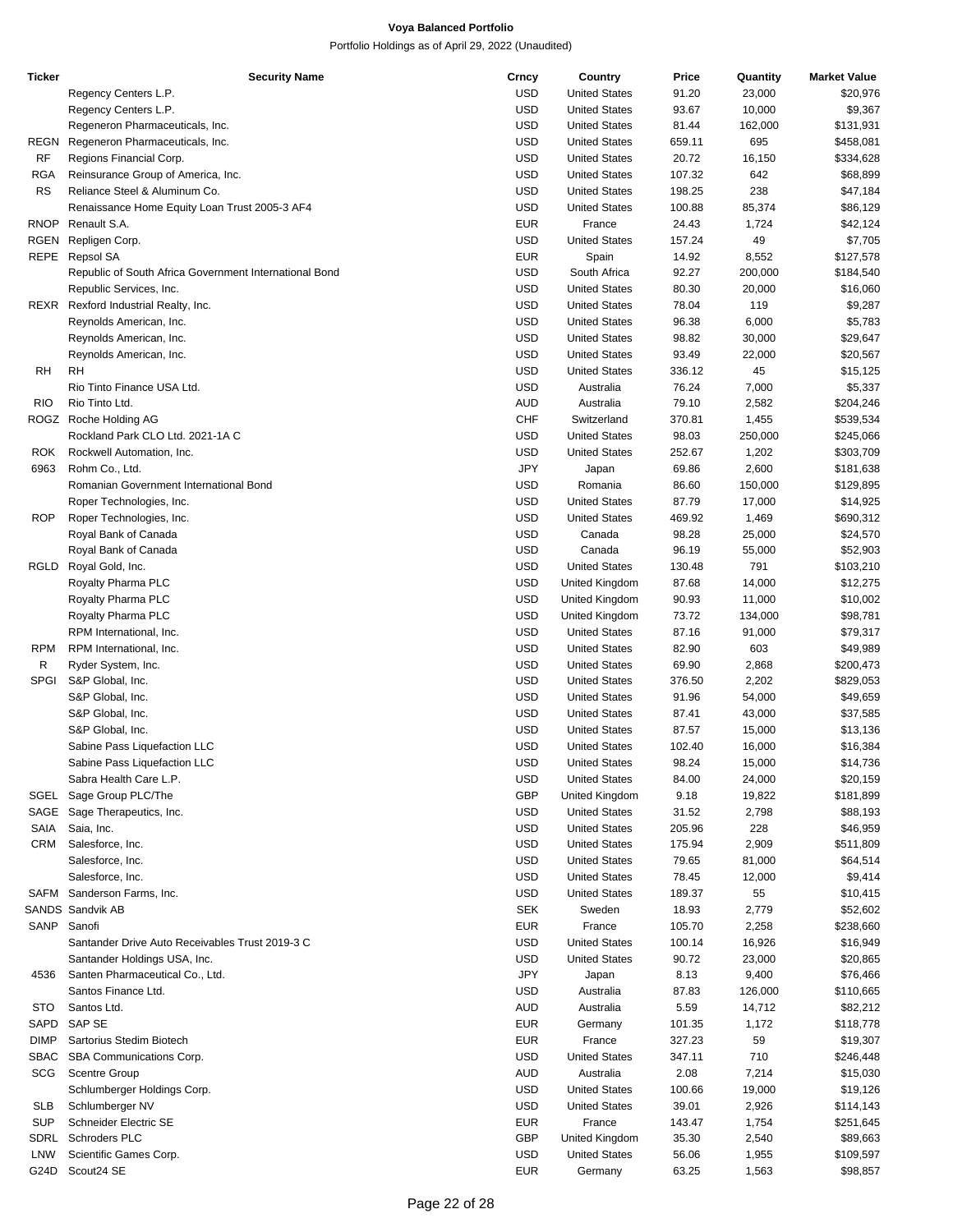| Ticker      | <b>Security Name</b>                             | Crncy      | Country              | Price  | Quantity | <b>Market Value</b> |
|-------------|--------------------------------------------------|------------|----------------------|--------|----------|---------------------|
| 9719        | SCSK Corp.                                       | <b>JPY</b> | Japan                | 15.90  | 2,400    | \$38,156            |
| <b>SE</b>   | Sea Ltd.                                         | <b>USD</b> | Singapore            | 82.76  | 579      | \$47,918            |
| <b>SGEN</b> | Seagen, Inc.                                     | <b>USD</b> | <b>United States</b> | 131.01 | 571      | \$74,807            |
|             | Sealed Air Corp.                                 | <b>USD</b> | <b>United States</b> | 88.43  | 30,000   | \$26,530            |
| <b>SKP</b>  | <b>SEB SA</b>                                    | <b>EUR</b> | France               | 120.09 | 417      | \$50,077            |
| 9735        | Secom Co., Ltd.                                  | <b>JPY</b> | Japan                | 70.35  | 3,000    | \$211,063           |
|             | <b>SECUB Securitas AB</b>                        | <b>SEK</b> | Sweden               | 11.81  | 2,571    | \$30,355            |
| S           |                                                  |            |                      |        |          |                     |
|             | <b>SGROL Segro PLC</b>                           | <b>GBP</b> | United Kingdom       | 16.74  | 12,420   | \$207,937           |
| 1928        | Sekisui House Ltd.                               | <b>JPY</b> | Japan                | 17.37  | 6,400    | \$111,155           |
| SRE         | Sempra Energy                                    | <b>USD</b> | <b>United States</b> | 161.36 | 3,653    | \$589,448           |
|             | Sempra Energy                                    | <b>USD</b> | <b>United States</b> | 91.31  | 50,000   | \$45,653            |
|             | Sempra Energy                                    | <b>USD</b> | <b>United States</b> | 88.07  | 75,000   | \$66,050            |
|             | Sempra Energy                                    | <b>USD</b> | <b>United States</b> | 98.75  | 24,000   | \$23,700            |
|             |                                                  |            |                      |        |          |                     |
| <b>SMTC</b> | Semtech Corp.                                    | <b>USD</b> | <b>United States</b> | 59.60  | 2,019    | \$120,332           |
| ST          | Sensata Technologies Holding PLC                 | <b>USD</b> | <b>United States</b> | 45.41  | 1,337    | \$60,713            |
| SXT         | Sensient Technologies Corp.                      | <b>USD</b> | <b>United States</b> | 84.60  | 601      | \$50,845            |
| SCI         | Service Corp. International                      | <b>USD</b> | <b>United States</b> | 65.61  | 1,109    | \$72,761            |
| <b>NOW</b>  | ServiceNow, Inc.                                 | <b>USD</b> | <b>United States</b> | 478.10 | 1,160    | \$554,596           |
|             | Shell International Finance BV                   | <b>USD</b> | Netherlands          | 99.77  | 125,000  | \$124,707           |
|             | Shell International Finance BV                   | <b>USD</b> | Netherlands          | 99.81  | 35,000   | \$34,933            |
|             | SHELL Shell PLC                                  | <b>GBP</b> | Netherlands          | 26.85  | 8,723    | \$234,177           |
| <b>SHW</b>  | Sherwin-Williams Co.                             | <b>USD</b> | <b>United States</b> | 274.96 | 201      | \$55,267            |
| 4063        | Shin-Etsu Chemical Co., Ltd.                     | <b>JPY</b> | Japan                | 137.43 | 300      | \$41,230            |
| <b>SIED</b> | Siemens AG                                       | <b>EUR</b> | Germany              | 122.96 | 666      | \$81,888            |
|             | Sierra Pacific Power Co.                         | USD        | <b>United States</b> | 96.36  | 68,000   | \$65,523            |
|             | SIKAZ Sika AG                                    | CHF        | Switzerland          | 305.46 | 533      | \$162,809           |
|             | Simon Property Group L.P.                        | <b>USD</b> | <b>United States</b> | 87.66  | 27,000   | \$23,668            |
| SSD         | Simpson Manufacturing Co., Inc.                  | <b>USD</b> | <b>United States</b> | 103.67 | 425      | \$44,060            |
|             | SINGAPORE DOLLAR                                 | SGD        | Singapore            | 1.38   | 513      | \$371               |
| STE         | Singapore Technologies Engineering Ltd.          | SGD        | Singapore            | 2.95   | 61,100   | \$179,946           |
| 1308        | SITC International Holdings Co. Ltd.             | <b>HKD</b> | Hong Kong            | 3.32   | 12,000   | \$39,894            |
|             |                                                  |            |                      |        |          |                     |
| <b>SITM</b> | SiTime Corp.                                     | <b>USD</b> | <b>United States</b> | 168.57 | 44       | \$7,417             |
|             | SKFBS SKF AB - B Shares                          | <b>SEK</b> | Sweden               | 16.33  | 4,046    | \$66,082            |
|             | SMB Private Education Loan Trust 2017-A B        | <b>USD</b> | <b>United States</b> | 97.15  | 100,000  | \$97,147            |
|             | SMB Private Education Loan Trust 2020-PTA A2A    | <b>USD</b> | <b>United States</b> | 94.37  | 76,706   | \$72,384            |
| SNA         | Snap-On, Inc.                                    | <b>USD</b> | <b>United States</b> | 212.49 | 1,497    | \$318,098           |
|             | SOCIETE GENERA 05/10/2022                        | <b>USD</b> | <b>United States</b> | 99.99  | 285,000  | \$284,960           |
| GLEP        | Societe Generale                                 | <b>EUR</b> | France               | 24.03  | 5,694    | \$136,850           |
|             | Societe Generale SA                              | <b>USD</b> | France               | 90.22  | 200,000  | \$180,433           |
|             | Sofi Professional Loan Program 2018-C A2FX Trust | <b>USD</b> | <b>United States</b> | 100.18 | 43,315   | \$43,395            |
|             | Sofi Professional Loan Program 2018-D A2FX Trust | <b>USD</b> | <b>United States</b> | 99.65  | 40,381   | \$40,240            |
|             | SoFi Professional Loan Program 2020-C AFX Trust  | USD        | <b>United States</b> | 96.92  | 84,159   | \$81,567            |
| SEDG        | SolarEdge Technologies, Inc.                     | USD        | Israel               | 250.41 | 47       | \$11,769            |
| 8630        | Sompo Holdings, Inc.                             | JPY        | Japan                | 40.71  | 3,600    | \$146,556           |
| SHL         | Sonic Healthcare Ltd.                            | AUD        | Australia            | 25.83  | 6,164    | \$159,193           |
|             | Sonoco Products Co.                              | USD        | <b>United States</b> | 92.96  | 44,000   | \$40,901            |
|             | Sonoco Products Co.                              | USD        | <b>United States</b> | 87.49  | 117,000  | \$102,358           |
|             | SOONZ Sonova Holding AG - Reg                    | <b>CHF</b> | Switzerland          | 360.63 | 564      | \$203,393           |
| 6758        | Sony Group Corp.                                 | JPY        | Japan                | 86.30  | 1,200    | \$103,561           |
|             | SOUTH AFRICAN RAND                               | ZAR        | South Africa         | 15.79  | 0        |                     |
|             |                                                  |            |                      |        |          | \$0                 |
|             | South Jersey Industries, Inc.                    | USD        | <b>United States</b> | 95.81  | 75,000   | \$71,858            |
| S32         | South32 Ltd. - AUD                               | AUD        | Australia            | 3.33   | 20,156   | \$67,126            |
|             | South32 Treasury Ltd.                            | USD        | Australia            | 96.10  | 13,000   | \$12,493            |
|             | Southern California Edison Co.                   | USD        | <b>United States</b> | 87.61  | 6,000    | \$5,257             |
|             | Southern Co. Gas Capital Corp.                   | USD        | <b>United States</b> | 109.26 | 40,000   | \$43,705            |
|             | Southern Co/The                                  | USD        | <b>United States</b> | 90.25  | 60,000   | \$54,150            |
|             | Southern Co/The                                  | USD        | <b>United States</b> | 95.27  | 35,000   | \$33,343            |
| LUV         | Southwest Airlines Co.                           | USD        | <b>United States</b> | 46.72  | 1,677    | \$78,349            |
|             | Southwest Gas Corp.                              | USD        | <b>United States</b> | 94.68  | 27,000   | \$25,564            |
| SWX         | Southwest Gas Holdings, Inc.                     | USD        | <b>United States</b> | 88.11  | 635      | \$55,950            |
|             | Southwestern Electric Power Co.                  | USD        | <b>United States</b> | 92.17  | 36,000   | \$33,182            |
| SPK         | Spark New Zealand Ltd.                           | <b>NZD</b> | New Zealand          | 3.16   | 24,886   | \$78,707            |
| SPY         | SPDR S&P 500 ETF Trust                           | USD        | <b>United States</b> | 412.00 | 165,728  | \$68,279,936        |
| <b>SRC</b>  | Spirit Realty Capital, Inc.                      | USD        | <b>United States</b> | 43.45  | 2,038    | \$88,551            |
| <b>SPOT</b> | Spotify Technology SA                            | USD        | Sweden               | 101.65 | 1,113    | \$113,136           |
| <b>STAA</b> | Staar Surgical Co.                               | USD        | <b>United States</b> | 57.09  | 579      | \$33,055            |
|             | STANL Standard Chartered PLC                     | <b>GBP</b> | United Kingdom       | 6.84   | 21,034   | \$143,795           |
|             |                                                  |            |                      |        |          |                     |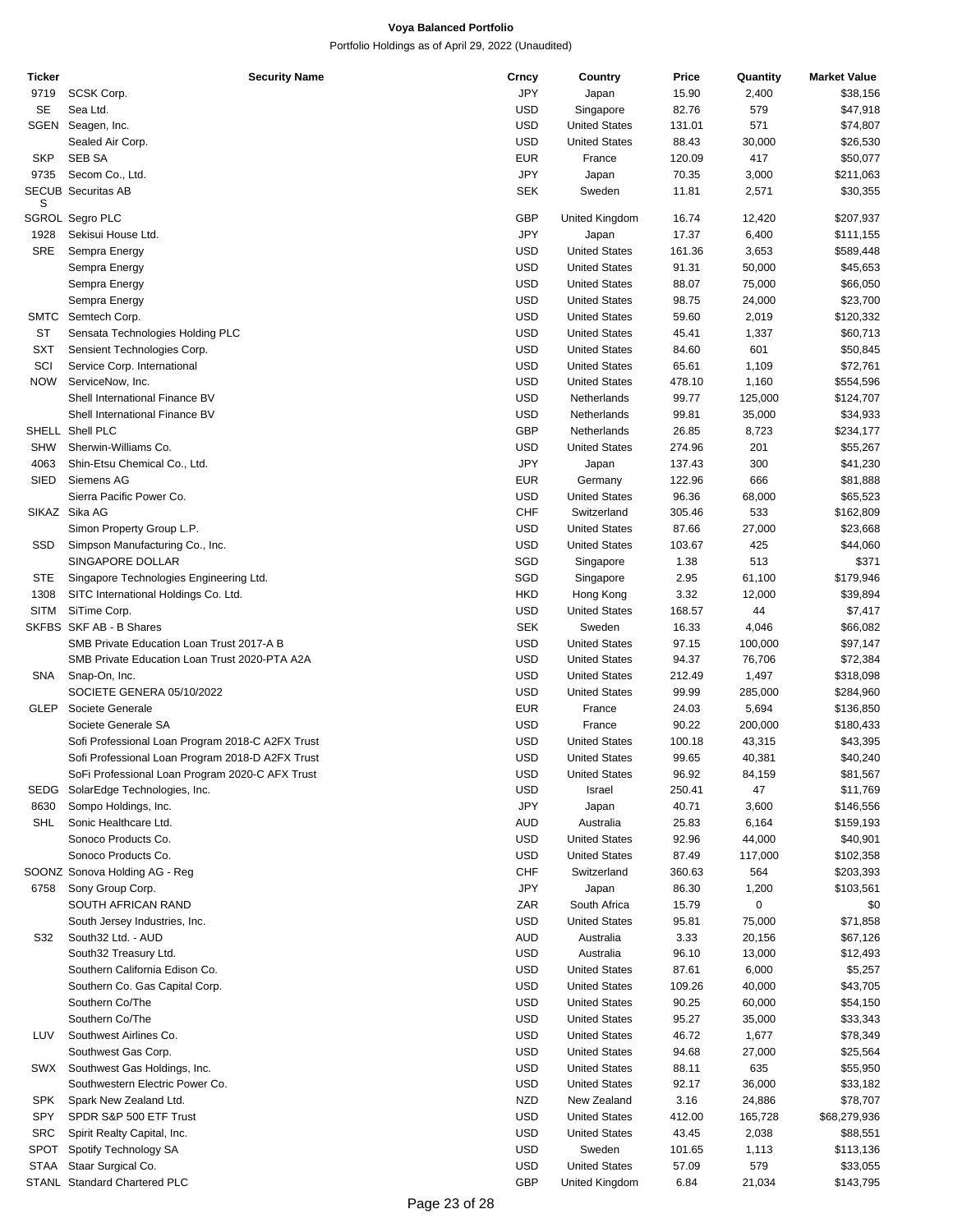| <b>Ticker</b> | <b>Security Name</b>                                | Crncy      | Country              | Price  | Quantity | <b>Market Value</b> |
|---------------|-----------------------------------------------------|------------|----------------------|--------|----------|---------------------|
|               | <b>Standard Chartered PLC</b>                       | <b>USD</b> | United Kingdom       | 89.10  | 200,000  | \$178,195           |
|               | <b>Standard Chartered PLC</b>                       | <b>USD</b> | United Kingdom       | 84.32  | 200,000  | \$168,642           |
|               | <b>Standard Chartered PLC</b>                       | <b>USD</b> | United Kingdom       | 86.28  | 200,000  | \$172,567           |
|               | SBUX Starbucks Corp.                                | <b>USD</b> | <b>United States</b> | 74.64  | 2,877    | \$214,739           |
| <b>STWD</b>   | Starwood Property Trust, Inc.                       | <b>USD</b> | <b>United States</b> | 22.88  | 10,057   | \$230,104           |
| STLD          | Steel Dynamics, Inc.                                | <b>USD</b> | <b>United States</b> | 85.75  | 1,155    | \$99,041            |
|               | Steel Dynamics, Inc.                                | <b>USD</b> | <b>United States</b> | 88.38  | 21,000   | \$18,559            |
|               | Steel Dynamics, Inc.                                | <b>USD</b> | <b>United States</b> | 95.56  | 15,000   | \$14,334            |
| SF            |                                                     | <b>USD</b> |                      |        |          |                     |
|               | Stifel Financial Corp.                              |            | <b>United States</b> | 61.85  | 1,014    | \$62,716            |
| <b>STMP</b>   | STMicroelectronics NV-STM1                          | <b>EUR</b> | Switzerland          | 36.95  | 3,900    | \$144,094           |
| <b>STOR</b>   | STORE Capital Corp.                                 | <b>USD</b> | <b>United States</b> | 28.43  | 1,246    | \$35,424            |
|               | STMNZ Straumann Holding AG                          | <b>CHF</b> | Switzerland          | 117.89 | 580      | \$68,377            |
| 7270          | Subaru Corp.                                        | JPY        | Japan                | 15.17  | 1,400    | \$21,245            |
| 3436          | Sumco Corp.                                         | JPY        | Japan                | 14.40  | 1,200    | \$17,282            |
| 4005          | Sumitomo Chemical Co., Ltd.                         | JPY        | Japan                | 4.25   | 30,400   | \$129,267           |
| 8316          | Sumitomo Mitsui Financial Group, Inc.               | JPY        | Japan                | 30.21  | 8,000    | \$241,712           |
|               | Sumitomo Mitsui Financial Group, Inc.               | <b>USD</b> | Japan                | 95.59  | 8,000    | \$7,647             |
|               | Sumitomo Mitsui Trust Bank Ltd.                     | <b>USD</b> | Japan                | 94.91  | 31,000   | \$29,421            |
| 8309          | Sumitomo Mitsui Trust Holdings, Inc.                | JPY        | Japan                | 31.04  | 6,600    | \$204,848           |
| 4506          | Sumitomo Pharma Co. Ltd.                            | JPY        | Japan                | 8.91   | 1,400    | \$12,471            |
|               | Sun Communities Operating L.P.                      | <b>USD</b> | <b>United States</b> | 94.80  | 54,000   | \$51,192            |
|               |                                                     | <b>USD</b> | <b>United States</b> |        |          |                     |
|               | Sunnova Sol II Issuer LLC 2020-2A A                 |            |                      | 90.78  | 194,508  | \$176,574           |
|               | Sunnova Sol III Issuer LLC 2021-1 A                 | <b>USD</b> | <b>United States</b> | 88.60  | 95,888   | \$84,955            |
|               | Sunnova Sol Issuer LLC 2020-1A A                    | <b>USD</b> | <b>United States</b> | 91.72  | 94,329   | \$86,516            |
| 7269          | Suzuki Motor Corp.                                  | JPY        | Japan                | 30.15  | 500      | \$15,073            |
|               | <b>SVB Financial Group</b>                          | <b>USD</b> | <b>United States</b> | 99.20  | 67,000   | \$66,466            |
|               | <b>SWEDISH KRONA</b>                                | <b>SEK</b> | Sweden               | 9.82   | 524      | \$53                |
|               | <b>SWMAS Swedish Match AB</b>                       | <b>SEK</b> | Sweden               | 7.96   | 21,967   | \$174,962           |
| 19            | Swire Pacific Ltd. - Class A                        | <b>HKD</b> | Hong Kong            | 5.70   | 15,500   | \$88,287            |
| 1972          | Swire Properties Ltd.                               | <b>HKD</b> | Hong Kong            | 2.40   | 51,600   | \$123,662           |
|               | <b>SWISS FRANC</b>                                  | <b>CHF</b> | Switzerland          | 0.97   | (1, 169) | (\$1,201)           |
| SYNA          | Synaptics, Inc.                                     | <b>USD</b> | <b>United States</b> | 148.44 | 375      | \$55,665            |
| SYNH          | Syneos Health, Inc.                                 | <b>USD</b> | <b>United States</b> | 73.09  | 99       | \$7,236             |
| SNV           | Synovus Financial Corp.                             | <b>USD</b> | <b>United States</b> | 41.54  | 2,137    | \$88,771            |
|               | T&D Holdings, Inc.                                  | JPY        |                      |        |          |                     |
| 8795          |                                                     |            | Japan                | 12.85  | 1,500    | \$19,276            |
|               | T-Mobile USA, Inc.                                  | <b>USD</b> | <b>United States</b> | 94.82  | 509,000  | \$482,657           |
|               | T-Mobile USA, Inc.                                  | <b>USD</b> | <b>United States</b> | 74.98  | 14,000   | \$10,497            |
|               | T-Mobile USA, Inc.                                  | <b>USD</b> | <b>United States</b> | 88.26  | 143,000  | \$126,213           |
|               | TROW T. Rowe Price Group, Inc.                      | <b>USD</b> | <b>United States</b> | 123.04 | 3,527    | \$433,962           |
| TAH           | <b>TABCORP Holdings Ltd.</b>                        | <b>AUD</b> | Australia            | 3.82   | 5,850    | \$22,372            |
|               | Taco Bell Funding LLC 2018-1A A2II                  | <b>USD</b> | <b>United States</b> | 99.55  | 96,750   | \$96,310            |
|               | Taco Bell Funding LLC 2021-1A A23                   | <b>USD</b> | <b>United States</b> | 84.28  | 99,750   | \$84,065            |
|               | Take-Two Interactive Software, Inc.                 | <b>USD</b> | <b>United States</b> | 95.30  | 40,000   | \$38,120            |
|               | Takeda Pharmaceutical Co. Ltd.                      | <b>USD</b> | Japan                | 84.22  | 400,000  | \$336,877           |
| 4502          | Takeda Pharmaceutical Co., Ltd.                     | JPY        | Japan                | 29.02  | 600      | \$17,410            |
|               | Tampa Electric Co.                                  | <b>USD</b> | <b>United States</b> | 95.52  | 14,000   | \$13,373            |
| <b>TNDM</b>   | Tandem Diabetes Care, Inc.                          | <b>USD</b> | <b>United States</b> | 96.48  | 2,027    | \$195,565           |
|               |                                                     | <b>USD</b> | <b>United States</b> |        |          |                     |
| <b>TRGP</b>   | Targa Resources Corp.                               |            |                      | 73.41  | 7,858    | \$576,856           |
| <b>TGT</b>    | Target Corp.                                        | <b>USD</b> | <b>United States</b> | 228.65 | 230      | \$52,590            |
| TMHC          | Taylor Morrison Home Corp.                          | <b>USD</b> | <b>United States</b> | 26.19  | 7,257    | \$190,061           |
| <b>TWL</b>    | Taylor Wimpey PLC                                   | <b>GBP</b> | United Kingdom       | 1.57   | 45,923   | \$72,226            |
| <b>SNX</b>    | TD SYNNEX Corp.                                     | <b>USD</b> | <b>United States</b> | 100.09 | 2,608    | \$261,035           |
|               | TD SYNNEX Corp.                                     | <b>USD</b> | <b>United States</b> | 89.95  | 15,000   | \$13,493            |
|               | Teachers Insurance & Annuity Association of America | <b>USD</b> | <b>United States</b> | 80.31  | 25,000   | \$20,077            |
|               | Teck Resources Ltd.                                 | <b>USD</b> | Canada               | 99.64  | 19,000   | \$18,932            |
|               | Teck Resources Ltd.                                 | <b>USD</b> | Canada               | 108.70 | 100,000  | \$108,696           |
|               | Teck Resources Ltd.                                 | <b>USD</b> | Canada               | 110.77 | 65,000   | \$72,004            |
|               | TEL2BS Tele2 AB                                     | <b>SEK</b> | Sweden               | 13.25  | 3,847    | \$50,989            |
| <b>TITM</b>   | Telecom Italia S.p.A. - TIT                         | <b>EUR</b> | Italy                | 0.29   | 87,167   | \$25,455            |
|               |                                                     | <b>USD</b> | <b>United States</b> | 90.70  | 97,000   | \$87,977            |
|               | Teledyne Technologies, Inc.                         |            |                      |        |          |                     |
| <b>TEPP</b>   | Teleperformance                                     | <b>EUR</b> | France               | 358.91 | 51       | \$18,305            |
| <b>TLS</b>    | Telstra Corp., Ltd.                                 | <b>AUD</b> | Australia            | 2.84   | 8,492    | \$24,106            |
| <b>TPX</b>    | Tempur Sealy International, Inc.                    | <b>USD</b> | <b>United States</b> | 27.11  | 595      | \$16,130            |
| TENM          | Tenaris S.A.                                        | <b>EUR</b> | Luxembourg           | 15.28  | 2,195    | \$33,544            |
| THC           | Tenet Healthcare Corp.                              | <b>USD</b> | <b>United States</b> | 72.51  | 360      | \$26,104            |
| <b>TDC</b>    | Teradata Corp.                                      | <b>USD</b> | <b>United States</b> | 41.35  | 321      | \$13,273            |
| <b>TER</b>    | Teradyne, Inc.                                      | <b>USD</b> | <b>United States</b> | 105.46 | 2,837    | \$299,190           |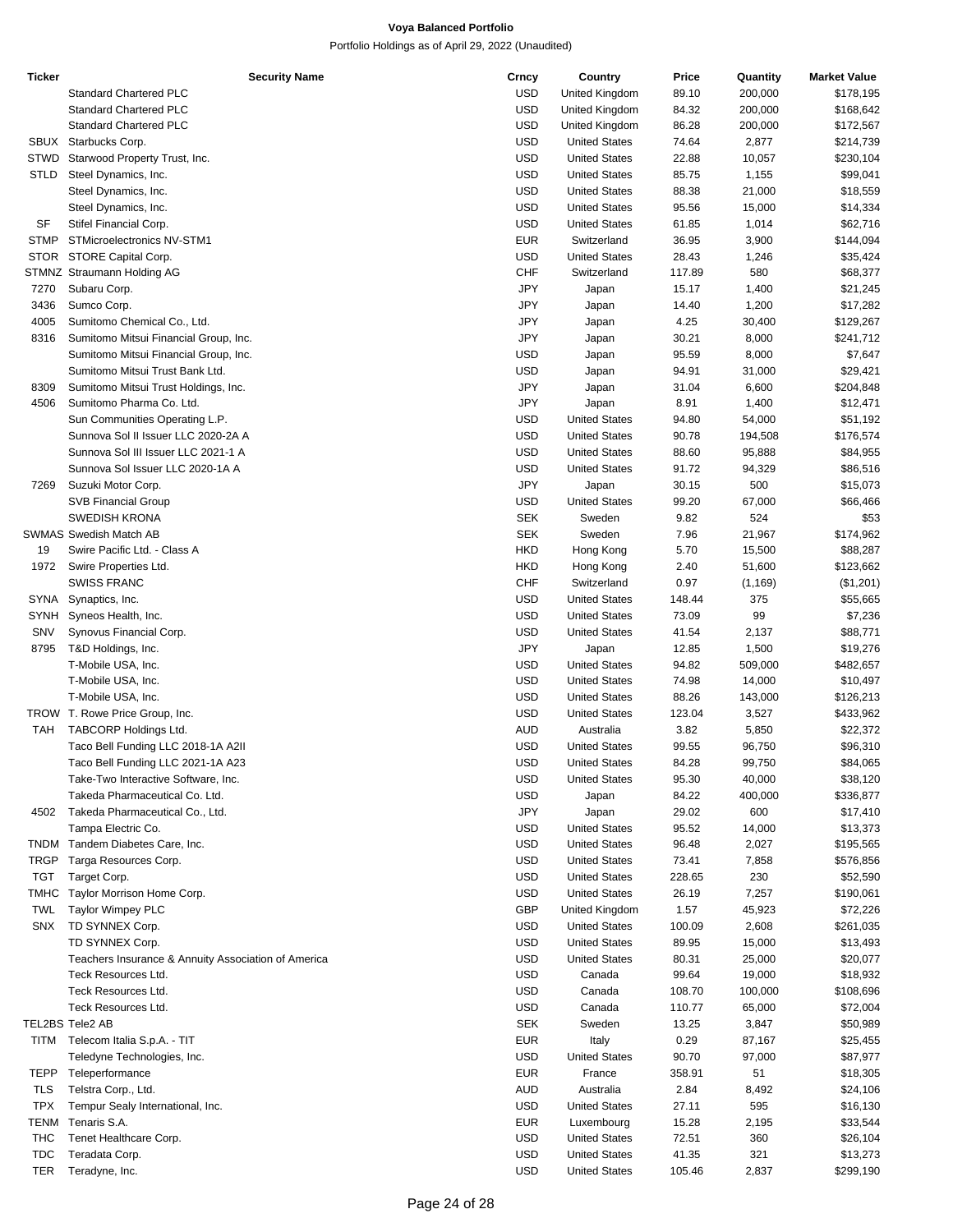| <b>Ticker</b> | <b>Security Name</b>                               | Crncy      | Country              | Price  | Quantity  | <b>Market Value</b> |
|---------------|----------------------------------------------------|------------|----------------------|--------|-----------|---------------------|
| <b>TEX</b>    | Terex Corp.                                        | USD        | <b>United States</b> | 34.00  | 1,368     | \$46,512            |
| TSLA          | Tesla, Inc.                                        | USD        | <b>United States</b> | 870.76 | 2,200     | \$1,915,672         |
| TTEK          | Tetra Tech, Inc.                                   | <b>USD</b> | <b>United States</b> | 139.28 | 93        | \$12,953            |
| <b>TXN</b>    | Texas Instruments, Inc.                            | <b>USD</b> | <b>United States</b> | 170.25 | 1,923     | \$327,391           |
|               | TXRH Texas Roadhouse, Inc.                         | USD        | <b>United States</b> | 82.33  | 517       | \$42,565            |
|               | Textainer Marine Containers Ltd. 2021-3A A         | <b>USD</b> | <b>United States</b> | 88.84  | 94,667    | \$84,105            |
| <b>TMO</b>    | Thermo Fisher Scientific, Inc.                     | <b>USD</b> | <b>United States</b> | 552.92 | 1,540     | \$851,497           |
| THO           | Thor Industries, Inc.                              | <b>USD</b> | <b>United States</b> | 76.55  | 162       | \$12,401            |
|               | Time Warner Cable LLC                              | <b>USD</b> | <b>United States</b> | 97.95  | 25,000    | \$24,488            |
| <b>TKR</b>    | Timken Co.                                         | <b>USD</b> | <b>United States</b> | 57.64  | 904       | \$52,107            |
| 3626          | TIS, Inc.                                          | JPY        |                      | 22.46  | 4,000     | \$89,837            |
|               |                                                    | <b>JPY</b> | Japan                |        |           |                     |
| 8766          | Tokio Marine Holdings, Inc.                        |            | Japan                | 54.07  | 4,400     | \$237,902           |
| 8035          | Tokyo Electron Ltd.                                | JPY        | Japan                | 421.95 | 300       | \$126,584           |
| 9531          | Tokyo Gas Co., Ltd.                                | JPY        | Japan                | 19.15  | 7,100     | \$135,997           |
| TOL           | Toll Brothers, Inc.                                | <b>USD</b> | <b>United States</b> | 46.37  | 1,060     | \$49,152            |
| <b>BLD</b>    | TopBuild Corp.                                     | <b>USD</b> | <b>United States</b> | 181.14 | 166       | \$30,069            |
| TTC           | Toro Co.                                           | <b>USD</b> | <b>United States</b> | 80.13  | 96        | \$7,692             |
|               | Toronto-Dominion Bank/The                          | <b>USD</b> | Canada               | 95.22  | 20,000    | \$19,044            |
| <b>FPP</b>    | <b>TotalEnergies SE</b>                            | <b>EUR</b> | France               | 49.10  | 1,398     | \$68,646            |
| 2875          | Toyo Suisan Kaisha Ltd.                            | <b>JPY</b> | Japan                | 30.88  | 1,100     | \$33,964            |
| 7203          | Toyota Motor Corp.                                 | <b>JPY</b> | Japan                | 17.13  | 6,400     | \$109,656           |
|               | Toyota Motor Credit Corp.                          | USD        | <b>United States</b> | 88.66  | 13,000    | \$11,526            |
|               | Toyota Motor Credit Corp.                          | <b>USD</b> | <b>United States</b> | 97.25  | 43,000    | \$41,816            |
|               | Transcontinental Gas Pipe Line Co. LLC             | <b>USD</b> | <b>United States</b> | 92.82  | 9,000     | \$8,354             |
| TRU           | TransUnion                                         | USD        | <b>United States</b> | 87.52  | 72        | \$6,301             |
| TCL           | Transurban Group - Stapled Security                | AUD        | Australia            | 10.04  | 14,410    | \$144,699           |
| TNL           | Travel + Leisure Co.                               | <b>USD</b> | <b>United States</b> | 55.48  | 605       | \$33,565            |
| <b>TWE</b>    | Treasury Wine Estates Ltd.                         | <b>AUD</b> | Australia            | 7.91   | 11,714    | \$92,677            |
|               | TREX Trex Co., Inc.                                | USD        | <b>United States</b> | 58.19  | 228       | \$13,267            |
| <b>TPH</b>    | Tri Pointe Homes, Inc.                             | <b>USD</b> | <b>United States</b> | 20.67  | 13,366    | \$276,275           |
| TRN           | Trinity Industries, Inc.                           | <b>USD</b> | <b>United States</b> | 27.74  | 374       | \$10,375            |
|               |                                                    |            |                      |        |           |                     |
|               | Triton Container Finance VIII LLC 2021-1A A        | <b>USD</b> | <b>United States</b> | 89.02  | 90,792    | \$80,820            |
|               | Triton Container International Ltd.                | USD        | Bermuda              | 85.31  | 23,000    | \$19,621            |
|               | Triton Container International Ltd.                | USD        | <b>United States</b> | 91.00  | 120,000   | \$109,201           |
|               | Truist Financial Corp.                             | <b>USD</b> | <b>United States</b> | 90.93  | 35,000    | \$31,825            |
|               | Truist Financial Corp.                             | <b>USD</b> | <b>United States</b> | 100.13 | 41,000    | \$41,051            |
|               | Tucson Electric Power Co.                          | USD        | <b>United States</b> | 81.09  | 25,000    | \$20,274            |
|               | Turkey Government International Bond               | <b>USD</b> | Turkey               | 99.91  | 80,000    | \$79,927            |
| TSN           | Tyson Foods, Inc.                                  | <b>USD</b> | <b>United States</b> | 93.16  | 3,336     | \$310,782           |
|               | UBS Commercial Mortgage Trust 2018-C9 XA           | <b>USD</b> | <b>United States</b> | 4.20   | 2,083,794 | \$87,442            |
|               | UBS Commercial Mortgage Trust 2019-C17 A4          | USD        | <b>United States</b> | 91.92  | 60,000    | \$55,154            |
|               | <b>UBSGZ UBS Group AG</b>                          | <b>CHF</b> | Switzerland          | 16.98  | 12,407    | \$210,629           |
|               | <b>UBS Group AG</b>                                | USD        | Switzerland          | 81.77  | 200,000   | \$163,540           |
|               | <b>UBS Group AG</b>                                | <b>USD</b> | Switzerland          | 84.08  | 200,000   | \$168,165           |
|               | UBS-Barclays Commercial Mortgage Trust 2012-C4 D   | USD        | <b>United States</b> | 92.91  | 40,000    | \$37,164            |
|               | UBS-Barclays Commercial Mortgage Trust 2012-C4 E   | <b>USD</b> | <b>United States</b> | 77.90  | 60,000    | \$46,739            |
|               | UCBB UCB S.A.                                      | <b>EUR</b> | Belgium              | 113.67 | 925       | \$105,147           |
| UGI           | UGI Corp.                                          | USD        | <b>United States</b> | 34.30  | 13,022    | \$446,655           |
| UMBF          | <b>UMB Financial Corp.</b>                         | USD        | <b>United States</b> | 90.18  | 752       | \$67,815            |
|               | UMBS TBA                                           | <b>USD</b> | <b>United States</b> | 99.15  | 680,000   | \$674,236           |
|               | UMBS TBA                                           | <b>USD</b> | <b>United States</b> | 91.23  | 1,757,000 | \$1,602,908         |
|               | UMBS TBA                                           | <b>USD</b> | <b>United States</b> | 94.30  | 1,738,000 | \$1,639,018         |
| UAA           | Under Armour, Inc. - Class A                       | USD        | <b>United States</b> | 15.36  | 4,169     | \$64,036            |
|               | <b>UCGM</b> UniCredit SpA                          | <b>EUR</b> | Italy                | 9.26   | 12,352    | \$114,319           |
| UNAA          | Unilever PLC                                       | <b>EUR</b> | United Kingdom       | 46.41  | 623       | \$28,916            |
|               |                                                    | <b>USD</b> |                      |        |           |                     |
|               | Union Electric Co.                                 |            | <b>United States</b> | 91.13  | 17,000    | \$15,492            |
|               | Union Pacific Corp.                                | USD        | <b>United States</b> | 90.03  | 29,000    | \$26,108            |
|               | Union Pacific Corp.                                | USD        | <b>United States</b> | 84.84  | 76,000    | \$64,477            |
|               | United Airlines 2012-1 Class A Pass Through Trust  | USD        | <b>United States</b> | 99.40  | 13,369    | \$13,289            |
|               | United Airlines 2013-1 Class A Pass Through Trust  | <b>USD</b> | <b>United States</b> | 98.87  | 6,908     | \$6,831             |
|               | United Airlines 2014-1 Class A Pass Through Trust  | USD        | <b>United States</b> | 99.19  | 10,464    | \$10,380            |
|               | United Airlines 2016-1 Class AA Pass Through Trust | USD        | <b>United States</b> | 93.56  | 6,100     | \$5,708             |
|               | United Airlines 2016-2 Class A Pass Through Trust  | USD        | <b>United States</b> | 89.93  | 26,674    | \$23,988            |
|               | United Airlines 2016-2 Class AA Pass Through Trust | USD        | <b>United States</b> | 92.95  | 83,833    | \$77,923            |
|               | United Airlines 2019-2 Class A Pass Through Trust  | USD        | <b>United States</b> | 90.48  | 17,672    | \$15,990            |
|               | United Airlines 2020-1 Class A Pass Through Trust  | <b>USD</b> | <b>United States</b> | 102.25 | 130,357   | \$133,291           |
| URI           | United Rentals, Inc.                               | <b>USD</b> | <b>United States</b> | 316.52 | 630       | \$199,408           |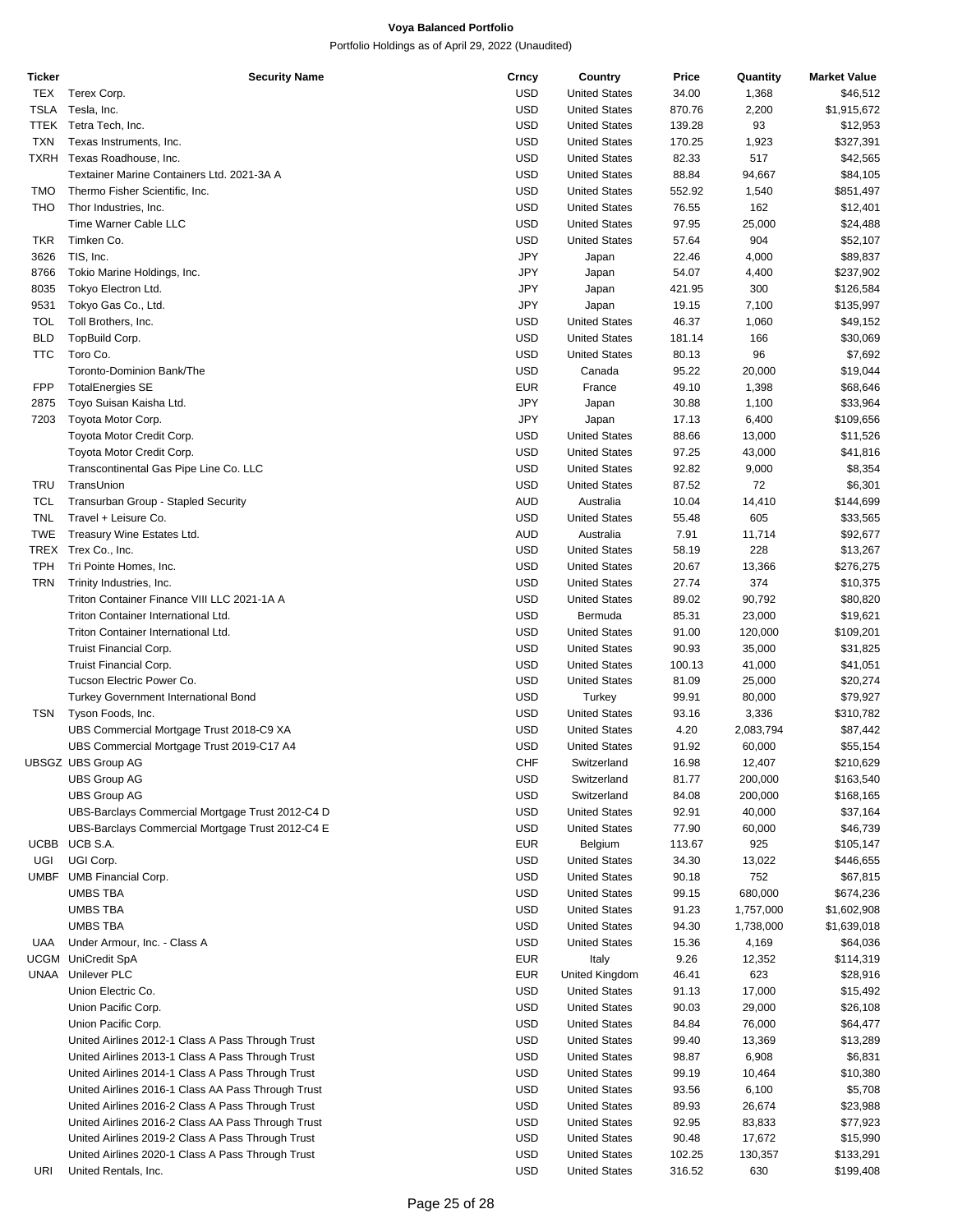| Ticker      | <b>Security Name</b>                                         | Crncy                    | Country                                      | Price           | Quantity         | <b>Market Value</b>  |
|-------------|--------------------------------------------------------------|--------------------------|----------------------------------------------|-----------------|------------------|----------------------|
| Х           | United States Steel Corp.                                    | <b>USD</b>               | <b>United States</b>                         | 30.49           | 1,593            | \$48,571             |
|             | United States Treasury Note/Bond                             | <b>USD</b>               | <b>United States</b>                         | 93.61           | 347,900          | \$325,667            |
|             | United States Treasury Note/Bond                             | <b>USD</b>               | <b>United States</b>                         | 96.63           | 1,000            | \$966                |
|             | United States Treasury Note/Bond                             | <b>USD</b>               | <b>United States</b>                         | 74.87           | 22,000           | \$16,471             |
|             | United States Treasury Note/Bond                             | <b>USD</b>               | <b>United States</b>                         | 66.69           | 1,000            | \$667                |
|             | United States Treasury Note/Bond                             | <b>USD</b>               | <b>United States</b>                         | 73.54           | 2,200            | \$1,618              |
|             | United States Treasury Note/Bond                             | <b>USD</b>               | <b>United States</b>                         | 86.32           | 20,500           | \$17,696             |
|             | United States Treasury Note/Bond                             | <b>USD</b>               | <b>United States</b>                         | 91.33           | 510,700          | \$466,413            |
|             | United States Treasury Note/Bond                             | <b>USD</b>               | <b>United States</b>                         | 96.98           | 344,900          | \$334,472            |
|             | United States Treasury Note/Bond                             | <b>USD</b>               | <b>United States</b>                         | 78.46           | 1,784,200        | \$1,399,900          |
|             | United States Treasury Note/Bond                             | <b>USD</b>               | <b>United States</b>                         | 92.78           | 137,800          | \$127,847            |
|             | United States Treasury Note/Bond                             | <b>USD</b>               | <b>United States</b>                         | 91.25           | 693,400          | \$632,755            |
|             | United States Treasury Note/Bond                             | <b>USD</b>               | <b>United States</b>                         | 96.79           | 260,500          | \$252,125            |
|             | United States Treasury Note/Bond                             | <b>USD</b>               | <b>United States</b>                         | 89.98           | 219,300          | \$197,327            |
|             | United States Treasury Note/Bond                             | <b>USD</b>               | <b>United States</b>                         | 88.39           | 2,728,400        | \$2,411,650          |
|             | United States Treasury Note/Bond                             | <b>USD</b>               | <b>United States</b>                         | 99.29           | 1,726,100        | \$1,713,829          |
|             | United States Treasury Note/Bond                             | <b>USD</b>               | <b>United States</b>                         | 98.00           | 240,000          | \$235,209            |
|             | United States Treasury Note/Bond                             | <b>USD</b>               | <b>United States</b>                         | 99.16           | 322,000          | \$319,308            |
|             | United States Treasury Note/Bond                             | <b>USD</b>               | <b>United States</b>                         | 96.42           | 1,402,000        | \$1,351,835          |
|             | United States Treasury Note/Bond                             | <b>USD</b>               | <b>United States</b>                         | 99.59           | 3,545,000        | \$3,530,322          |
|             | UTHR United Therapeutics Corp.                               | <b>USD</b>               | <b>United States</b>                         | 177.56          | 278              | \$49,362             |
| UUL         | United Utilities Group PLC                                   | GBP                      | United Kingdom                               | 14.37           | 2,133            | \$30,652             |
| UNH         | UnitedHealth Group, Inc.                                     | <b>USD</b>               | <b>United States</b>                         | 508.55          | 2,953            | \$1,501,748          |
|             | UnitedHealth Group, Inc.                                     | <b>USD</b>               | <b>United States</b>                         | 90.26           | 19,000           | \$17,149             |
|             | UnitedHealth Group, Inc.                                     | <b>USD</b>               | <b>United States</b>                         | 83.54           | 4,000            | \$3,342              |
|             | UnitedHealth Group, Inc.                                     | <b>USD</b>               | <b>United States</b>                         | 82.81           | 15,000           | \$12,421             |
|             | UnitedHealth Group, Inc.                                     | <b>USD</b>               | <b>United States</b>                         | 80.53           | 15,000           | \$12,079             |
|             | OLED Universal Display Corp.                                 | <b>USD</b>               | <b>United States</b>                         | 127.73          | 467              | \$59,650             |
| UNM         | Unum Group                                                   | <b>USD</b>               | <b>United States</b>                         | 30.52           | 4,810            | \$146,801            |
|             | Upstart Securitization Trust 2021-4 A                        | <b>USD</b>               | <b>United States</b>                         | 96.98           | 108,334          | \$105,058            |
|             | US 10YR NOTE (CBT) Jun22                                     | <b>USD</b>               | <b>United States</b>                         | 119.16          | (8)              | (\$953,250)          |
|             | US 10yr Ultra Fut Jun22                                      | <b>USD</b>               | <b>United States</b>                         | 129.00          | (16)             | (\$2,064,000)        |
|             | US 2YR NOTE (CBT) Jun22                                      | <b>USD</b>               | <b>United States</b>                         | 105.41          | 25               | \$5,270,313          |
|             | US 5YR NOTE (CBT) JUN22                                      | <b>USD</b>               | <b>United States</b>                         | 112.67          | 41               | \$4,619,547          |
|             | US Airways 2012-1 Class A Pass Through Trust                 | <b>USD</b>               | <b>United States</b>                         | 102.61          | 55,284           | \$56,729             |
| <b>USB</b>  | US Bancorp                                                   | <b>USD</b>               | <b>United States</b>                         | 48.56           | 11,729           | \$569,560            |
|             | US LONG BOND(CBT) Jun22                                      | <b>USD</b>               | <b>United States</b>                         | 140.69          | 17               | \$2,391,688          |
|             | US ULTRA BOND CBT Jun22                                      | <b>USD</b>               | <b>United States</b>                         | 160.44          | 24               | \$3,850,500          |
|             | USD/AUD C0.674 15JUN22                                       | <b>USD</b>               | <b>United States</b>                         | 0.00            | 6,102,000        | \$28,662             |
|             | Valero Energy Corp.                                          | <b>USD</b>               | <b>United States</b>                         | 97.40           | 4,000            | \$3,896              |
| <b>VLO</b>  | Valero Energy Corp.                                          | <b>USD</b>               | <b>United States</b>                         | 111.48          | 4,375            | \$487,725            |
| <b>VVV</b>  | Valvoline, Inc.                                              | <b>USD</b>               | <b>United States</b>                         | 30.23           | 229              | \$6,923              |
| <b>VWO</b>  | Vanguard Emerging Markets ETF                                | <b>USD</b>               | <b>Emerging Markets</b>                      | 43.44           | 73,890           | \$3,209,782          |
| VEEV        | Veeva Systems, Inc.                                          | <b>USD</b>               | <b>United States</b>                         | 181.95          | 118              | \$21,470             |
|             | Ventas Realty L.P.                                           | <b>USD</b>               | <b>United States</b>                         | 107.79          | 7,000            | \$7,545              |
| VMS         | Venture Corp. Ltd.                                           | SGD                      | Singapore                                    | 12.28           | 11,300           | \$138,718            |
|             | VRSK Verisk Analytics, Inc.                                  | <b>USD</b>               | <b>United States</b><br><b>United States</b> | 204.05          | 1,921            | \$391,980            |
|             | Verizon Communications, Inc.<br>Verizon Communications, Inc. | <b>USD</b><br><b>USD</b> | <b>United States</b>                         | 98.70<br>102.85 | 11,000           | \$10,857<br>\$82,283 |
|             | Verizon Communications, Inc.                                 | <b>USD</b>               | <b>United States</b>                         | 70.98           | 80,000<br>12,000 | \$8,517              |
|             | Verizon Communications, Inc.                                 | <b>USD</b>               | <b>United States</b>                         | 82.30           | 8,000            | \$6,584              |
|             | Verizon Communications, Inc.                                 | <b>USD</b>               | <b>United States</b>                         | 80.60           | 77,000           | \$62,060             |
|             | Verizon Communications, Inc.                                 | <b>USD</b>               | <b>United States</b>                         | 89.66           | 133,000          | \$119,254            |
|             | Verizon Communications, Inc.                                 | <b>USD</b>               | <b>United States</b>                         | 84.22           | 18,000           | \$15,159             |
|             | Verizon Communications, Inc.                                 | <b>USD</b>               | <b>United States</b>                         | 84.03           | 267,000          | \$224,359            |
|             | VRTX Vertex Pharmaceuticals, Inc.                            | <b>USD</b>               | <b>United States</b>                         | 273.22          | 1,032            | \$281,963            |
|             | Viatris, Inc.                                                | <b>USD</b>               | <b>United States</b>                         | 77.97           | 66,000           | \$51,462             |
|             | Viatris, Inc.                                                | <b>USD</b>               | <b>United States</b>                         | 82.77           | 95,000           | \$78,627             |
|             | VICR Vicor Corp.                                             | <b>USD</b>               | <b>United States</b>                         | 60.52           | 100              | \$6,052              |
|             | Virginia Electric and Power Co.                              | <b>USD</b>               | <b>United States</b>                         | 100.15          | 28,000           | \$28,043             |
|             | Visa, Inc.                                                   | <b>USD</b>               | <b>United States</b>                         | 100.70          | 50,000           | \$50,351             |
| V           | Visa, Inc. - Class A                                         | <b>USD</b>               | <b>United States</b>                         | 213.13          | 5,394            | \$1,149,623          |
| VST         | Vistra Corp.                                                 | <b>USD</b>               | <b>United States</b>                         | 25.02           | 4,434            | \$110,939            |
| <b>VIVP</b> | Vivendi SE                                                   | EUR                      | France                                       | 11.49           | 3,332            | \$38,270             |
| VMW         | VMware, Inc.                                                 | <b>USD</b>               | <b>United States</b>                         | 108.04          | 2,848            | \$307,698            |
|             | VMware, Inc.                                                 | <b>USD</b>               | <b>United States</b>                         | 89.71           | 180,000          | \$161,486            |
|             | VMware, Inc.                                                 | <b>USD</b>               | <b>United States</b>                         | 85.10           | 20,000           | \$17,021             |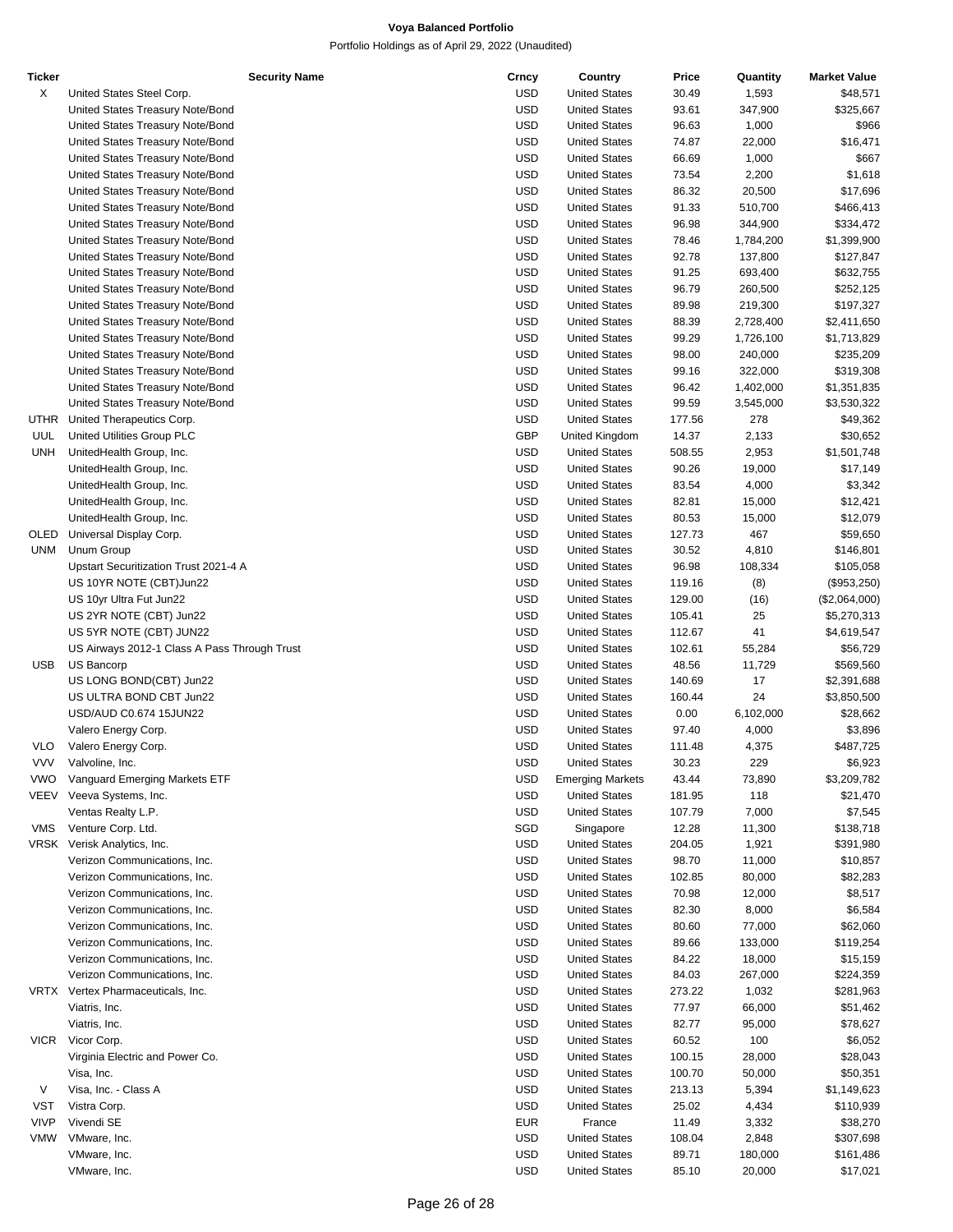| Ticker      | <b>Security Name</b>                                                          | Crncy      | Country              | Price  | Quantity  | <b>Market Value</b> |
|-------------|-------------------------------------------------------------------------------|------------|----------------------|--------|-----------|---------------------|
|             | Vodafone Group PLC                                                            | USD        | United Kingdom       | 98.01  | 20,000    | \$19,602            |
|             | VODL Vodafone Group PLC                                                       | GBP        | United Kingdom       | 1.51   | 164,431   | \$248,942           |
|             | Vodafone Group PLC                                                            | <b>USD</b> | United Kingdom       | 90.63  | 55,000    | \$49,849            |
|             | VOW3D Volkswagen AG                                                           | <b>EUR</b> | Germany              | 154.87 | 345       | \$53,429            |
|             | VOLVBS Volvo AB - B Shares                                                    | <b>SEK</b> | Sweden               | 15.95  | 7,001     | \$111,690           |
|             | ILCDX Voya Emerging Markets Local Currency Debt Fund - Class P                | <b>USD</b> | <b>United States</b> | 5.53   | 132,374   | \$732,028           |
|             |                                                                               | <b>USD</b> | <b>United States</b> |        |           |                     |
|             | IFRPX Voya Floating Rate Fund - Class P                                       |            |                      | 8.86   | 189,367   | \$1,677,794         |
|             | IHYPX Voya High Yield Bond Fund - Class P                                     | <b>USD</b> | <b>United States</b> | 7.26   | 520,603   | \$3,779,580         |
|             | IGZAX Voya Short Term Bond Fund - Class R6                                    | <b>USD</b> | <b>United States</b> | 9.50   | 453,329   | \$4,306,627         |
| <b>DIS</b>  | Walt Disney Co.                                                               | <b>USD</b> | <b>United States</b> | 111.63 | 435       | \$48,559            |
|             | Walt Disney Co/The                                                            | <b>USD</b> | <b>United States</b> | 87.54  | 8,000     | \$7,003             |
|             | WaMu Mortgage Pass Through Certificates Series 2006-AR12 2A3                  | <b>USD</b> | <b>United States</b> | 96.64  | 17,270    | \$16,690            |
|             | WaMu Mortgage Pass-Through Certificates Series 2005-AR11 A1C3                 | <b>USD</b> | <b>United States</b> | 99.06  | 42,352    | \$41,956            |
|             | WaMu Mortgage Pass-Through Certificates Series 2005-AR13 A1C3                 | <b>USD</b> | <b>United States</b> | 97.99  | 22,299    | \$21,850            |
|             | WaMu Mortgage Pass-Through Certificates Series 2006-AR8 1A4                   | <b>USD</b> | <b>United States</b> | 97.60  | 22,291    | \$21,756            |
|             | WaMu Mortgage Pass-Through Certificates Series 2007-HY2 1A1                   | <b>USD</b> | <b>United States</b> | 98.10  | 107,253   | \$105,217           |
|             | WaMu Mortgage Pass-Through Certificates Series 2007-HY7 2A2                   | <b>USD</b> | <b>United States</b> | 98.89  | 59,298    | \$58,639            |
| WBD         | Warner Bros Discovery, Inc.                                                   | <b>USD</b> | <b>United States</b> | 18.15  | 3,202     | \$58,116            |
|             |                                                                               | <b>USD</b> | <b>United States</b> |        |           |                     |
|             | Washington Gas Light Co.                                                      |            |                      | 86.62  | 36,000    | \$31,182            |
|             | Washington Mutual Mortgage Pass-Through Certificates WMALT Series 2006-AR6 2A | <b>USD</b> | <b>United States</b> | 68.02  | 133,351   | \$90,708            |
| WTS         | Watts Water Technologies, Inc.                                                | <b>USD</b> | <b>United States</b> | 127.46 | 758       | \$96,615            |
| <b>WBS</b>  | Webster Financial Corp.                                                       | <b>USD</b> | <b>United States</b> | 49.99  | 1,884     | \$94,181            |
|             | WEC Energy Group, Inc.                                                        | <b>USD</b> | <b>United States</b> | 88.59  | 26,000    | \$23,033            |
|             | WEC Energy Group, Inc.                                                        | <b>USD</b> | <b>United States</b> | 87.59  | 31,000    | \$27,153            |
|             | Wells Fargo & Co.                                                             | <b>USD</b> | <b>United States</b> | 80.62  | 21,000    | \$16,930            |
|             | Wells Fargo & Co.                                                             | <b>USD</b> | <b>United States</b> | 91.10  | 36,000    | \$32,796            |
|             | Wells Fargo & Co.                                                             | <b>USD</b> | <b>United States</b> | 98.64  | 67,000    | \$66,090            |
| <b>WFC</b>  | Wells Fargo & Co.                                                             | <b>USD</b> | <b>United States</b> | 43.63  | 17,311    | \$755,279           |
|             | Wells Fargo & Co.                                                             | <b>USD</b> | <b>United States</b> | 98.23  | 28,000    | \$27,503            |
|             | Wells Fargo & Co.                                                             | <b>USD</b> | <b>United States</b> | 100.78 | 120,000   | \$120,935           |
|             | Wells Fargo & Co.                                                             | <b>USD</b> | <b>United States</b> | 96.14  |           | \$97,103            |
|             |                                                                               |            |                      |        | 101,000   |                     |
|             | Wells Fargo Alternative Loan 2007-PA2 2A1                                     | <b>USD</b> | <b>United States</b> | 81.15  | 13,005    | \$10,554            |
|             | Wells Fargo Commercial Mortgage Trust 2018-C45 D                              | <b>USD</b> | <b>United States</b> | 77.39  | 400,000   | \$309,546           |
|             | Wells Fargo Commercial Mortgage Trust 2019-C52 XA                             | <b>USD</b> | <b>United States</b> | 8.43   | 1,025,966 | \$86,453            |
|             | Wells Fargo Mortgage Backed Securities 2006-AR4 2A4                           | <b>USD</b> | <b>United States</b> | 97.24  | 10,735    | \$10,438            |
|             | Wells Fargo Mortgage Backed Securities 2007-AR7 A1                            | <b>USD</b> | <b>United States</b> | 97.85  | 15,704    | \$15,367            |
| WEN         | Wendy's Company                                                               | <b>USD</b> | <b>United States</b> | 19.76  | 1,964     | \$38,809            |
|             | Wendy's Funding LLC 2018-1A A2II                                              | <b>USD</b> | <b>United States</b> | 98.32  | 95,750    | \$94,144            |
|             | Wendy's Funding LLC 2021-1A A2II                                              | <b>USD</b> | <b>United States</b> | 86.85  | 99,250    | \$86,202            |
| WAB         | Westinghouse Air Brake Technologies Corp.                                     | <b>USD</b> | <b>United States</b> | 89.91  | 873       | \$78,491            |
|             | Westpac Banking Corp.                                                         | <b>USD</b> | Australia            | 88.25  | 23,000    | \$20,297            |
|             | Westpac Banking Corp.                                                         | <b>USD</b> | Australia            | 82.99  | 45,000    | \$37,345            |
| WRK         | WestRock Co.                                                                  | <b>USD</b> | <b>United States</b> | 49.53  | 9,851     | \$487,920           |
|             |                                                                               |            |                      |        |           |                     |
|             | WFRBS Commercial Mortgage Trust 2012-C8 XA                                    | <b>USD</b> | <b>United States</b> | 0.01   | 380,474   | \$29                |
|             | WFRBS Commercial Mortgage Trust 2014-C23 D                                    | <b>USD</b> | <b>United States</b> | 92.85  | 500,000   | \$464,246           |
| <b>WHR</b>  | Whirlpool Corp.                                                               | <b>USD</b> | <b>United States</b> | 181.52 | 38        | \$6,898             |
|             | Williams Cos, Inc./The                                                        | <b>USD</b> | <b>United States</b> | 100.38 | 19,000    | \$19,073            |
|             | Williams Cos, Inc./The                                                        | <b>USD</b> | <b>United States</b> | 99.67  | 30,000    | \$29,900            |
|             | Williams Cos, Inc./The                                                        | <b>USD</b> | <b>United States</b> | 93.07  | 19,000    | \$17,684            |
| WSM         | Williams-Sonoma, Inc.                                                         | <b>USD</b> | <b>United States</b> | 130.48 | 446       | \$58,194            |
|             | Wisconsin Electric Power Co.                                                  | <b>USD</b> | <b>United States</b> | 88.51  | 23,000    | \$20,358            |
|             | Wisconsin Public Service Corp.                                                | <b>USD</b> | <b>United States</b> | 88.12  | 26,000    | \$22,912            |
| <b>WTC</b>  | WiseTech Global Ltd.                                                          | <b>AUD</b> | Australia            | 31.00  | 896       | \$27,778            |
| <b>WIX</b>  | Wix.com Ltd.                                                                  | <b>USD</b> | Israel               | 75.46  | 242       | \$18,261            |
| <b>WOLF</b> | Wolfspeed, Inc.                                                               | <b>USD</b> | <b>United States</b> | 91.71  | 99        | \$9,079             |
|             |                                                                               |            |                      |        |           |                     |
| WKLA        | Wolters Kluwer NV                                                             | <b>EUR</b> | Netherlands          | 100.98 | 139       | \$14,037            |
| <b>WWD</b>  | Woodward, Inc.                                                                | <b>USD</b> | <b>United States</b> | 110.48 | 651       | \$71,922            |
|             | WDAY Workday, Inc.                                                            | <b>USD</b> | <b>United States</b> | 206.70 | 770       | \$159,159           |
|             | Workday, Inc.                                                                 | <b>USD</b> | <b>United States</b> | 97.55  | 21,000    | \$20,486            |
|             | Workday, Inc.                                                                 | <b>USD</b> | <b>United States</b> | 95.68  | 35,000    | \$33,487            |
|             | Workday, Inc.                                                                 | <b>USD</b> | <b>United States</b> | 94.69  | 30,000    | \$28,406            |
| WPPL        | WPP PLC                                                                       | <b>GBP</b> | United Kingdom       | 12.46  | 9,353     | \$116,584           |
| WH          | Wyndham Hotels & Resorts, Inc.                                                | <b>USD</b> | <b>United States</b> | 87.96  | 1,898     | \$166,948           |
| XRO         | Xero Ltd.                                                                     | AUD        | New Zealand          | 65.94  | 1,039     | \$68,514            |
|             | XLIT Ltd.                                                                     | <b>USD</b> | <b>United States</b> | 101.69 | 71,000    | \$72,197            |
|             | XLIT Ltd.                                                                     | <b>USD</b> | <b>United States</b> | 109.16 | 22,000    | \$24,016            |
| 9064        | Yamato Holdings Co., Ltd.                                                     | JPY        | Japan                | 18.71  | 4,300     | \$80,462            |
|             |                                                                               |            |                      |        |           |                     |